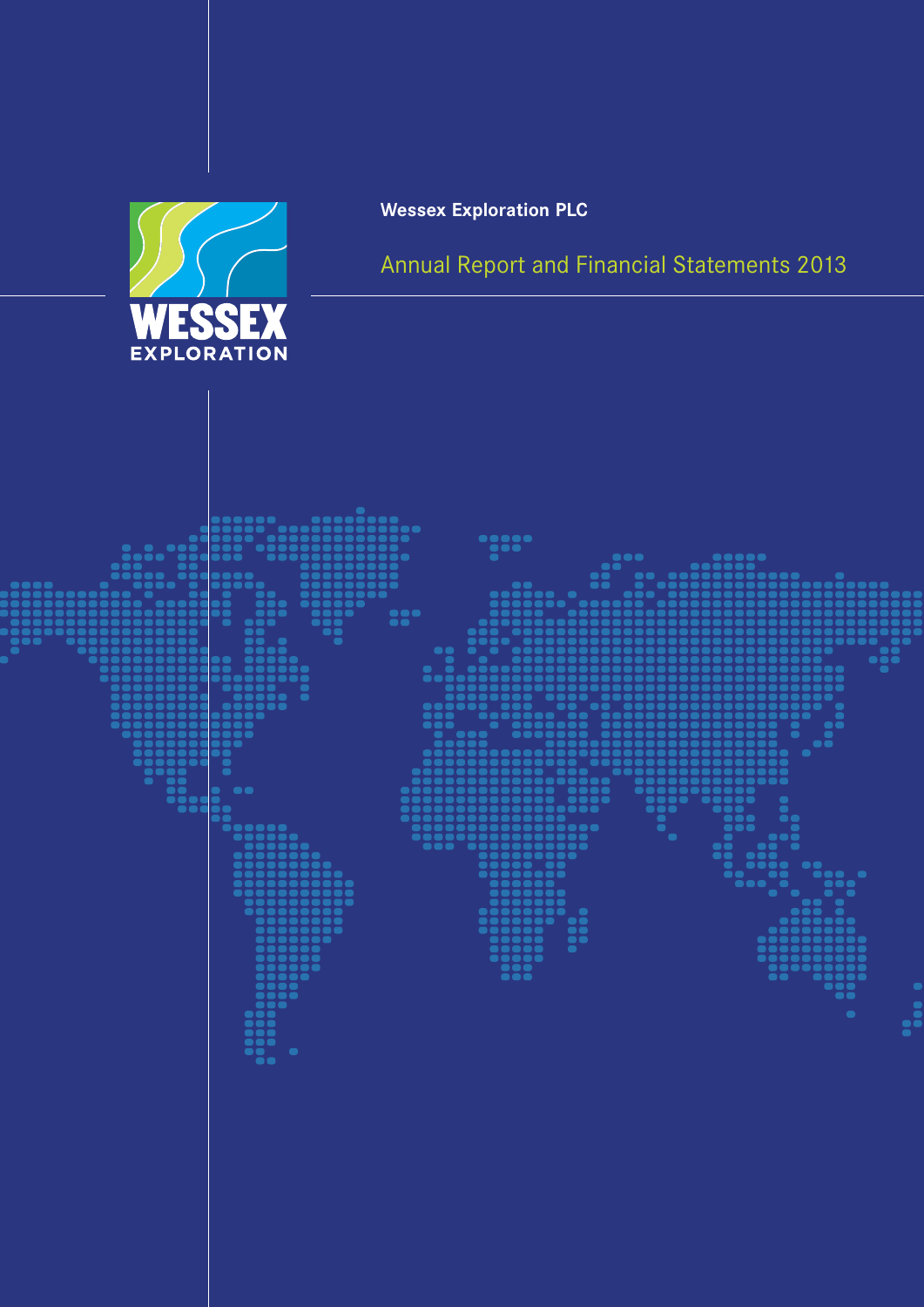

# Directors, Officers and Advisers

**directorS**

Malcolm Butler Chairman and Technical Director

Andrew Yeo Chief Financial Officer

**Iain Patrick** Non-Executive Director

#### **comPany office**

6 Charlotte Street Bath BA1 2ne England

Telephone: +44 (0) 1225 428139 Facsimile: +44 (0) 1225 428140

Email: office@wessexexploration.com Web: www.wessexexploration.com

## **regiStered numBer**

03793723

### **Secretary and regiStered office**

Brian Marshall 6 Charlotte Street Bath BA1 2ne England

# **regiStrarS**

Capita Asset Services The Registry 34 Beckenham Road Beckenham BR3 4Tu England

# **auditorS**

nexia Smith & Williamson Audit Limited Portwall Place Portwall Lane Bristol BS1 6NA England

# **SoLicitorS**

Ashfords LLP Tower Wharf Cheese Lane Bristol BS2 OJJ England

#### **BanKerS**

Royal Bank of Scotland 8-9 Quiet Street Bath BA1 2JN England

Barclays Bank 2 Victoria Street London SW1H 0nD England

#### **nominated adViSer and BroKer**

WH Ireland Limited 4 Colston Avenue Bristol BS1 4SY England

#### **PUBLIC RELATIONS CONSULTANTS**

Yellow Jersey PR Limited South Building upper Farm Wootton St. Lawrence Basingstoke RG23 8Pe England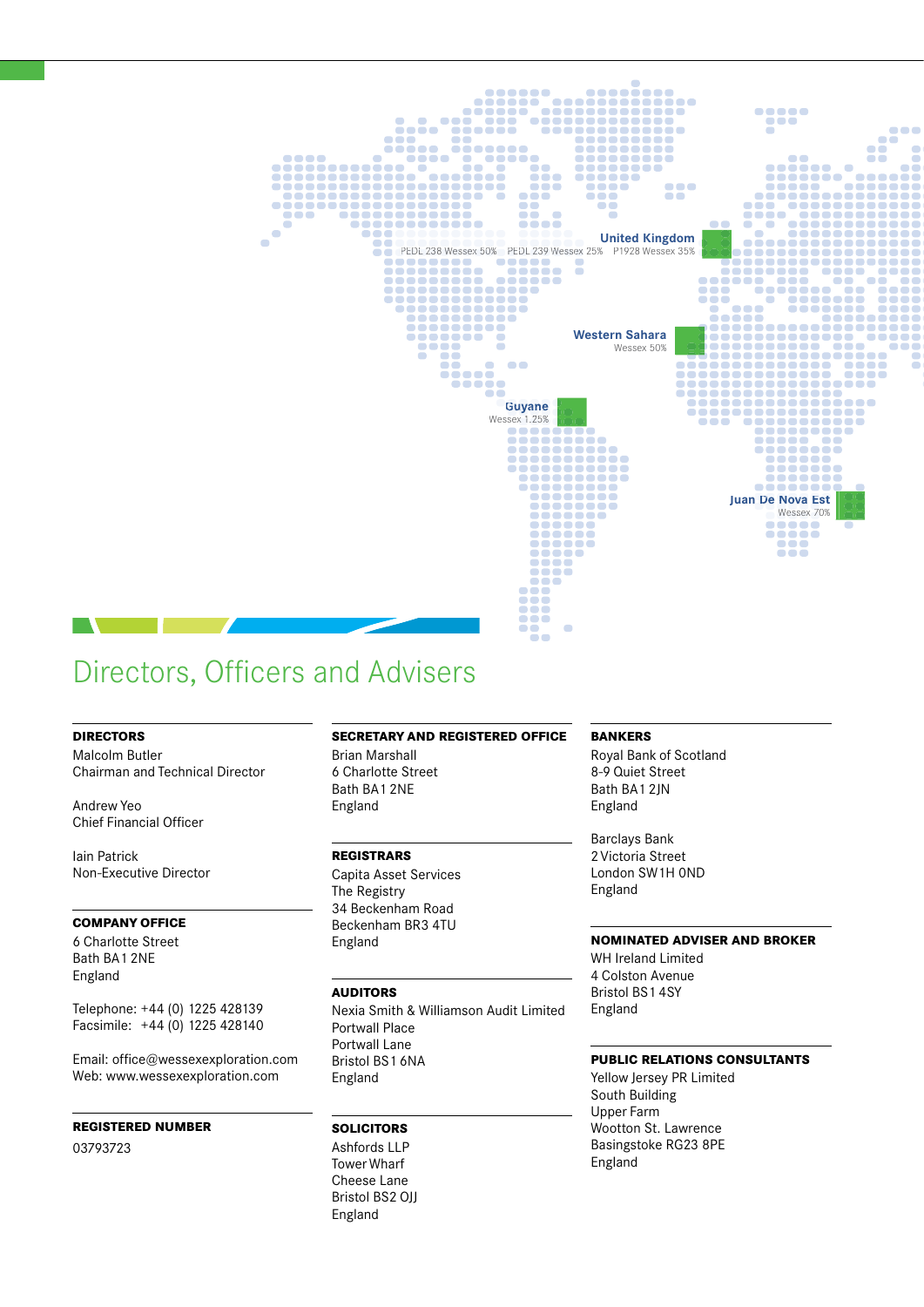# Table of Contents

# OUr BUSinESS  $\overline{\mathcal{L}}$

10

 $\lambda$ 

40

50

- 02 Chairman's Statement 03 Financial Review
- 06 Project Review

# OUR GOVERNANCE

- 10 Report of the Directors
- 12 Statement of Directors' Responsibilities
- 13 Corporate Governance Report
- 14 Independent Auditor's Report on Consolidated Financial Statements
- 15 Principal Accounting Policies

п

# FinanCE

- 20 Consolidated income Statement
- 21 Consolidated Statement of Comprehensive income
- 22 Consolidated Balance Sheet
- 23 Consolidated Statement of Changes in Equity
- 24 Consolidated Statement of Cash Flows
- 25 Notes to the Consolidated Financial Statements

# ParEnT COMPanY

- 40 Independent Auditor's Report on the Parent Company Financial Statements
- 41 Parent Company Balance Sheet
- 42 Notes to the Parent Company Financial Statements

### annUaL GEnEraL MEETinG

- 50 Notice of Annual General Meeting
- 52 Explanatory Notes to the Resolutions to be Proposed at the Annual General Meeting

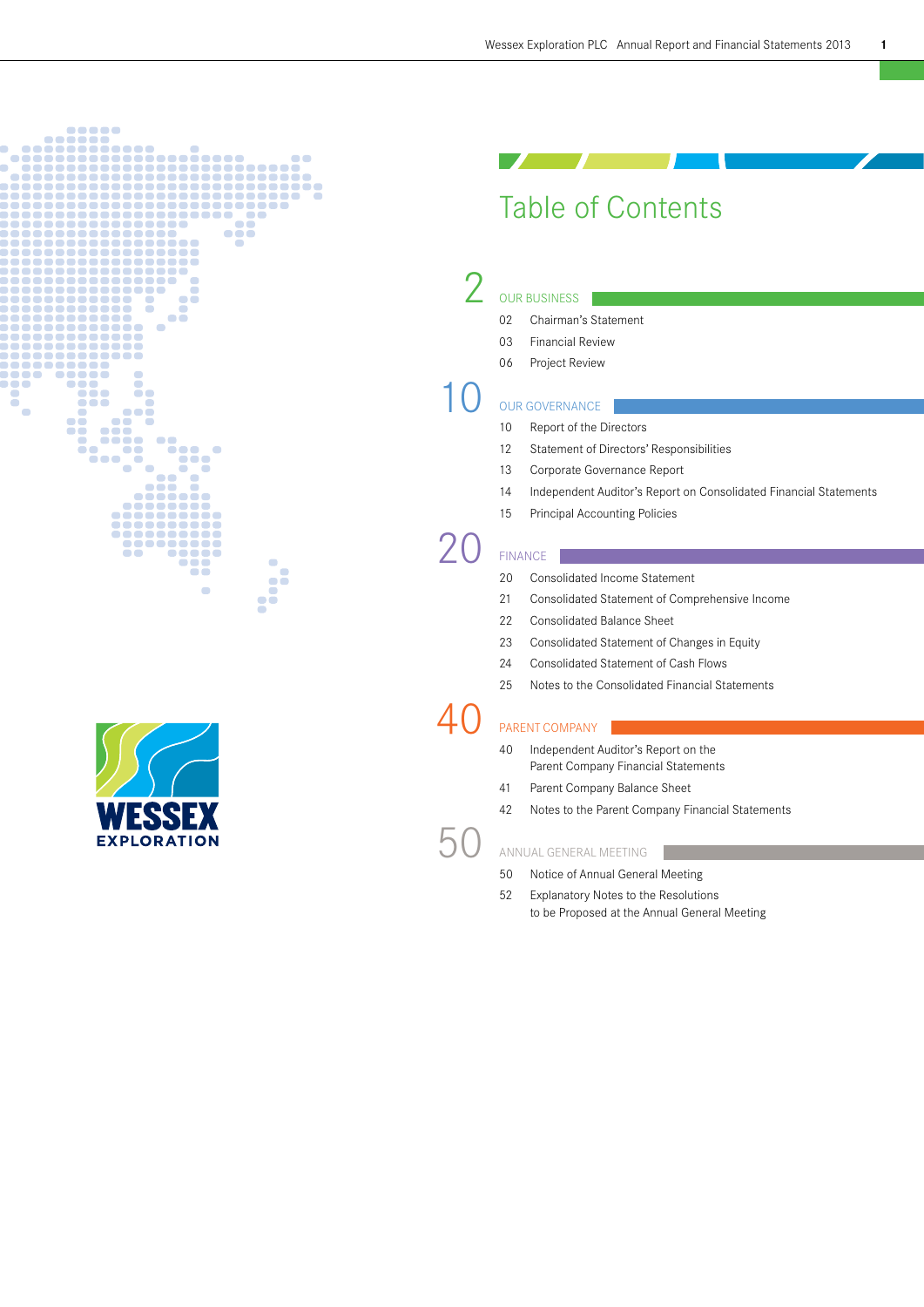# Chairman's Statement

Last year was challenging for all of us, as our enthusiasm following the Zaedyus 2011 oil discovery in Guyane was tempered by two unsuccessful follow-up wells on the Cingulata Fan followed by a third dry hole drilled on the separate Cebus Fan within the Eastern Slope. The GM-ES-4 Cebus well announcement was made after the year-end. The Board remains hopeful that GM-ES-5, which was spudded in August 2013, will be successful.

In Southern England, the Norwest-operated group has reprocessed a large volume of existing 2D and 3D seismic data over our licences and we plan to acquire new shallow water 2D seismic over the northern part of P1928 during Q4 2013. Interpretation is underway to identify and confirm potential drilling locations. On Juan de Nova Est, an application has been filed for a renewal of the permit, now with Jupiter Petroleum Juan de Nova Limited, a wholly owned subsidiary of Global Petroleum Limited (AIM: GBP; ASX: GBP) as operator, with Wessex having the right to take a 50% interest if the permit is renewed.

The Company ended the year with a cash balance of £4.4m, some £5.8m lower than in 2012. Operations in Guyane accounted for 85% of total expenditure. As at 30 June 2013, the Company had projected further commitments of £3.3m, almost all relating to Guyane (pre-dilution), as the current four well drilling campaign draws to a conclusion. The Shell-operated group will spend the first half of 2014 evaluating the results of the four well drilling programme and mapping new prospects on the Central Area 3D. It is unlikely that any new drilling will take place during 2014.

As we look forward a year, the combination of ongoing Guyane well costs during the second half of 2013 and a recognition that the re-evaluation of the potential of Guyane will not be complete until the second half of 2014 led the Board to conclude that action needed to be taken to ensure that the Group remained funded throughout the whole of 2014. It is critical that Wessex is able to benefit from the value creation that we hope will be generated from the identification of new leads and prospects in Guyane, particularly in the Central Area.

In order to be in a position to benefit from this reevaluation process, Wessex elected to trigger a contractual right contained in the Northpet Shareholders Agreement to opt out of paying up to £1.5m of funding requests still expected to be made in 2013 by the joint venture. This would lead to Wessex's interest in the Guyane Maritime Permit being reduced to around 1.1%. Alongside this, the board has commenced a non-project cost reduction programme aimed at reducing overhead costs by a minimum of 25%.

It was unfortunate that we had to part company with our founder and Managing Director, Frederik Dekker, last November. This was a difficult time for all concerned, but we wish him well in his new ventures.

Malcolm Butler

**CHAIRMAN** 15 OCTOBER 2013

# **2014**

Re-evaluation of the potential of Guyane leading to identification of new leads and prospects in Central Area

# **P1928**

IN THE UK, WE PLAN TO ACQUIRE NEW SHALLOW water 2D seismic over the northern part of P1928 during Q4 2013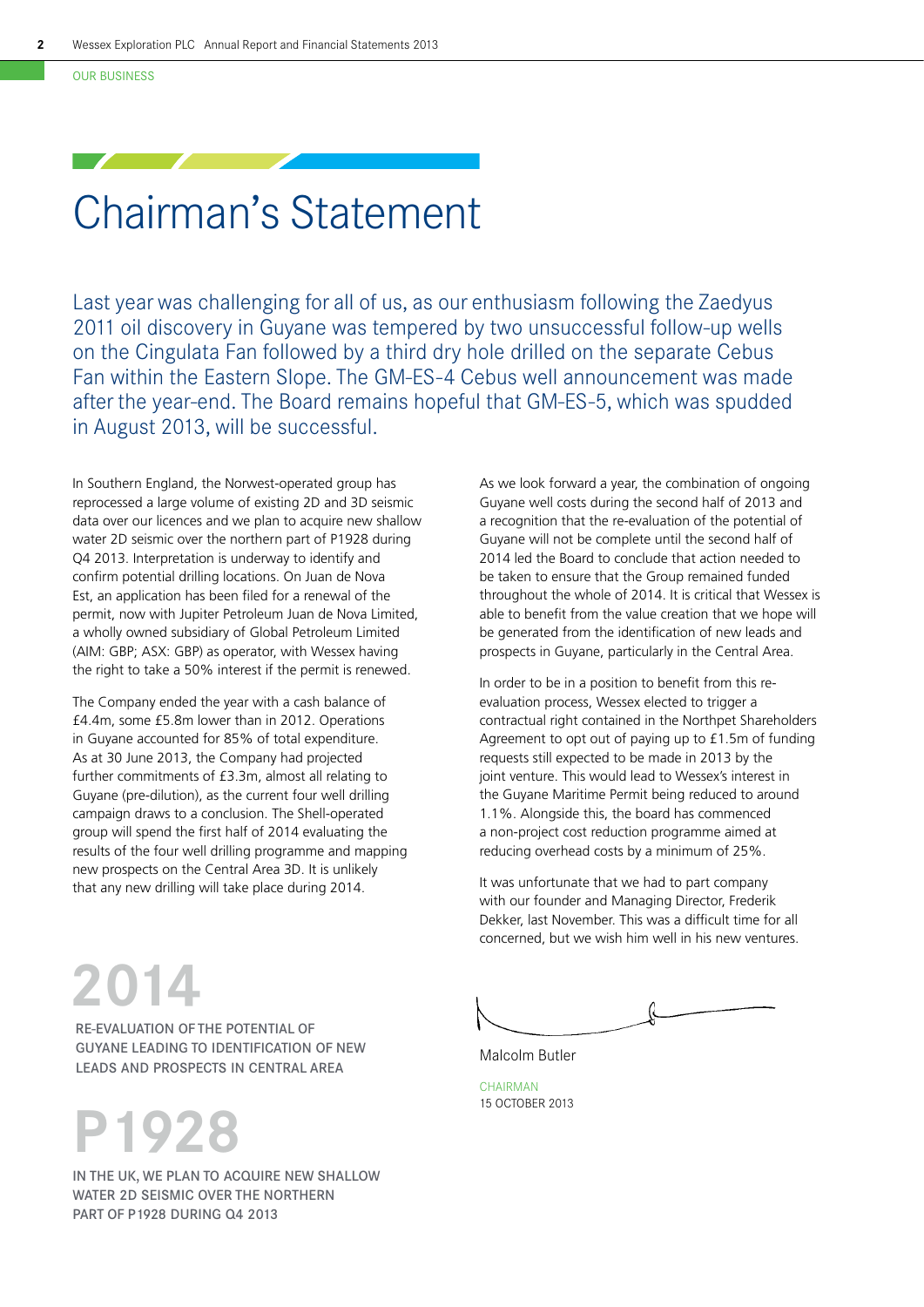# Financial Review

# **Cash Management**

Cash as at 30 June 2013 was £4.4m, of which the Company had projected further commitments of £3.3m, almost all relating to Guyane (pre-dilution) as the current four well drilling campaign draws to a conclusion.

As noted earlier in the Chairman's Statement, the combination of ongoing Guyane well costs during the second half of 2013 and the length of time required to generate new leads and prospects led the Board to conclude that action needed to be taken to ensure that the Company remains appropriately funded throughout 2014.

The Board considered various alternative methods of funding and concluded that the most certain and least dilutive option would be to trigger a contractual right contained in the Northpet Investments Limited ("Northpet") Shareholders Agreement. Northpet is the joint venture company that owns the 2.5% interest in the Guyane Maritime Permit and is currently 50% owned by each of Wessex and NP Offshore Holdings (UK) Limited ("NP"), a wholly-owned subsidiary of Northern Petroleum Plc (AIM:NOP). The contractual right allows the Company to give notice to NP of its intention not to contribute to monthly funding requests made by Northpet in respect of costs of the Guyane Maritime Permit and instead suffer pro-rata dilution in its shareholding in Northpet if NP pays Wessex's share of such requests. It is the Company's intention to conserve cash resources by giving such notice in respect of up to £1.5m of current and future funding requests.

In practical terms, this arrangement could take several months to complete. Thereafter, the Wessex shareholding in Northpet is projected to have settled at around 44% (reduced from 50%), or an effective interest in Guyane of around 1.1% (reduced from 1.25%). Wessex will lose the right to appoint one of its two directors to the board of Northpet. However, there will be no change of control of the board, as NP already has the right to appoint Northpet's Chairman.

Alongside this, the Board has commenced a non-project cost reduction programme. The majority of identified savings will be put in place over the balance of calendar 2013 to ensure that the Company receives the maximum benefit from these reductions across the whole of calendar 2014. The aim is to reduce overhead costs by a minimum of 25%. This amount includes partial waivers of salary and fees by the directors. It is worth noting that despite a number of exceptional items of expenditure in the year to 30 June 2013, the Company still managed to achieve a 5% reduction in non-project overhead costs.

These actions, together with the substantial fall in project costs as the Stena Icemax leaves Guyane, should provide sufficient time and resources for Wessex to optimize the value of its exploration interests during 2014.

# **£1.5m**

It is the Company's intention to conserve cash resources by giving NP notice in respect of up to £1.5m of current and future funding requests

**44%**

The projected shareholding in the Northpet joint venture If notice of up to £1.5m is given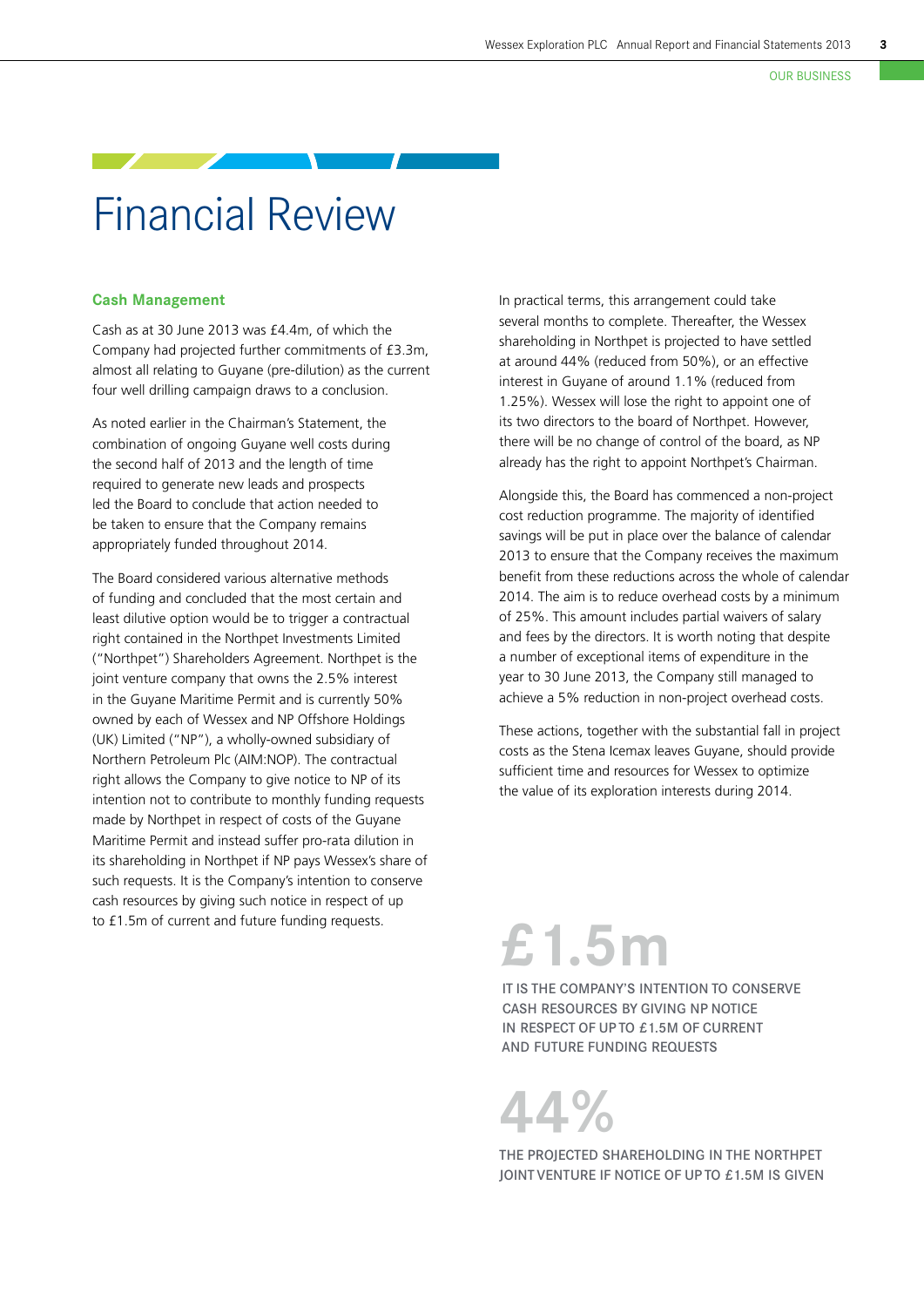# Financial Review

### **Consolidated Income Statement**

In the year to 30 June 2013, the loss before taxation was £3.39m (2012: loss £1.64m) and loss per share was 0.47p (2012: loss 0.26p).

Administration costs were £1.88m (2012: £1.75m); of which £0.88m related to non-cash items (£0.36m of share option expense and an impairment charge of £0.52m made up of £0.26m in Juan de Nova, £0.18m in Western Sahara and an adjustment for historic expenditure of £0.08m). In addition, there was a loss of £1.6m arising from unsuccessful drilling in Guyane. Finance income was £0.12m (2012: £0.13m).

**£3.39m**

In the year to 30 June 2013, the loss before taxation was £3.39m of which £2.1m was related to impairment of assets

# **50%**

If the Juan de Nova renewal application is successful, Wessex has the right to take a 50% interest

# **Impairment**

### **Juan de Nova Est (£0.26m)**

In September 2013, we announced that an application had been filed for a 5 year renewal of the Juan de Nova Est Permit. However, with uncertainty over the timescales involved and whether such a renewal will be granted, it was decided to fully impair the value of this permit. If a renewal is granted, Wessex has the right to take a 50% interest in the permit.

# **Sahawari Arab Democratic Republic (Western Sahara) (£0.18m)**

Morocco first occupied this territory in 1975 and over the course of the last few years there appears to have been little movement towards the resolution of sovereignty. While we continue to believe these blocks have excellent prospectivity, the original licence agreements for Bojador and Guelta are now moving towards their 10 year renewal dates and it was decided that it would be appropriate to fully impair the licences and to expense costs going forward until the outcome of the political situation is more certain.

#### **Guyane (£1.6m)**

The treatment of costs related to the Guyane Maritime Permit is complicated by differences in accounting policy between Wessex and Northpet, the joint venture company which administers the interests held by Wessex and Northern Petroleum Plc (AIM:NOP). Whereas Wessex follows a Successful Efforts policy for its oil and gas assets, Northpet follows a Full Cost policy, which leads to significant differences in the way unsuccessful drilling is treated. Wessex accounts for its share of Northpet on the Parent Company balance sheet at cost less impairment, where the test for impairment is based on the carrying value of the entire investment. However, Wessex equity accounts for the share of the underlying net assets in the Consolidated balance sheet on a prospect-by-prospect basis.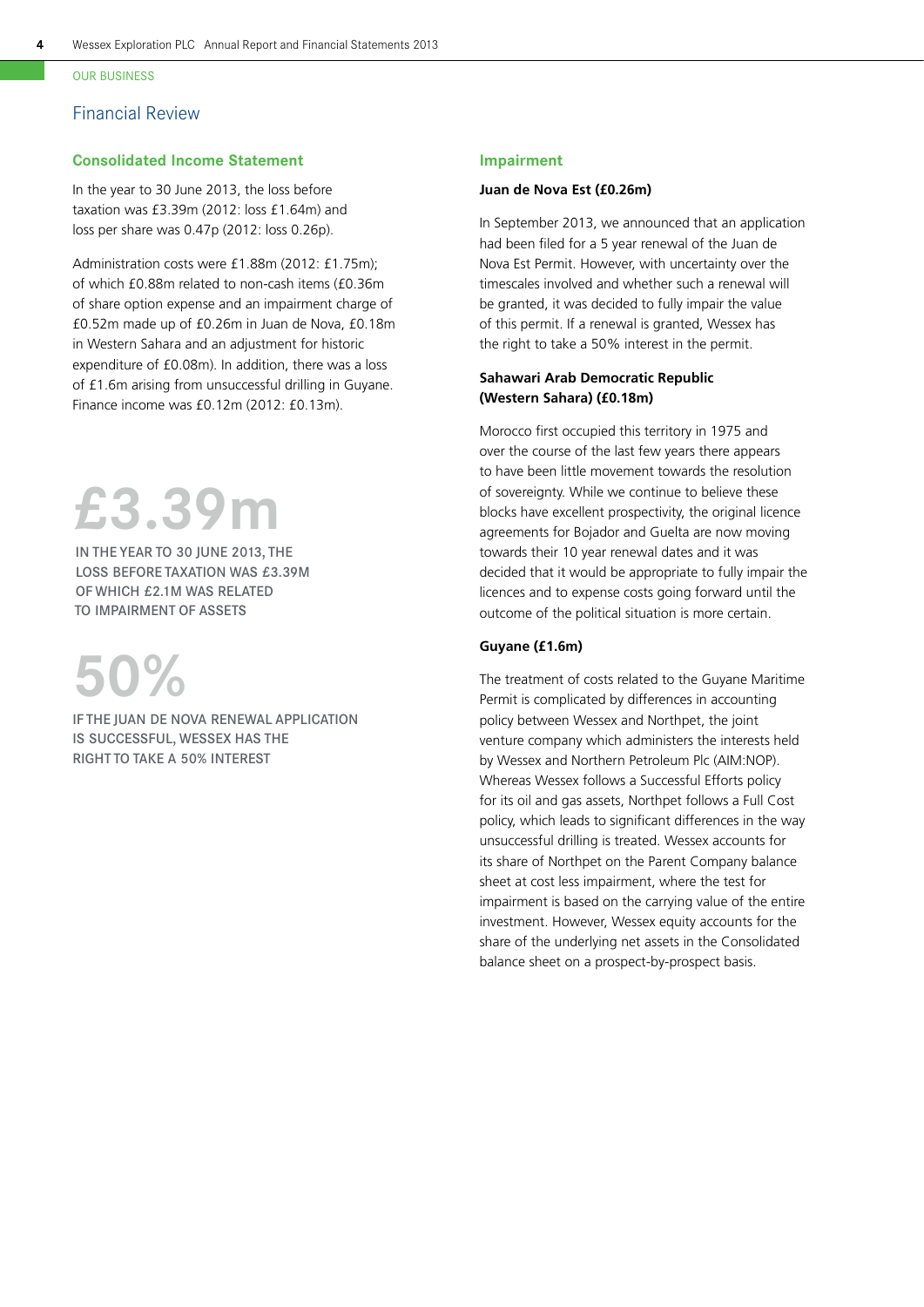# Financial Review

Up until the announcement of GM-ES-3 (Priodontes), there was no material difference in the end results. However, once Priodontes was declared as unsuccessful, an impairment of the cost of the well was required in the Consolidated Accounts. In these results, we have made an impairment of £1.6m, being our share of the cost of the GM-ES-3 well as at 30 June 2013. Further costs of this well yet to be billed will be expensed as incurred. Although GM-ES-2 was an unsuccessful appraisal of the GM-ES-1 Zaedyus Prospect its costs have been capitalised pending the results of further evaluation of the extent of this discovery.

At year-end, the carrying cost of the Company's investment in Northpet was £8.66m (2012: £3.73m). The board considers that the potential value of its investment in Northpet exceeds that amount and no impairment is required in the Parent Company accounts.

As of 30 June 2013, the Consolidated balance sheet shows total equity and liabilities of £12.03m (2012: £15.05m) compared to shareholders' funds of £13.63m (2012: £15.03m) for the Parent Company.

**Summary of Licences Held By Wessex**

# **£8.66m**

carrying cost of the Company's investment in Northpet

**£13.6m**

Value of Parent Company SHAREHOLDERS FUNDS

| <b>Licence</b>                                                                  | <b>Interest</b><br>$(\% )$ | <b>Size</b><br>(sq.km) | <b>Partners</b>                                                          | <b>Operator</b>          | <b>Expiry Date</b>                                    |
|---------------------------------------------------------------------------------|----------------------------|------------------------|--------------------------------------------------------------------------|--------------------------|-------------------------------------------------------|
| <b>French Territory South America</b><br>Guyane Maritime Permit                 | $1.25*$                    | 24,100                 | Shell (45%), Tullow (27.5%) Total<br>(25%), Northpet Investments (2.5%*) | Shell                    | <b>Exploration Permit</b><br>expires July 2016        |
| <b>South of England (UK)</b>                                                    |                            |                        | NWE Mirrabooka<br>(Subsidiary of Norwest Energy NL)                      | <b>NWE</b><br>Mirrabooka |                                                       |
| PEDL 238 (Traditional)                                                          | 50                         | 208.8                  |                                                                          |                          | <b>Exploration Licence</b><br>expires June 2014       |
| PEDL 239 (Traditional)                                                          | 25                         | 170.6                  |                                                                          |                          | <b>Exploration Licence</b><br>expires June 2014       |
| P1928 (Promote)                                                                 | 35                         | 243.6                  |                                                                          |                          | <b>Exploration Licence</b><br>expires February 2014** |
| <b>French Territory Mozambique</b><br><b>Channel</b><br>Juan de Nova Est Permit | $70*$ ii                   | 9,010                  | Global Petroleum                                                         | Wessex*                  | <b>Exploration Permit</b><br>expires December 2013    |
| <b>SADR (Western Sahara)</b>                                                    |                            |                        | <b>Tower Resources</b>                                                   | Wessex                   | 10 year extendible<br>Assurance Agreement***          |
| Bojador                                                                         | 50                         | 39,983                 |                                                                          |                          | Renewal Option 2015                                   |
| Guelta                                                                          | 50                         | 15,760                 |                                                                          |                          | Renewal Option 2016                                   |
| Imlili                                                                          | 50                         | 16,965                 |                                                                          |                          | Renewal Option 2021                                   |

\* Held beneficially pending the consent of the French authorities to permit assignments

\*\*Promote Licence can be extended into a four year Traditional Licence

\*\*\* Production Sharing Contracts will become valid when Assurance Agreement conditions are met

 $^\circ$  Subject to dilution, projected interest if notice of up to £1.5m is given is around 1.1%

ii If the renewal application is successful, Global Petroleum will operate and Wessex has the right to take a 50% interest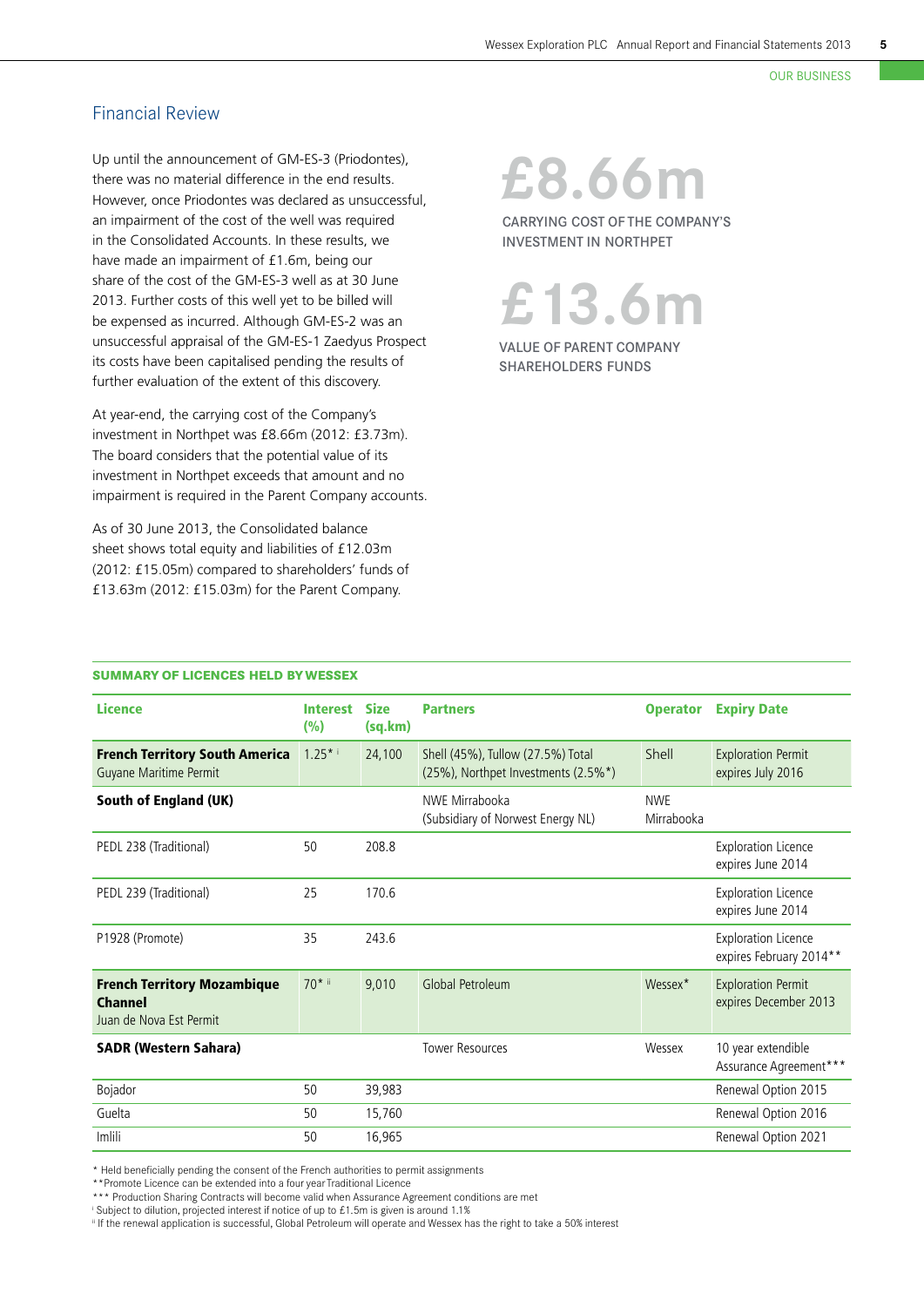# Project Review

# Guyane

### **Interest Holdings**

Wessex, holding an effective 1.25 per cent interest (subject to dilution), is in partnership with **Shell** (Operator, holding 45 per cent), **Tullow** (27.5 per cent), **Total** (25 per cent) and **Northern Petroleum** (also an effective 1.25 per cent).

**In the Shell-operated Guyane Maritime Permit (Wessex effective interest 1.25%, subject to dilution), the Stena Icemax drillship began a four-well drilling campaign in July 2012.** 

The first well, GM-ES-2, was an appraisal well, drilled about 7 kilometres up-dip from the GM-ES-1 Zaedyus discovery on the same lobe of the Cingulata Fan, and was drilled to a total depth of 6,200 metres. No oil-bearing sands were encountered.

The rig then moved to drill GM-ES-3, spudded on 29 December 2012 on the Priodontes lobe of the Cingulata Fan, 18 kilometres northwest of GM-ES-1. Although the prognosed thick sands were penetrated, no significant hydrocarbons were encountered and the well was plugged and abandoned at a total depth of 6,318 metres.

The rig was then moved 64 kilometres to the southeast and GM-ES-4 was spudded on the separate Cebus Fan on 3 May 2013. This well was drilled in 2,252 metres of water to a total depth of 6,292 metres, again without encountering significant hydrocarbons, and was completed on 23 July 2013.

The final well in the current campaign GM-ES-5 was spudded on 10 August 2013 in 2,353 metres of water on a prospect that lies 7 kilometres to the northeast of the GM-ES-1 Zaedyus discovery.

It will test the down-dip limit of the accumulation of the initial discovery and explore additional sands that pinch out down-dip of the discovery well.

The Stena Icemax will leave Guyane once GM-ES-5 has been completed and no further drilling is currently planned before the end of 2014. The JV is considering filing for a new drilling permit.

In the meantime, the joint venture partners will evaluate the large volume of data derived from drilling to date, including source rock, migration and sedimentological studies. In addition, 4,000 kms<sup>2</sup> of new 3D seismic data were recorded over the Central Area in the last quarter of 2012. These were delivered from processing in August 2013 and interpretation is underway to generate new prospects for drilling.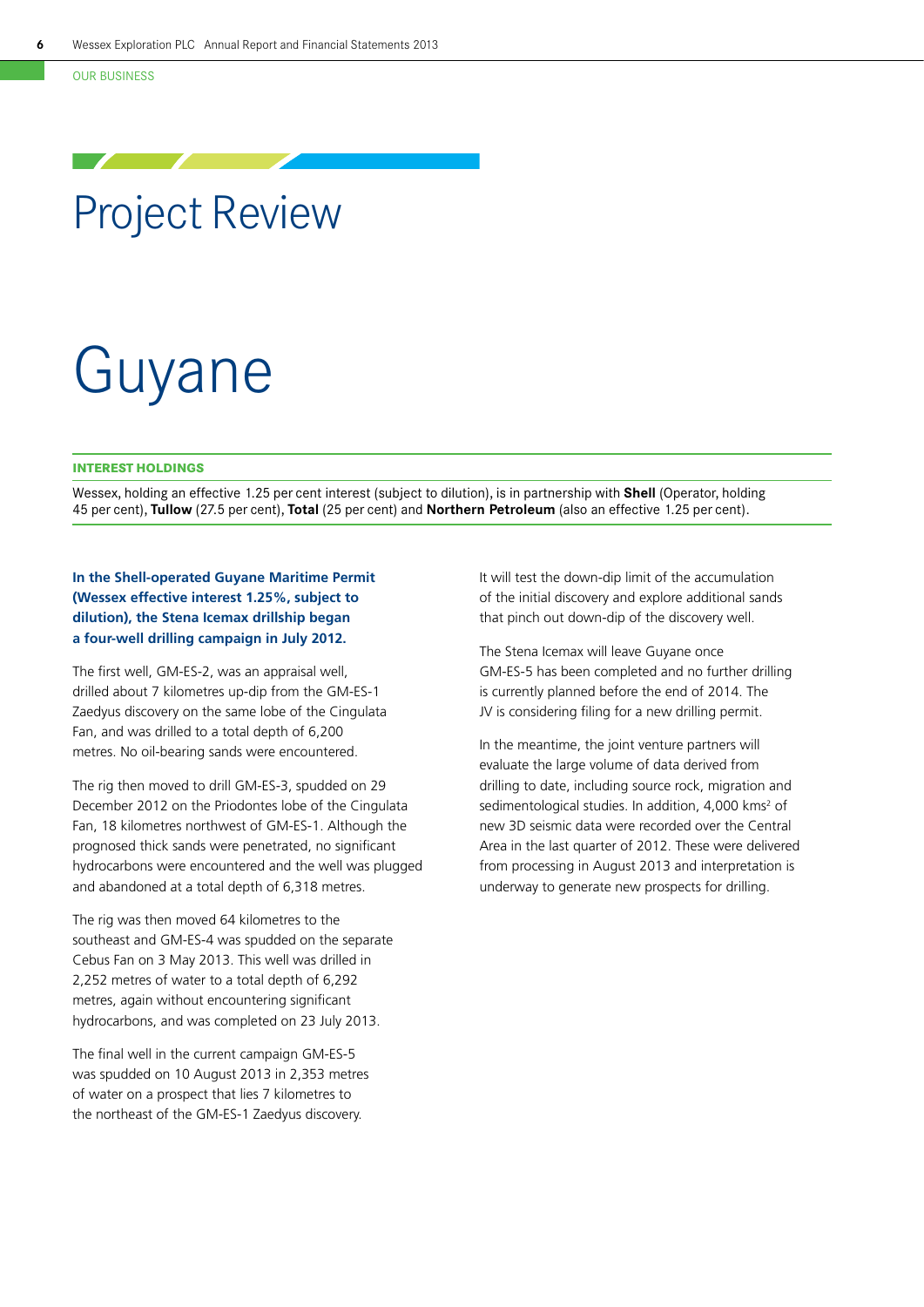# Project Review

# United Kingdom

## **Interest Holdings**

Wessex, alongside its Partner and Operator, **NWE Mirrabooka (UK) Pty. Ltd** (a fully owned subsidiary of ASX listed Norwest Energy NL) holds three licences in the South of England - PEDL 238: 50%; PEDL: 239: 25%; and P1928: 35%.

# **In Southern England, the Company continued evaluating its two large onshore licences, PEDL238 (Wessex interest 50%) and PEDL239 (25%), and its offshore Licence P1928 (35%).**

A large volume of existing 2D and 3D seismic data was reprocessed over the second and third quarters of 2013 and we plan to acquire around 70 kilometres of new, shallow-water 2D seismic data in the northern part of P1928 during Q4 2013. Interpretation work is underway to define prospects suitable for drilling in 2014/15. The main areas of interest are the Steelhead (previously Hurst Castle) and Beluga leads, over which the new shallow-water seismic is being recorded, a new prospect in the southern part of the Isle of Wight (Godshill) and several fault block leads in line with the eastern end of Wytch Farm oil field.

In mid-2013, Wessex was instrumental in setting up a regional study group with adjacent operators to define and promote the potential of the Jurassic shales in the zone downthrown from the main Purbeck – Isle of Wight Fault Zone. The concept of the study group is to share data under a confidentiality agreement and make presentations to some of the major North American and European companies with interests in new shale plays. The group presented at the North American Prospect Expo (NAPE) in Houston during August 2013 and it will present at the forthcoming UK Prospex exhibition in December 2013. In the meantime, geophysical and geochemical evaluation continues.

The terms of the licences are such that there is limited time remaining to plan drilling activities. PEDL238 and PEDL239 both expire at the end of June 2014, unless a well is drilled by that date, and P1928 will expire in February 2014 if no commitment is made before that date to drill a well. The group is therefore working hard to bring in partners that can meet these deadlines.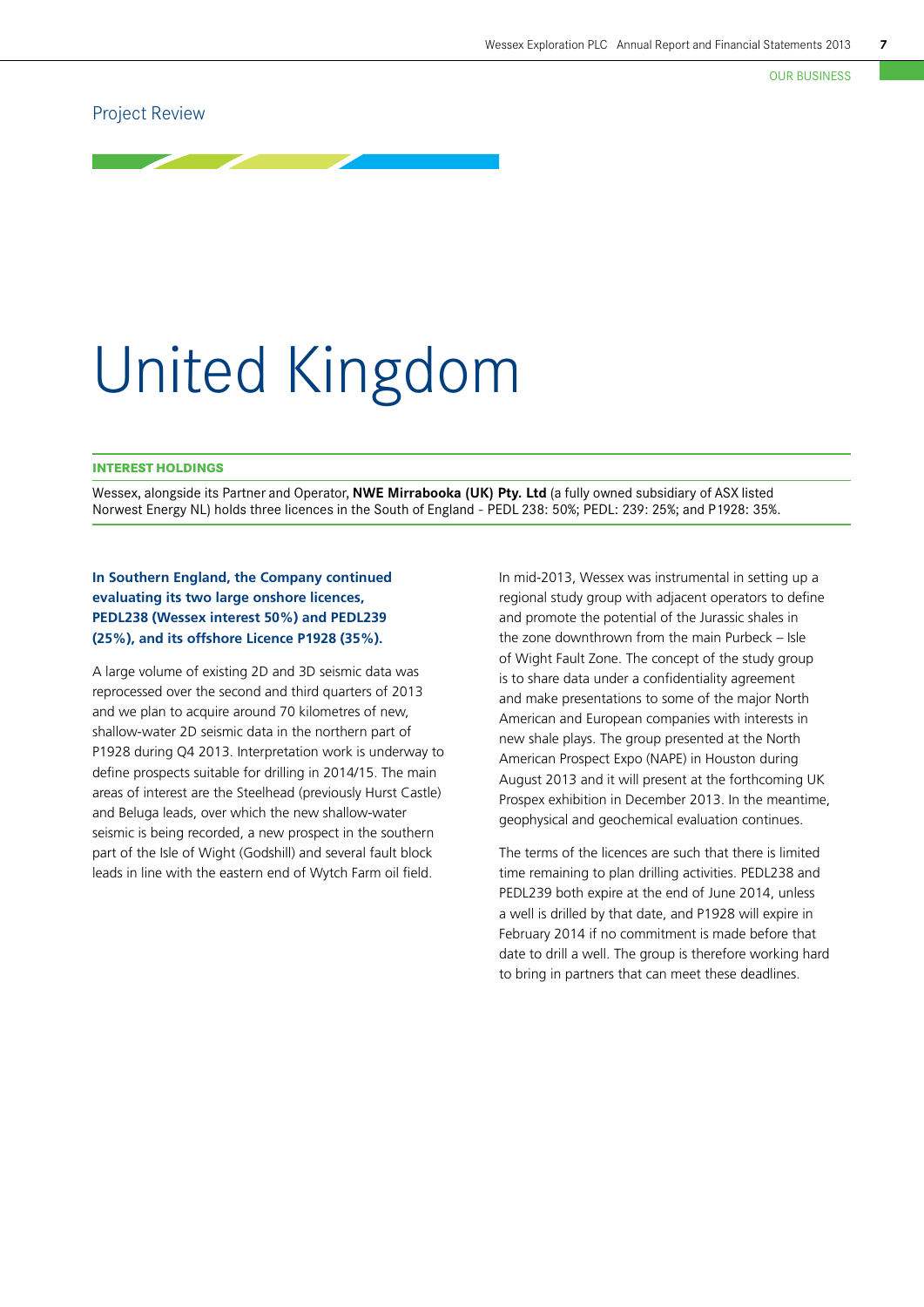**8**

# Project Review

# Juan de Nova

#### **Interest Holdings**

Wessex will hold a 50% interest, if the renewal application is successful, alongside its Partner and Operator, **Jupiter Juan de Nova Limited** (a fully owned subsidiary of Global Petroleum Limited).

**A petroleum systems review was carried out by independent contractors in the second quarter of 2013 to help understand the distribution of reservoirs, potential source rocks and structures within the area of the Juan de Nova Est Permit.** 

The conclusion of this work suggested that the prospectivity of the shallow water area was limited but that there was a sufficiently thick post-Turonian stratigraphic section in the deep water part of the block to justify further work. The prospective areas are considered to be limited to the northern and southern triangles of the permit.

The current period of the permit expires on 30 December 2013 and any application for renewal had to be made at least 4 months before this date. Therefore, an application for renewal was filed at the end of August 2013, requesting the retention of only 50% of the area of the original permit in accordance with relinquishment requirements. The retained area includes the northern and southern areas considered to be prospective. If the application for renewal is successful, the initial work programme is expected to be the acquisition of a grid of 2D seismic over the retained areas.

Wessex holds a 70% beneficial interest in the original permit but formal title to a legal interest in the permit requires the approval of the French authorities. Wessex was informed in January 2013 that no application for such approval had ever been filed and that it would be expected to take 15 months for approval to be received if an application was subsequently made.

As it would have been impossible to achieve this before the application for renewal was submitted, it was decided that Wessex's partner in the venture, Jupiter Petroleum Juan de Nova Limited ("Jupiter"), a whollyowned subsidiary of Global Petroleum Limited (AIM:GBP, ASX:GBP) should file the application as holder of 100% of the legal title and operator of the renewed permit.

At the same time, Wessex and Jupiter entered into a joint venture agreement under which Wessex has the right to take a 50% interest in the permit and file a request for legal approval from the French authorities immediately, if and when, it is renewed.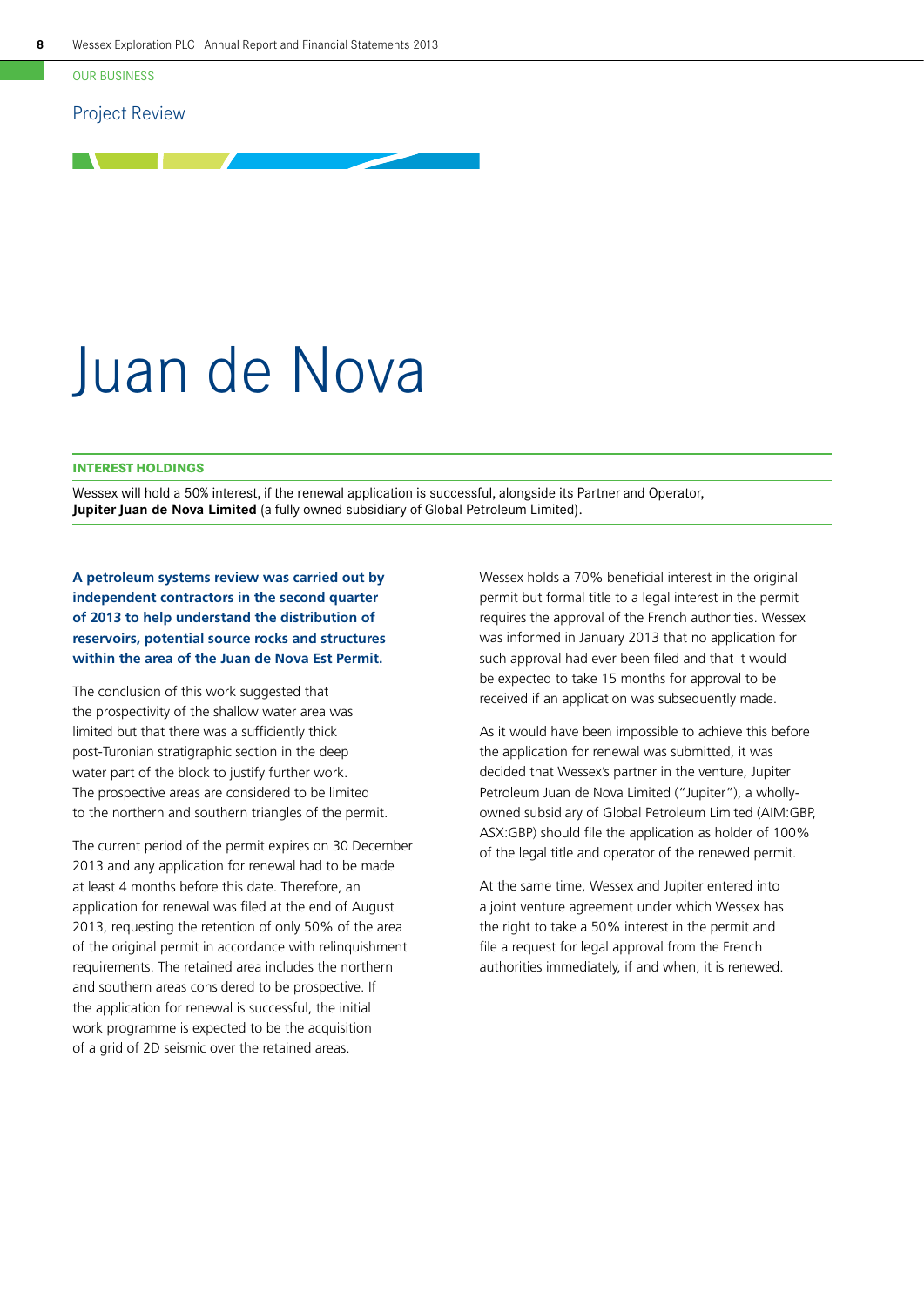Project Review



# Saharawi Arab Democratic Republic (Western Sahara)

# **Interest Holdings**

Wessex, alongside its Partner **Tower Resources plc**, holds 3 licence blocks under Assurance Agreements in the SADR – Bojador 50%; Guelta 50%; and Imlili 50%. Wessex is the designated Operator.

**Maghreb Exploration Ltd, a wholly owned subsidiary of Wessex holds Assurance Agreements giving it a 50% interest in, and operatorship of, the Bojador, Guelta and Imlili blocks.** 

Assurance Agreements are valid for periods of up to ten years and may be extended by mutual agreement. Contingent upon the meeting of certain external conditions, including recognition of Saharawi Arab Democratic Republic ("SADR") sovereignty and formulation of comprehensive tax laws, these Agreements will be converted to Production Sharing Agreements.

The areas covered by the blocks in which the Company has an interest lie almost completely in the zone controlled by Morocco since 1975 and there is currently no possibility of access. UN-sponsored talks continue between Morocco and the SADR government but there appears to be little progress made.

We continue to believe these blocks offer excellent prospectivity for oil and gas and the annualised cost of retaining these options is only US\$45,000 (net to Wessex). However, with the original Assurance Agreements, over Bojador and Guelta, approaching their 10 year renewal dates and no clear path to resolution of the political issues, it was decided to make a full impairment of costs capitalised to date.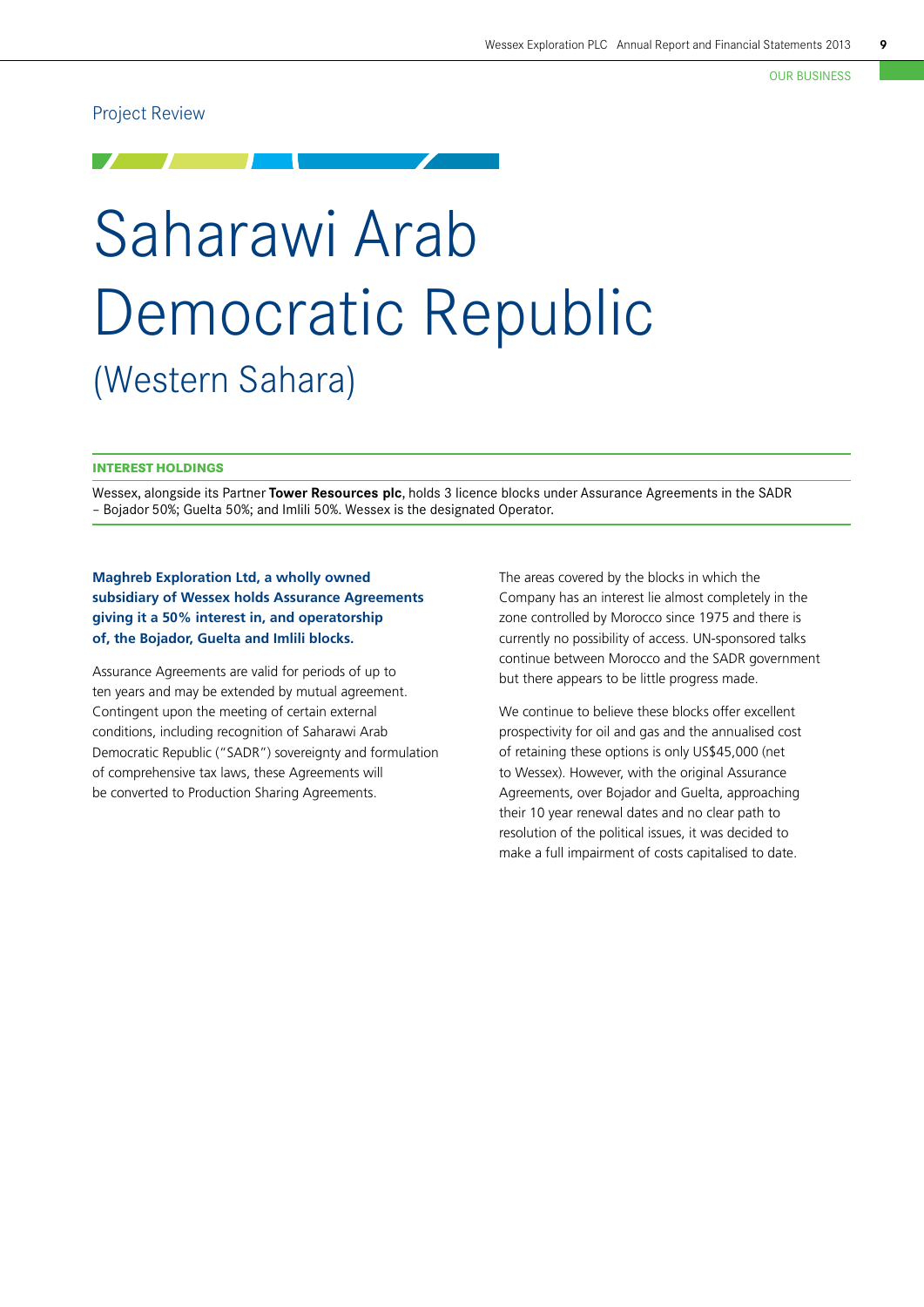# **Report of the Directors**

for the year ended 30 June 2013

The directors present their report together with the consolidated financial statements for the year ended 30 June 2013.

# **Principal Activities**

Wessex Exploration PLC is a UK registered energy company, focused on the exploration for, and future development of, hydrocarbon projects.

#### **Financial Risk Management and Objectives**

The Group uses various financial instruments including cash and items such as debtors and creditors that arise directly from its operations. The existence of these financial instruments exposes the Group to a number of financial risks, which are described in notes 15 and 16 of the consolidated financial statements.

#### **Business Review**

A review of the Group and Company operations during the year ended 30 June 2013 is contained in the extended Chairman's Statement.

The loss for the year amounted to £3,389,514 (2012: £1,637,077). The directors do not recommend the payment of a dividend (2012: £nil).

# **Principal Risks and Uncertainties**

Although the directors have extensive experience in the acquisition and development of assets similar to those held by the Company, as with all companies within the energy sector the business of oil and gas development involves varying degrees of risk. These risks include operating reliance, in some cases on third parties, the ability to exploit discoveries and the risk of cost overruns caused by equipment failure and bad weather in extreme deep water environments (such as Guyane).

The directors believe that they have mitigated risks, as far as reasonably practicable, by maintaining strong relationships with joint venture partners and project operators, implementing internal controls and continually reviewing and seeking to improve such controls as well as business processes and procedures.

#### **Key Performance Indicators**

- To ensure that the Company is appropriately funded throughout 2014.
- To achieve a minimum saving of 25% on non-project costs.
- To evaluate well and seismic results and generate new leads and prospects in the Guyane Maritime Permit.
- To define at least one prospect suitable for drilling in the South of England and achieve a farm-out.
- To conduct operations in a safe and environmentally responsible manner.

#### **Directors**

The directors in office at the end of the year, and their interests in the shares of the Company as at 1 July 2012 and 30 June 2013, were as shown in the table below.

|                                   | <b>ORDINARY SHARES</b> |            |  |
|-----------------------------------|------------------------|------------|--|
|                                   | 30 June                | 1 July     |  |
|                                   | 2013                   | 2012       |  |
| Dr M Butler                       | 1,400,000              |            |  |
| Mr I Patrick (appointed 06.02.13) | 930,000                |            |  |
| Mr F Dekker (until 23.11.12)      | $\rightarrow$          | 97,318,727 |  |
| Mr A Yeo                          | 5,500,000              | 1,983,332  |  |

\*As at 3 March 2013, the date of the most recent notification to the company, Mr F Dekker had a deemed beneficial interest of 82,271,506 ordinary shares but is no longer a director.

|          |                        |            |                              | <b>SHARE OPTIONS</b> |                                                                            |
|----------|------------------------|------------|------------------------------|----------------------|----------------------------------------------------------------------------|
|          | 30 June<br>2013        | 2012       | average<br>exercise<br>price | exercise             | 1 July Weighted Range of Weighted<br>average<br>prices contractual<br>life |
|          | Dr M Butler 5,000,000  |            | 10 <sub>p</sub>              | 10p                  | 3 years                                                                    |
|          | Mr I Patrick 2,000,000 |            | 7p                           | 7p                   | 3 years                                                                    |
| Mr A Yeo | 15,000,000             | 10.000.000 | 7p                           | 5p-10p               | 3 years                                                                    |

Details of individual share option grants are shown in the tables below.

#### **Grant date: 4 February 2013**

|              | Number of<br>options<br>granted | Exercise<br>price | Vesting<br>date | Expiry<br>date |
|--------------|---------------------------------|-------------------|-----------------|----------------|
| Mr I Patrick | 2,000,000                       | 7p                | 4 February      | 4 February     |
|              |                                 |                   | 2014-2016*      | 2023           |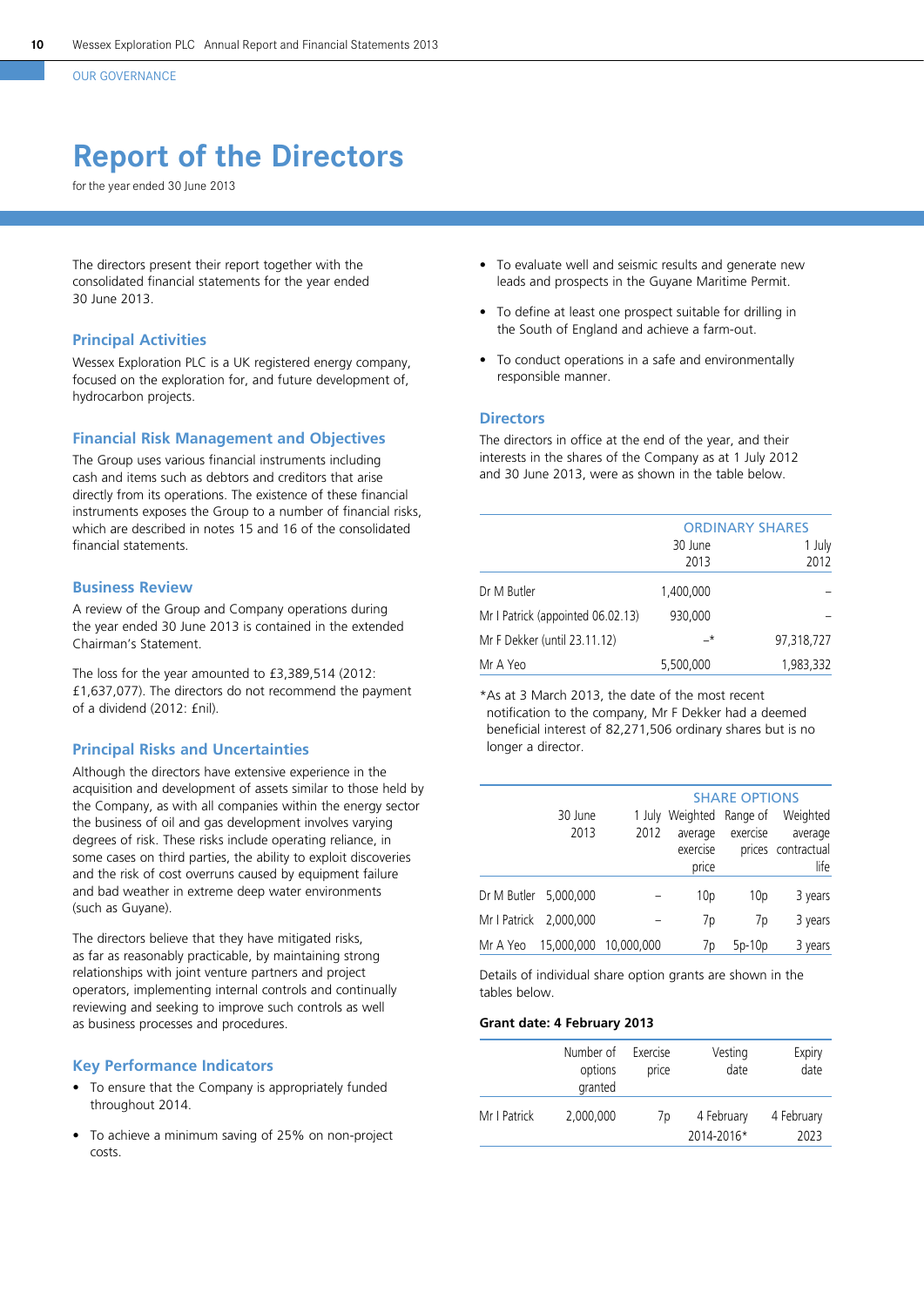# **Report of the Directors**

for the year ended 30 June 2013

#### **Grant date: 20 July 2012**

|             | Number of<br>options<br>granted | Exercise<br>price | Vesting<br>date       | Expiry<br>date  |
|-------------|---------------------------------|-------------------|-----------------------|-----------------|
| Dr M Butler | 5.000.000                       | 10p               | 20 July<br>2013-2015* | 20 July<br>2022 |
| Mr A Yeo    | 5,000,000                       | 10 <sub>p</sub>   | 20 July<br>2013-2015* | 20 July<br>2022 |

#### **Grant date: 1 December 2011**

|          | Number of<br>options<br>granted | Exercise<br>price | Vesting<br>date          | Expiry<br>date     |
|----------|---------------------------------|-------------------|--------------------------|--------------------|
| Mr A Yeo | 5,000,000                       | 6p                | 1 December<br>2012-2014* | 1 December<br>2021 |

#### **Grant date: 21 December 2010**

|          | Number of<br>options<br>granted | Exercise<br>price | Vesting<br>date                          | Expiry<br>date |
|----------|---------------------------------|-------------------|------------------------------------------|----------------|
| Mr A Yeo | 5,000,000                       |                   | 5p 21 December 21 December<br>2011-2013* | 2020           |

\*The vesting period is one, two and three years from the date of grant - one third of the options vesting in each period.

# **Directors' Remuneration**

The remuneration of the directors for the year ended 30 June 2013 was as follows:

|               |         | <b>SALARIES</b> |        | <b>PENSION</b>       |  |  |
|---------------|---------|-----------------|--------|----------------------|--|--|
|               |         | <b>AND FEES</b> |        | <b>CONTRIBUTIONS</b> |  |  |
|               | 2013    | 2012            | 2013   | 2012                 |  |  |
|               | £       | £               | £      | £                    |  |  |
| Dr M Butler   | 90,090  |                 | 11,000 |                      |  |  |
| Mr I Patrick  | 18.404  |                 |        |                      |  |  |
| Mr F Dekker   | 79,487  | 120,000         | 16,667 |                      |  |  |
| Mr D Bramhill |         | 152,282         |        |                      |  |  |
| Mr A Yeo      | 155,833 | 80,000          | 25,000 |                      |  |  |

In addition to the remuneration shown above, the Group incurred share-based payment charges of £315,619 (2012: £336,531) in respect of the above named directors.

A copy of the Service Agreement in respect of each of the directors is available for inspection at the Company's Registered Office.

# **Annual General Meeting**

The Annual General Meeting of the Company will be held on 12 December 2013 in accordance with the Notice of Annual General Meeting on page 50. Details of the resolutions to be passed are included in this notice.

## **Post Balance Sheet Events**

As announced on 16 October 2013, Wessex elected to trigger a contractual right contained in the Northpet Investments Limited ("Northpet") Shareholders Agreement (Northpet is the holder of the 2.5% interest in the Guyane Maritime Permit) to conserve cash resources by opting out of paying up to £1.5m of the funding requests still expected to be made in 2013 by the Joint Venture. This arrangement could take several months to complete. Thereafter, the Wessex shareholding in Northpet is projected to have settled at around 44% (from 50%) or an effective interest in Guyane of around 1.1% (from 1.25%).

# **Payment Policy and Practice**

It is the Group's policy to pay suppliers on the terms agreed with them. Average creditor days during the year were 14 (2012:14).

#### **Auditor**

A resolution to reappoint the auditor, Nexia Smith & Williamson Audit Limited, will be proposed at the forthcoming Annual General Meeting.

## **Disclosure of Information to the Auditor**

The directors at the date of approval of this Annual Report individually confirm that:

- so far as the director is aware, there is no relevant audit information of which the Company's auditor is unaware; and
- the director has taken all the steps that he ought to have taken as a director in order to make himself aware of any relevant audit information and to establish that the Company's auditor is aware of that information.

This confirmation is given and should be interpreted in accordance with the provision of Section 418 of the Companies Act 2006.

#### **Company Name and Registered Number**

The registered number of Wessex Exploration PLC is 03793723.

On behalf of the Board

**Andy Yeo** Director

15 October 2013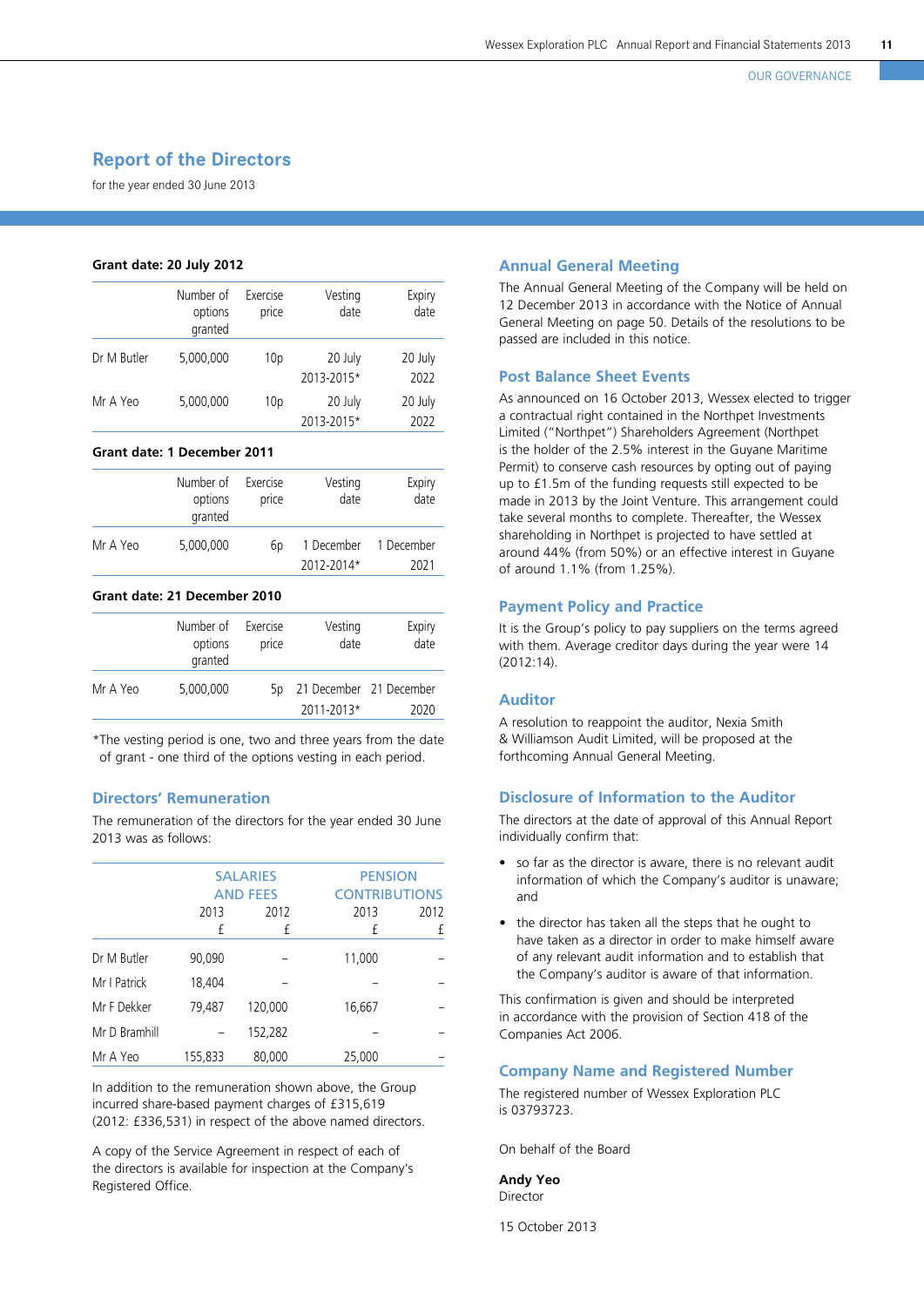# **Statement of Directors' Responsibilities**

for the year ended 30 June 2013

The directors are responsible for preparing the Report of the Directors and the Financial Statements in accordance with applicable law and regulations.

Company law requires the directors to prepare financial statements for each financial year. Under that law the directors have elected to prepare the consolidated financial statements in accordance with applicable law and International Financial Reporting Standards (IFRSs) as adopted by the European Union, and the Parent Company Financial Statements in accordance with United Kingdom Generally Accepted Accounting Practice (United Kingdom Reporting Standards and applicable law).

Under company law the directors must not approve the financial statements unless they are satisfied that they give a true and fair view of the state of affairs of the Company and of the Group and of the profit or loss of the Group for that period. In preparing these financial statements, the directors are required to:

- select suitable accounting policies and then apply them consistently;
- make judgements and accounting estimates that are reasonable and prudent;
- prepare the financial statements on the going concern basis unless it is inappropriate to presume that the Company and the Group will continue in business;
- state whether applicable IFRSs as adopted by the European Union have been followed subject to any material departures disclosed and explained in the financial statements.

The directors are responsible for keeping adequate accounting records that are sufficient to show and explain the Company's and the Group's transactions and disclose with reasonable accuracy at any time the financial position of the Company and the Group and enable them to ensure that the financial statements comply with the Companies Act 2006. They are also responsible for safeguarding the assets of the Company and the Group and hence for taking reasonable steps for the prevention and detection of fraud and other irregularities.

The directors are also responsible for ensuring that they meet their responsibilities under the AIM rules.

The directors are responsible for the maintenance and integrity of the corporate and financial information included on the Company's website. Legislation in the United Kingdom governing the preparation and dissemination of financial statements may differ from legislation in other jurisdictions.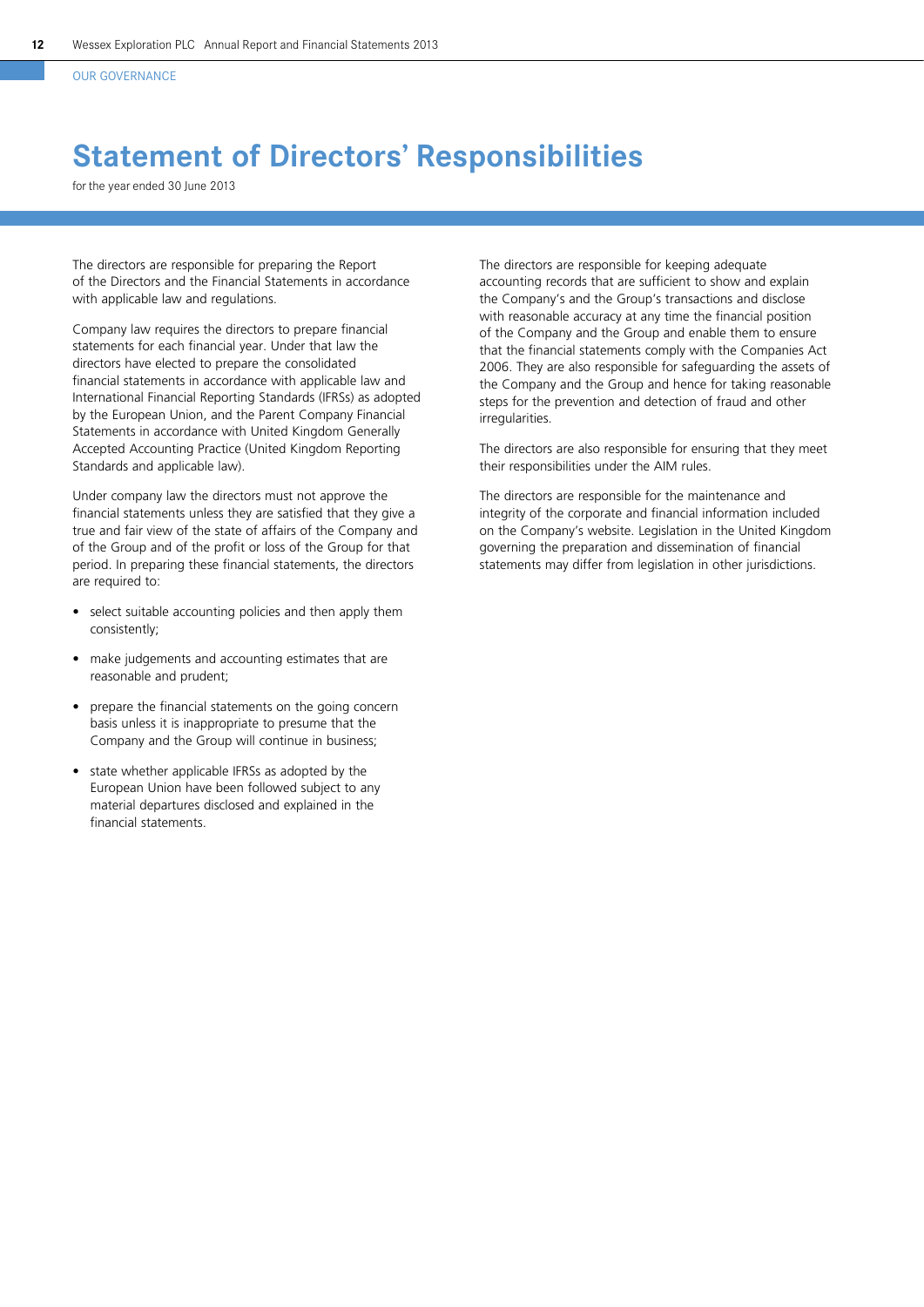# **Corporate Governance Report**

for the year ended 30 June 2013

The Company's securities are traded on the AIM Market of the London Stock Exchange ("AIM"). The Group has considered the Quoted Company Alliance ("QCA") corporate governance guidelines for AIM companies relevant to the company as published in 2012 and 2013.

There follows a brief description of the role of the Board and its Committees, and details of the Group's systems of internal financial control, which the Board continues to keep under review.

## **The Board**

During the year the Board of directors of Wessex Exploration PLC consisted of two executive directors, one of whom acted as non-executive chairman, and one non-executive director, who were responsible for the proper management of the Group

The Board will meet at least four times in the coming year to review trading performance and budgets, ensure adequate funding, set and monitor strategy, examine acquisition opportunities and report to shareholders. The Board has a formal schedule of matters specifically reserved to it for decisions.

The following Committees deal with specific aspects of the Group's affairs:

## **Remuneration Committee**

The Remuneration Committee comprises Iain Patrick, who acts as its Chairman, and Malcolm Butler. It determines the employment terms and total remuneration of the executive directors and senior management.

The Committee makes recommendations to the Board on overall remuneration for the executive directors in order to attract, retain and motivate high quality executives capable of achieving the Group's objectives. The package comprises basic salary, share options and pension payments. Directors' remuneration for the year is shown in the Report of the Directors and note 20 on page 38.

Those disclosures form part of this report.

The remuneration of non-executive directors is determined by the Board.

### **Audit Committee**

The Audit Committee comprises Iain Patrick, who acts as its Chairman, and Malcolm Butler. The Committee is responsible for considering a wide range of financial matters. It monitors the controls that are in place to ensure the integrity of the financial information reported to shareholders.

This Committee also provides a forum for reporting by the Group's auditor. The Chief Financial Officer may attend meetings by invitation.

## **Internal Financial Control**

The directors are responsible for establishing and maintaining the Group's internal financial control systems. These are designed to meet the particular needs of the Group and the risks to which it is exposed, and by their nature can provide reasonable but not absolute assurance against material misstatement or loss.

The key procedures that the directors have established to provide effective internal financial controls are:

#### **• Corporate Accounting and Procedures**

Responsibilities are communicated throughout the Group as part of the corporate communication procedure. Delegation of authority and authorisation limits, segregation of duties and other control procedures, together with the Company culture are included in these communications, and standard accounting procedures are in place to reflect this.

## **• Quality and Integrity of Personnel**

The integrity and competence of personnel is ensured through high recruitment standards and subsequent training. The quality of personnel is regarded as a critical part of the control environment and the ethical standards expected are communicated through senior members of staff and other communication channels.

### **• Identification of Business Risks**

The Board is responsible for identifying the major business risks faced by the Group and for determining the appropriate course of action to manage these risks.

**Financial Reporting** 

The Group has a comprehensive system for reporting financial results to the Board.

#### **• Investment Appraisal**

Capital expenditure is regulated by authorisation limits. For expenditure beyond the specified limits, detailed proposals are submitted to the Board. If an interest in a new project is being acquired, appropriate due diligence is undertaken.

#### **• Audit Committee**

The Audit Committee monitors, through reports made to it, the controls that are in force and any perceived gaps in the control environment. The Audit Committee also considers and determines relevant action in respect of any control issues raised by the external auditor.

#### **Going Concern**

The directors have a reasonable expectation that the Group has adequate resources to enable it to continue in operational existence for the foreseeable future. For this reason, they continue to adopt the going concern basis in preparing the accounts.

By order of the Board

#### **Brian Marshall FCA**

Company Secretary

15 October 2013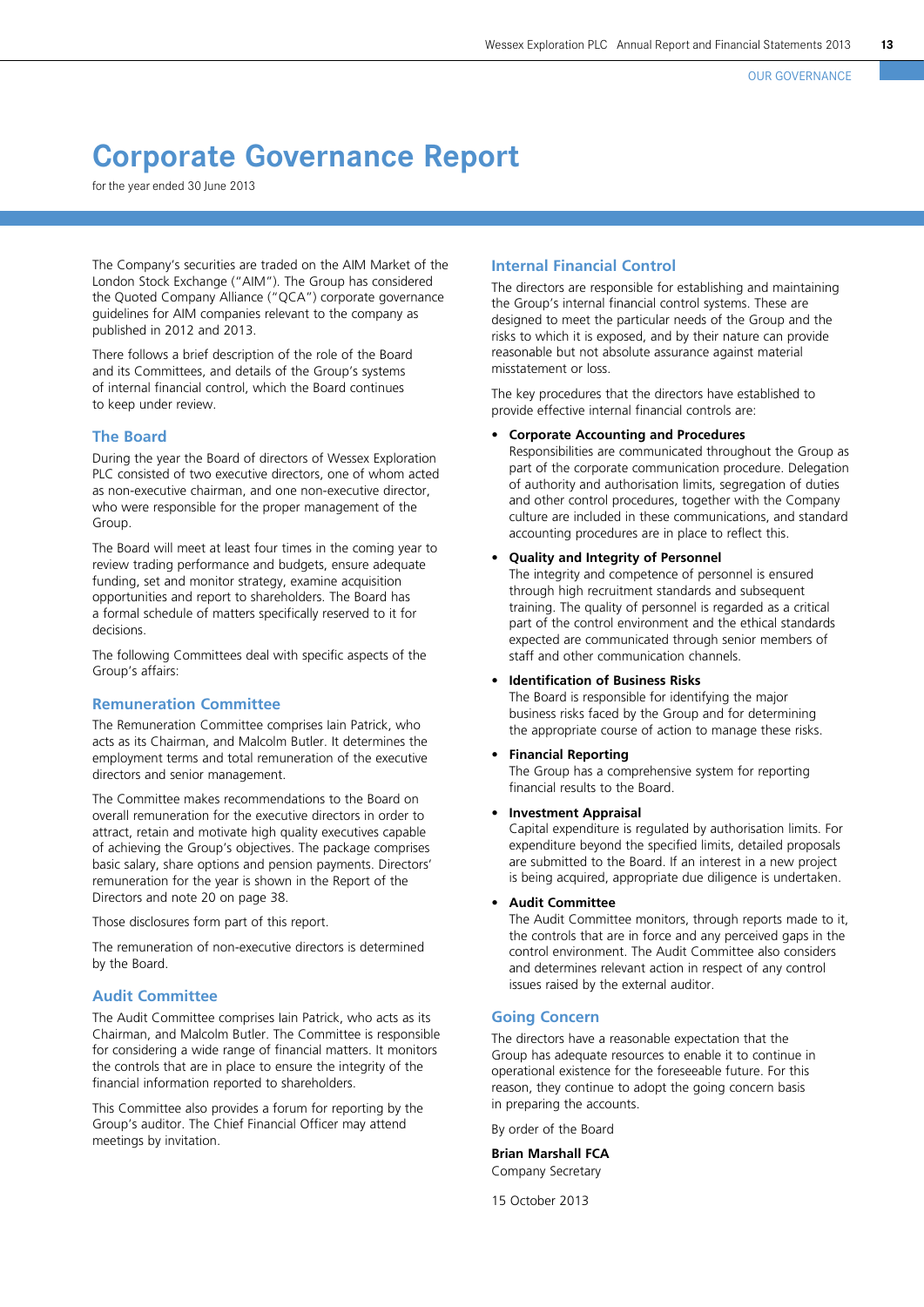# **Independent Auditor's Report on Consolidated Financial Statements**

to the Members of Wessex Exploration PLC

We have audited the group financial statements of Wessex Exploration PLC ("the Company") for the year ended 30 June 2013 which comprise the Principal Accounting Policies, the Consolidated Income Statement, Consolidated Statement of Comprehensive Income, Consolidated Balance Sheet, Consolidated Statement of Changes in Equity, Consolidated Statement of Cash Flows and the related notes 1 to 25. The financial reporting framework that has been applied in their preparation is applicable law and International Financial Reporting Standards (IFRSs) as adopted by the European Union.

This report is made solely to the company's members, as a body, in accordance with Chapter 3 of Part 16 of the Companies Act 2006. Our audit work has been undertaken so that we might state to the company's members those matters we are required to state to them in an auditor's report and for no other purpose. To the fullest extent permitted by law, we do not accept or assume responsibility to anyone other than the company and the company's members as a body, for our audit work, for this report, or for the opinions we have formed.

# **Respective Responsibilities of Directors and Auditor**

As explained more fully in the Statement of Directors' Responsibilities set out on page 12, the directors are responsible for the preparation of the consolidated financial statements and for being satisfied that they give a true and fair view. Our responsibility is to audit and express an opinion on the consolidated financial statements in accordance with applicable law and International Standards on Auditing (UK and Ireland). Those standards require us to comply with the Auditing Practices Board's (APB's) Ethical Standards for Auditors.

# **Scope of the Audit of the Financial Statements**

A description of the scope of an audit of financial statements is provided on the FRC's website at www.frc.org.uk/apb/scope/private.cfm

# **Opinion on Financial Statements**

In our opinion:

- the consolidated financial statements give a true and fair view of the state of the Group's affairs as at 30 June 2013 and of the Group's loss for the year then ended;
- the consolidated financial statements have been properly prepared in accordance with IFRSs as adopted by the European Union;
- the consolidated financial statements have been prepared in accordance with the requirements of the Companies Act 2006.

# **Opinion on Other Matters Prescribed by the Companies Act 2006**

In our opinion the information given in the Report of the Directors for the financial year for which the consolidated financial statements are prepared is consistent with the consolidated financial statements.

# **Matters on which we are Required to Report by Exception**

We have nothing to report in respect of the following matters where the Companies Act 2006 requires us to report to you if, in our opinion:

- • certain disclosures of directors' remuneration specified by law are not made; or
- we have not received all the information and explanations we require for our audit.

# **Other Matter**

We have reported separately on the Parent Company financial statements of Wessex Exploration PLC for the year ended 30 June 2013.

#### **Carl Deane**

Senior Statutory Auditor, for and on behalf of

# **Nexia Smith & Williamson**

#### **Nexia Smith & Williamson Audit Limited**

Statutory Auditor and Chartered Accountant Portwall Place Portwall Lane Bristol BS1 6NA

15 October 2013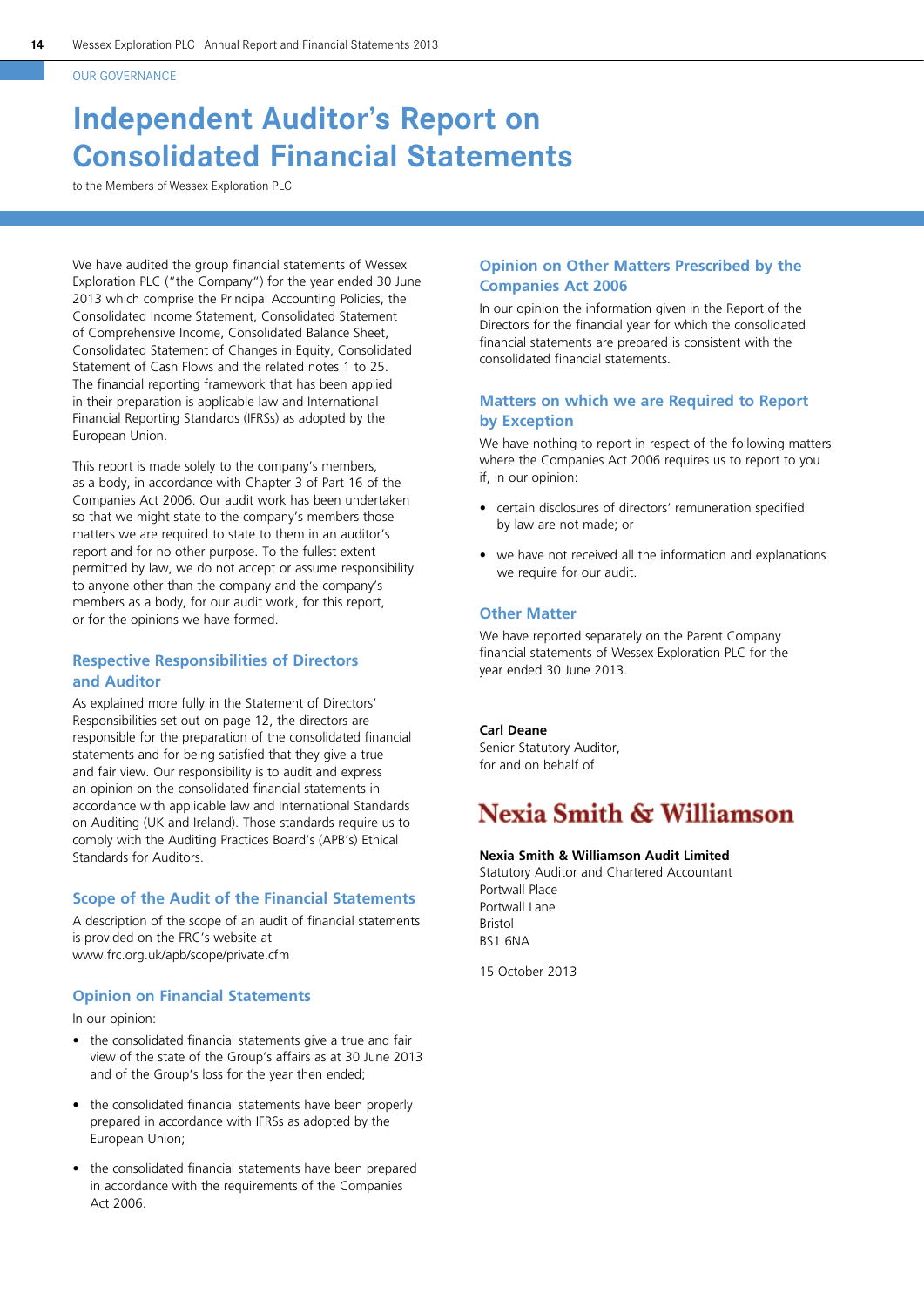for the year ended 30 June 2013

## **Basis of Preparation**

The annual consolidated financial statements of Wessex Exploration PLC ("the Group") have been prepared in accordance with International Financial Reporting Standards ("IFRS") as adopted by the European Union ("EU") applied in accordance with the provisions of the Companies Act 2006.

IFRS is subject to amendment and interpretation by the International Accounting Standards Board ("IASB") and the IFRS Interpretations Committee, and there is an on-going process of review and endorsement by the European Commission. These accounting policies comply with each IFRS that is mandatory for accounting periods ending on 30 June 2013.

The financial statements have been prepared under the historical cost convention. The principal accounting policies set out below have been consistently applied to all periods presented.

### **Basis of Consolidation**

The consolidated financial statements incorporate the results of the Company and entities controlled by the Company. Control is achieved where the Company has the power to govern the financial and operating policies of an investee entity so as to obtain benefits from its activities.

These financial statements consolidate the results and Balance Sheet of the Company and its wholly owned subsidiary using the acquisition method of accounting.

Entities whose economic activities are controlled jointly by the Group and by other venturers independent of the Group are accounted for using equity accounting.

Intra-Group transactions are eliminated on consolidation. Transactions, balances, income and expenses with Jointly Controlled Operations are eliminated to the extent of the Group's interest in these entities.

#### **Jointly Controlled Operations**

The Group participates in several Jointly Controlled Operations (unincorporated Joint Ventures) which involve the joint control of assets used in the Group's oil and gas exploration and producing activities. The Group accounts for its share of assets, liabilities, income and expenditure of Jointly Controlled Operations in which it holds an interest, classified in the appropriate Balance Sheet and Income Statement headings.

A list of the Group's interests in unincorporated Jointly Controlled Operations is given in note 9.

## **Jointly Controlled Entities**

Joint venture arrangements that involve the establishment of a separate entity in which each venturer has an interest are referred to as jointly controlled entities.

The results and assets and liabilities of jointly controlled entities are incorporated in these financial statements using the equity method of accounting. Under the equity method, investments in jointly controlled entities are carried in the Consolidated Balance Sheet at cost as adjusted for postacquisition changes in the Group's share of the net assets of the jointly controlled entities, less any impairment in the value of individual investments.

Losses of a jointly controlled entity in excess of the Group's interest in that jointly controlled entity (which includes any long-term interests that, in substance, form part of the Group's net investment in the jointly controlled entity) are recognised only to the extent that the Group has incurred legal or constructive obligations or made payments on behalf of the jointly controlled entity.

Where a Group entity transacts with a jointly controlled entity of the Group, profits and losses are eliminated to the extent of the Group's interest in the relevant jointly controlled entity.

# **Segmental reporting**

Operating segments are reported in a manner consistent with the internal reporting provided to the chief operating decision-maker as required by IFRS 8 "Operating Segments". The chief operating decision-maker, who is responsible for allocating resources and assessing performance of the operating segments, has been identified as the Board of Directors.

Segment expenses are expenses that are directly attributable to a segment together with the relevant portion of expenses that can be reasonably allocated to the segment. Unallocated expenses relate to corporate head office expenses not recharged to the Company's subsidiaries or allocated to a business segment. Segment assets and liabilities include items that are directly attributable to a segment.

#### **Finance Income**

Interest is recognised using the effective interest method.

#### **Cash and Cash Equivalents**

Cash and cash equivalents comprise cash on hand and deposits held at call with banks.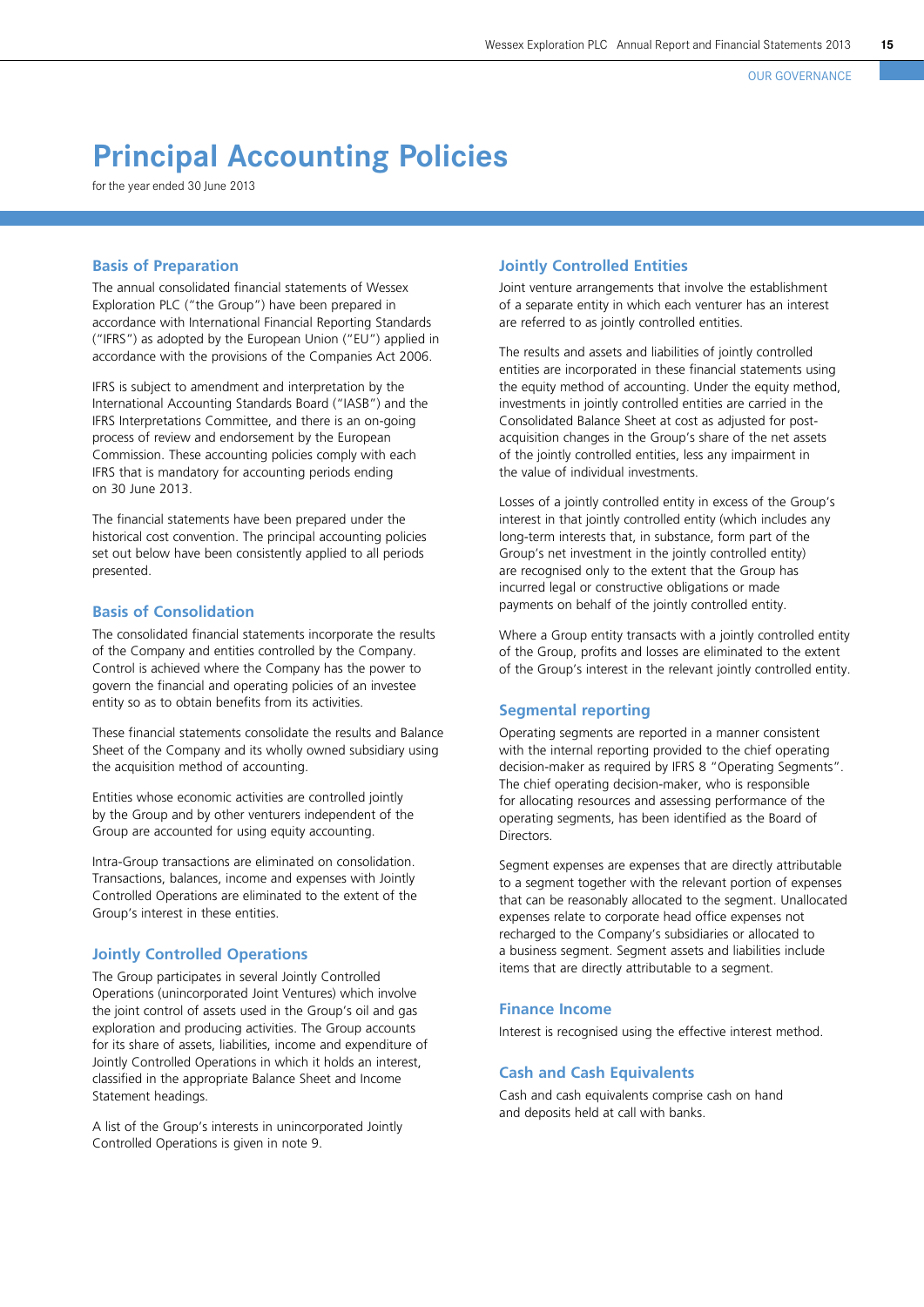for the year ended 30 June 2013

# **Financial Instruments**

Financial assets and financial liabilities are recognised on the Balance Sheet when the Group becomes a party to the contractual provisions of the instrument.

Trade and other receivables are measured at initial recognition at fair value, and are subsequently measured at amortised cost using the effective interest method.

Trade and other payables are initially measured at fair value, and are subsequently measured at amortised cost using the effective interest rate method.

An equity instrument is any contract that evidences a residual interest in the assets of the Group after deducting all of its liabilities. Equity instruments issued by the Company are recorded at the proceeds received, net of direct issue costs.

### **Foreign Currency**

The functional and presentational currency for both the Company's financial statements and the Group's consolidated financial statements is Sterling.

Foreign currency transactions by Group companies are recorded in their functional currencies at the exchange rate at the date of the transaction. Monetary assets and liabilities have been translated at rates in effect at the balance sheet date, with any exchange adjustments being charged or credited to the Income Statement.

# **Share-Based Payments**

Where share options and warrants have been granted to directors, employees and advisers, IFRS 2 has been applied, whereby the fair value of the options and warrants is measured at the grant date.

The fair value of options is spread over the period during which the employees become entitled to the options. The fair value of warrants is expensed immediately.

A valuation model is used to assess the fair value, taking into account the terms and conditions attached to the options and warrants. The fair value of goods and services received are measured by reference to the fair value of options and warrants.

The cost of equity-settled transactions is recognised, together with a corresponding increase in equity, over the period in which the performance and/or service conditions are fulfilled, ending on the date on which the relevant employees become fully entitled to the award ("the vesting date").

The cumulative expense recognised for equity-settled transactions at each reporting date until the vesting date reflects the extent to which the vesting period has expired and the Company's best estimate of the number of equity instruments that will ultimately vest.

The profit or loss charge or credit for a period represents the movement in cumulative expense recognised as at the beginning and end of that period.

No expense is recognised for awards that do not ultimately vest, except for awards where vesting is conditional upon a market condition, which are treated as vesting irrespective of whether or not the market condition is satisfied, provided that all other performance and/or service conditions are satisfied. Where the terms of an equity-settled award are modified, the minimum expense recognised is the expense as if the terms had not been modified. An additional expense is recognised for any modification, which increases the total fair value of the share-based payment arrangement, or is otherwise beneficial to the employee as measured at the date of modification.

# **Exploration Costs**

The Group follows a successful efforts based accounting policy for oil and gas assets.

Costs (including research costs) incurred prior to obtaining the legal rights to explore an area are expensed immediately to the Income Statement.

Expenditure incurred on the acquisition of a licence interest is initially capitalised on a licence by licence basis. Costs are held, un-depleted, within exploration costs until such a time as the exploration phase on the licence area is complete or commercial reserves have been discovered.

Exploration expenditure incurred in the process of determining exploration targets is capitalised initially within intangible assets as exploration costs. Exploration costs are initially capitalised on a well by well basis until the success or otherwise has been established. The success or failure of each exploration/ evaluation effort is judged on a well by well basis. Drilling costs are written off on completion of a well unless the results indicate that hydrocarbon reserves exist and there is reasonable prospect that these reserves are commercially viable.

All such costs are subject to regular technical, commercial and management review on at least an annual basis to confirm the continued intent to develop or otherwise extract value from the discovery. Where this is no longer the case, the costs are immediately expensed.

Following evaluation of successful exploration wells, if commercial reserves are established and the technical feasibility of extraction demonstrated, and once a project is sanctioned for commercial development, then the related capitalised exploration/evaluation costs are transferred into a single field cost centre within development/producing assets after testing for impairment within Property, Plant and Equipment. Where results of exploration drilling indicate the presence of hydrocarbons which are ultimately not considered commercially viable, all related costs are written off to the Income Statement.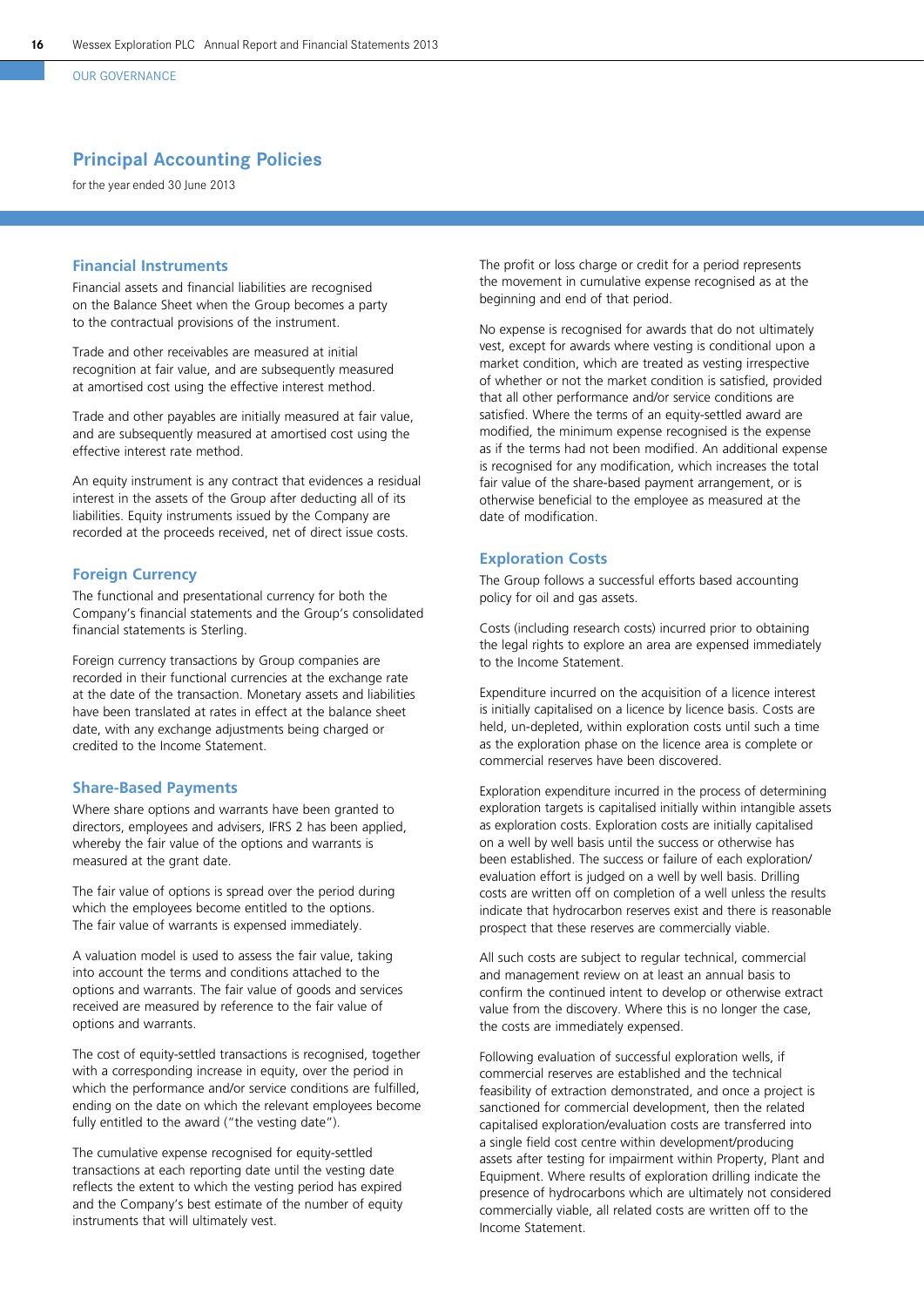for the year ended 30 June 2013

All costs incurred after the technical feasibility and commercial viability of producing hydrocarbons has been demonstrated are capitalised within development/producing assets on a field by field basis. Subsequent expenditure is capitalised only where it either enhances the economic benefits of the development/producing asset or replaces part of the existing development/producing asset. Any costs remaining associated with the part replaced are expensed.

Net proceeds from any disposal of an exploration asset are initially credited against the previously capitalised costs. Any surplus proceeds are credited to the Income Statement.

Plug and suspend and demobilisation costs have been included within the exploration costs where the directors consider that these costs will be material at the end of each project's life.

# **Property, Plant and Equipment**

Property, plant and equipment is stated at historical cost less depreciation less any recognised impairment losses. Cost includes expenditure that is directly attributable to the acquisition or construction of these items. Subsequent costs are included in the asset's carrying amount only when it is probable that future economic benefits associated with the item will flow to the Group and the costs can be measured reliably. All other costs, including repairs and maintenance costs, are charged to the Income Statement in the period in which they are incurred.

Depreciation is provided on all property, plant and equipment and is calculated on a reducing basis as follows:

Plant and equipment 25%

Depreciation is provided on cost less residual value. The residual value, depreciation methods and useful lives are annually reassessed.

Each asset's estimated useful life has been assessed with regard to both its own physical life limitations and the present assessment of economically recoverable reserves of the mine property at which the item is located, and to possible future variations in those assessments. Estimates of remaining useful lives are made on a regular basis for all mine buildings, machinery and equipment, with annual reassessments for major items. Changes in estimates which affect unit production calculation are accounted for prospectively.

Where property, plant and equipment has been acquired for the purposes of exploration, and technical feasibility of the project has yet to be established, the depreciation on the property, plant and equipment is added back to the cost of the intangible assets within exploration costs.

The gain or loss arising on disposal or scrapping of an asset is determined as the difference between the sale proceeds, net of selling costs, and the carrying amount of the asset and is recognised in the Income Statement.

# **Impairment of Assets Other than Intangible Assets with an Indefinite Life**

At each balance sheet date, the directors review the carrying amounts of the Group's tangible and intangible assets, other than intangible assets with an indefinite life, to determine whether there is any indication that those assets have suffered an impairment loss. If any such indication exists, the recoverable amount of the asset is estimated in order to determine the extent of the impairment loss, if any. Where the asset does not generate cash flows that are independent from other assets, the Group estimates the recoverable amount of the cash-generating unit to which the asset belongs.

Recoverable amount is the higher of fair value less costs to sell and value in use. In assessing value in use, the estimated future cash flows are discounted to their present value using a pre-tax discount rate that reflects current market assessments of the time value of money and the risks specific to the asset for which the estimates of future cash flows have not been adjusted.

If the recoverable amount of an asset (or cash-generating unit) is estimated to be less than its carrying amount, the carrying amount of the asset (cash-generating unit) is reduced to its recoverable amount. An impairment loss is recognised as an expense immediately.

Where an impairment loss subsequently reverses, the carrying amount of the asset (cash-generating unit) is increased to the revised estimate of its recoverable amount, but only to the extent that it does not exceed the carrying amount that would have been determined had no impairment loss been recognised for the asset (cash-generating unit) in prior periods. A reversal of an impairment loss is recognised in the Income Statement immediately.

# **Current Taxation**

Current tax for each taxable entity in the Group is based on the local taxable income at the local statutory tax rate enacted or substantively enacted at the balance sheet date and includes adjustments to tax payable or recoverable in respect of previous periods.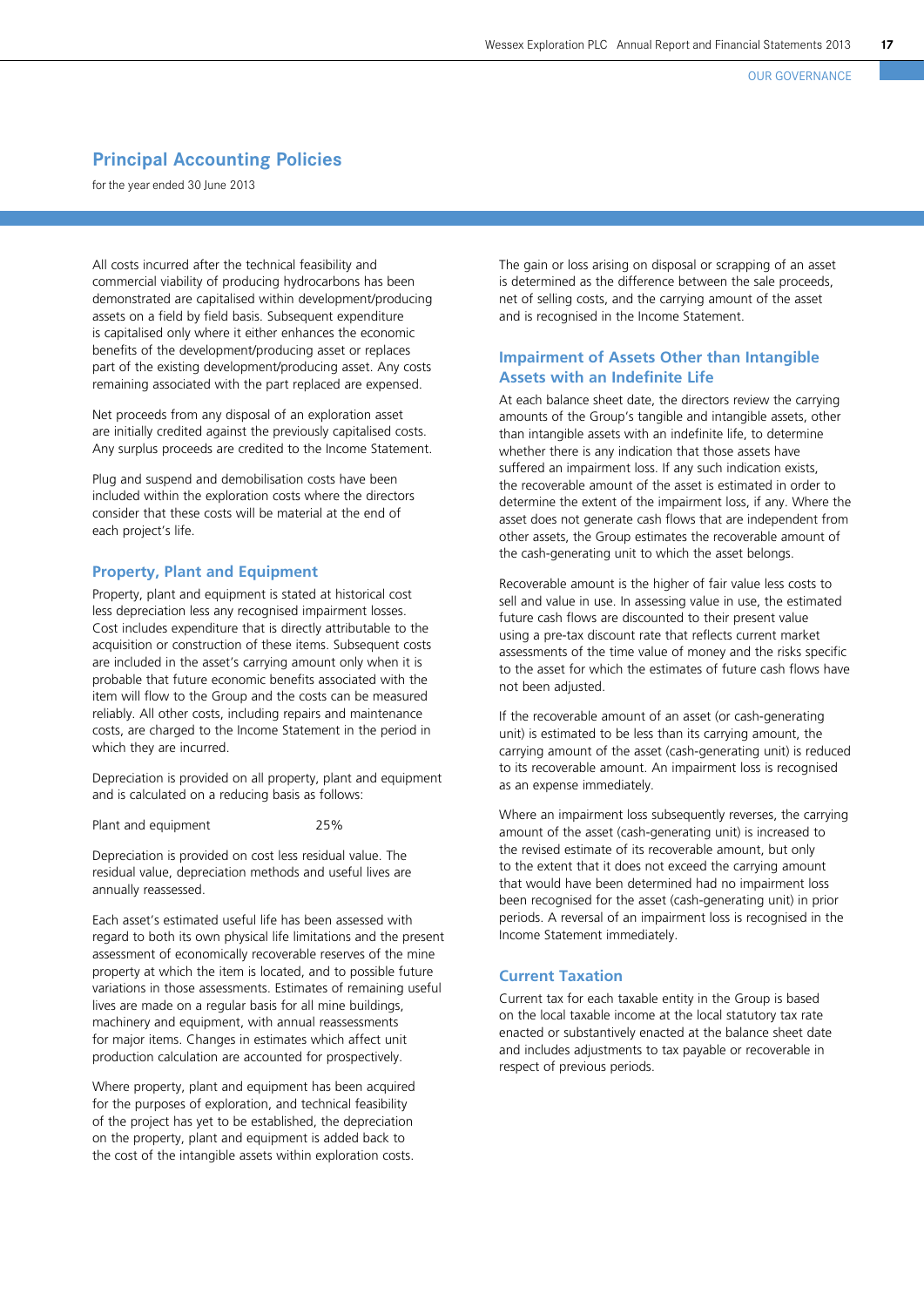for the year ended 30 June 2013

#### **Deferred Taxation**

Deferred taxation is calculated using the liability method, on temporary differences arising between the tax bases of assets and liabilities and their carrying amounts in the consolidated financial statements. However, if the deferred tax arises from the initial recognition of an asset or liability in a transaction other than a business combination that at the time of the transaction affects neither accounting nor taxable profit or loss, it is not recognised. Deferred tax is determined using tax rates and laws that have been enacted or substantively enacted by the balance sheet date and are expected to apply when the related deferred tax asset is realised or the deferred tax liability is settled.

Deferred tax assets are recognised to the extent that it is probable that future taxable profits will be available against which the temporary differences can be utilised.

#### **Employment Benefits**

Provision is made in the financial statements for all employee benefits. Liabilities for wages and salaries, including nonmonetary benefits and annual leave obliged to be settled within 12 months of the balance sheet date, are recognised in accruals.

The group's contributions to directors' pension plans are charged to the Income Statement in the period to which they relate.

#### **Equity**

Equity comprises the following:

- "Share capital" represents amounts subscribed for shares at nominal value.
- • "Share premium" represents amounts subscribed for share capital, net of issue costs, in excess of nominal value.
- "Retained earnings" represents the accumulated profits and losses attributable to equity shareholders.
- • "Share-based payment reserve" represents the accumulated amounts credited to equity in respect of options to acquire ordinary shares in the Company.

# **International Financial Reporting Standards in Issue but not yet Effective**

At the date of authorisation of these consolidated financial statements, the IASB and IFRS Interpretations Committee have issued standards, interpretations and amendments which are applicable to the Group. Whilst these standards and interpretations are not effective for, and have not been applied in the preparation of, these consolidated financial statements, the following may have a material impact going forward.

| New/Revised International Financial Reporting Standards |                                                                        | Effective Date:<br>Annual periods<br>beginning on or<br>after: | EU<br>adopted | Impact on Wessex Exploration PLC                           |
|---------------------------------------------------------|------------------------------------------------------------------------|----------------------------------------------------------------|---------------|------------------------------------------------------------|
| <b>IAS 27</b>                                           | Separate Financial Statements                                          | 1 January 2013                                                 | Yes           | Disclosure only                                            |
| <b>IAS 28</b>                                           | Investment in Associates and Joint Ventures                            | 1 January 2013                                                 | Yes           | Disclosure only                                            |
| <b>IAS 36</b>                                           | Recoverable Amount Disclosures for<br>Non-Financial Assets (Amendment) | 1 January 2014                                                 | <b>No</b>     | Disclosure only                                            |
| <b>IFRS 9</b>                                           | Financial Instruments: Classification<br>and Measurement               | 1 January 2015                                                 | <b>No</b>     | Classification and measurement<br>of financial instruments |
| IFRS 10                                                 | Consolidated Financial Statements                                      | 1 January 2013                                                 | Yes           | No impact expected                                         |
| IFRS 11                                                 | Joint Arrangements                                                     | 1 January 2013                                                 | Yes           | No impact expected                                         |
| IFRS 12                                                 | Disclosure of Interests in Other Entities                              | 1 January 2013                                                 | Yes           | Disclosure only                                            |
| IFRS 13                                                 | Fair Value Measurement                                                 | 1 January 2013                                                 | Yes           | Measurement of financial<br>instruments                    |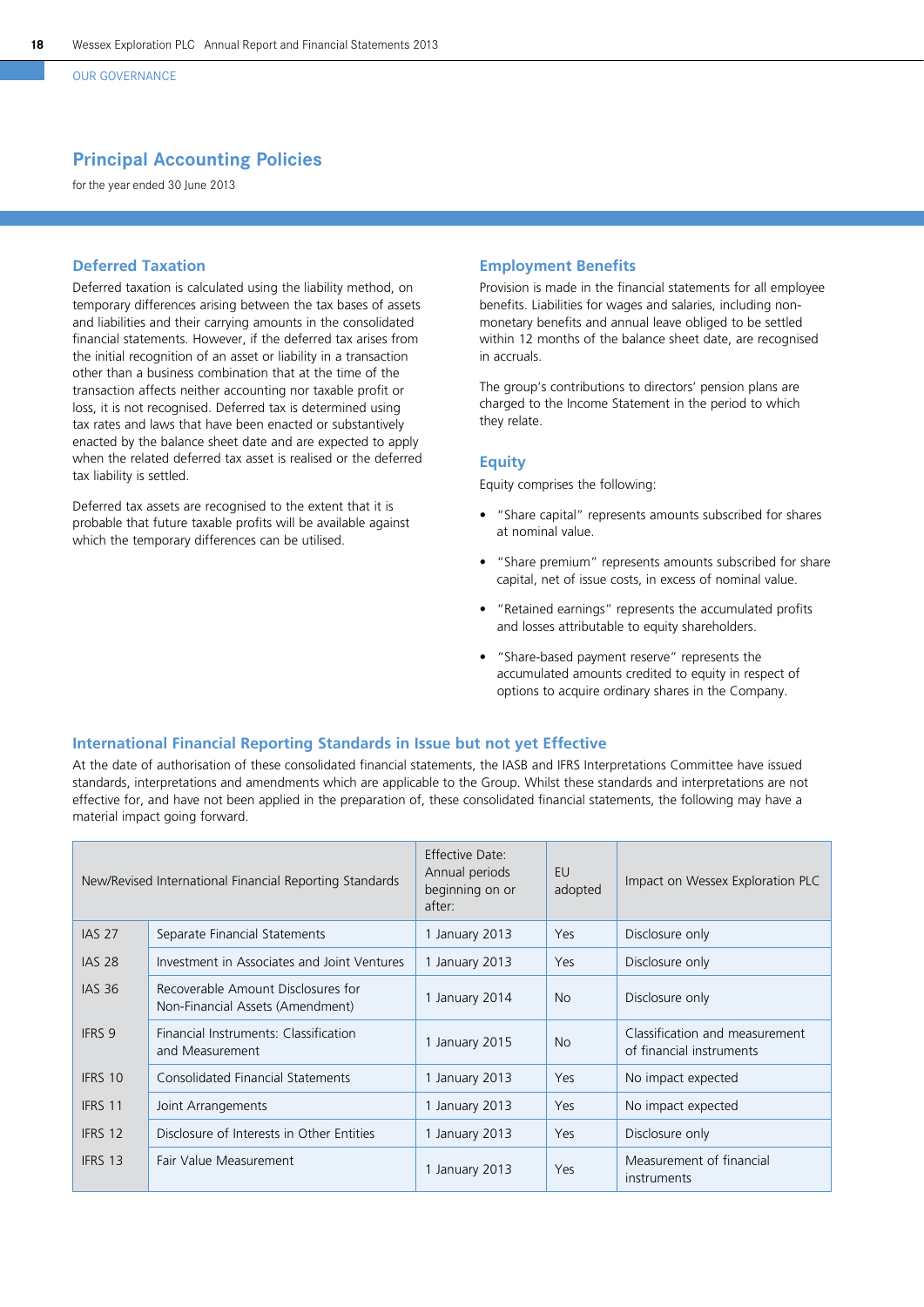for the year ended 30 June 2013

# **Critical Accounting Judgements and Key Sources of Estimation Uncertainty**

The preparation of financial statements in conformity with generally accepted accounting practice requires management to make estimates and judgements that affect the reported amounts of assets and liabilities as well as the disclosure of contingent assets and liabilities at the balance sheet date and the reported amounts of revenues and expenses during the reporting period.

Estimates and judgements are continually evaluated and are based on historical experience and other factors, including expectations of future events that are believed to be reasonable under the circumstances.

## **Reserve Estimates**

Reserves are estimates of the amount of product that can be economically and legally extracted from the Group's properties. In order to calculate the reserves, estimates and assumptions are required about a range of geological, technical and economic factors, including quantities, production techniques, recovery rates, production costs, transport costs, commodity demand, commodity prices and exchange rates.

Estimating the quantity and/or grade of reserves requires the size, shape and depth of fields to be determined by analysing geological data such as drilling samples. This process may require complex and difficult geological judgements and calculations to interpret the data.

Given that the economic assumptions used to estimate reserves change from period to period, and because additional geological data is generated during the course of operations, estimates of reserves may change from period to period. Changes in reported reserves may affect the Group's financial results and financial position in a number of ways, including the following:

- • Asset carrying values may be affected by possible impairment due to adverse changes in estimated future cash flows;
- Depreciation, depletion and amortisation charged in the Income Statement may change where such charges are determined by the units of production basis, or where the useful economic lives of assets change.

#### **Exploration and Evaluation Costs**

The Group's accounting policy leads to the development of tangible and intangible fixed assets, where it is considered likely that the amount will be recoverable by future exploitation or sale, or alternatively where the activities have not reached a stage which permits a reasonable assessment of the existence of reserves. This requires management to make estimates and assumptions as to the future events and circumstances, especially in relation to whether an economically viable extraction operation can be established. Such estimates are subject to change and following initial capitalisation, should it become apparent that recovery of the expenditure is unlikely, the relevant capitalised amount will be written off to the Income Statement.

## **Impairment of Property, Plant and Equipment**

Management reviews property, plant and equipment at each balance sheet date to determine whether there are any indications of impairment. If any such indication exists, an estimate of the recoverable amount is performed, and an impairment loss is recognised to the extent that the carrying amount exceeds recoverable amount.

#### **Share-Based Payments**

In determining the fair value of equity settled share-based payments and the related charge to the Income Statement, the Company makes assumptions about future events and market conditions; in particular, judgement must be made as to the likely number of shares that will vest, and the fair value of each award granted. The fair value is determined using a valuation model which is dependent on further estimates, including the Company's future dividend policy, the timing with which options will be exercised and the future volatility in the price of the Company's shares.

Different assumptions about these factors to those made by the Company could materially affect the reported value of share-based payments.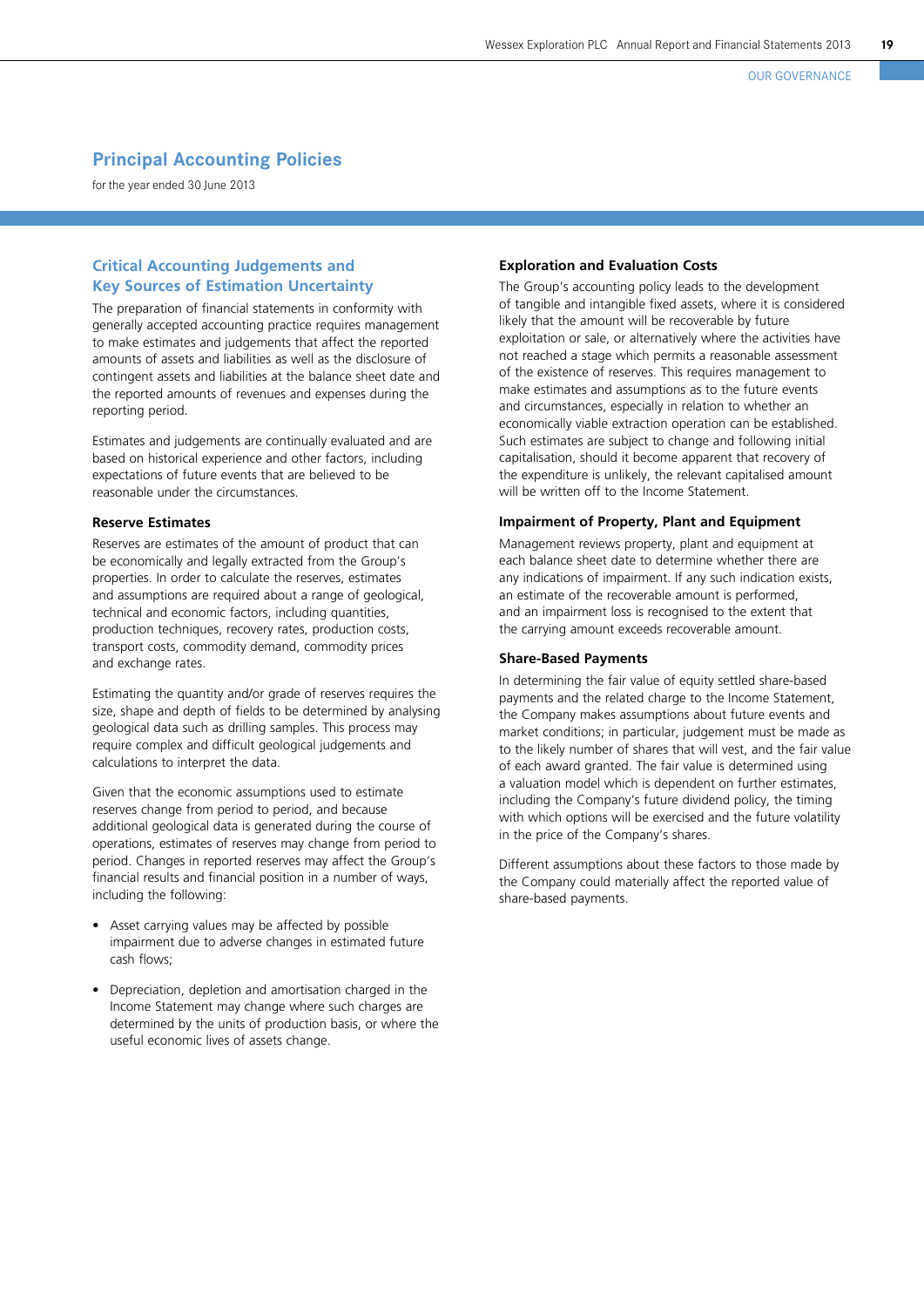# **Consolidated Income Statement**

for the year ended 30 June 2013

|                                          | <b>Notes</b> | 2013        | 2012        |
|------------------------------------------|--------------|-------------|-------------|
|                                          |              | £           | £           |
| Revenue                                  |              |             |             |
| Administrative expenses                  |              | (1,877,722) | (1,746,988) |
| <b>Operating loss</b>                    | 2            | (1,877,722) | (1,746,988) |
| Finance income                           | 4            | 114,654     | 129,601     |
| Share of losses of joint ventures        | 10           | (1,626,446) | (19,690)    |
| Loss before taxation                     |              | (3,389,514) | (1,637,077) |
| Taxation                                 | 5            |             |             |
| Loss for the financial year              |              | (3,389,514) | (1,637,077) |
| <b>Attributable to:</b>                  |              |             |             |
| Equity shareholders of the Company       |              | (3,389,514) | (1,637,077) |
| Loss per share                           |              |             |             |
| Basic and diluted loss per share (pence) | 6            | (0.47)      | (0.26)      |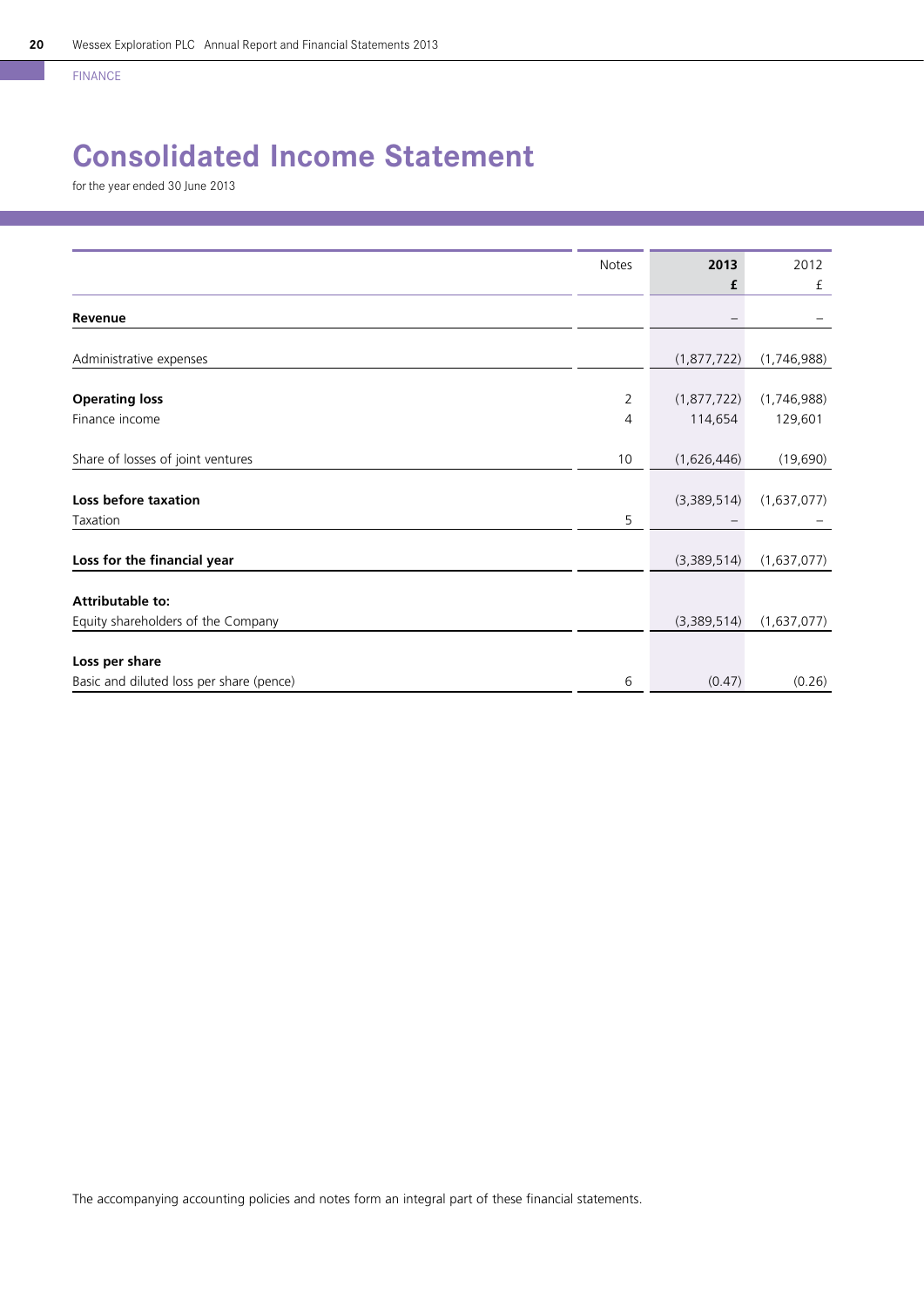# **Consolidated Statement of Comprehensive Income**

for the year ended 30 June 2013

|                                                               | <b>Notes</b> | 2013        | 2012        |
|---------------------------------------------------------------|--------------|-------------|-------------|
|                                                               |              |             |             |
| Loss for the financial year                                   |              | (3,389,514) | (1,637,077) |
| Other comprehensive income                                    |              |             |             |
| Other comprehensive income for the financial year, net of tax |              |             |             |
| Total comprehensive loss for the financial year               |              | (3,389,514) | (1,637,077) |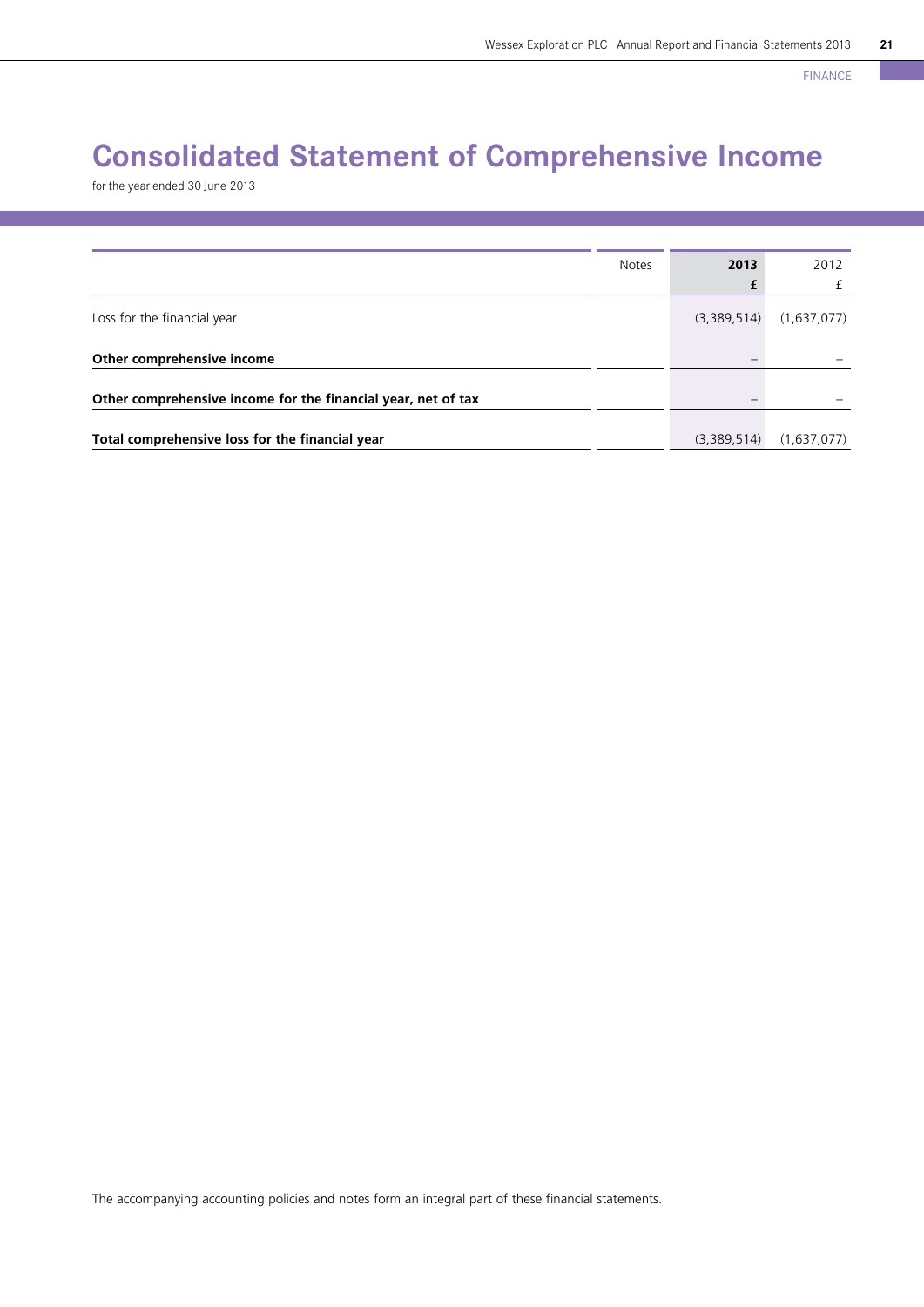# **Consolidated Balance Sheet**

as at 30 June 2013

|                                                                        | <b>Notes</b> | 2013                   | 2012                   |
|------------------------------------------------------------------------|--------------|------------------------|------------------------|
|                                                                        |              | £                      | £                      |
| <b>Assets</b>                                                          |              |                        |                        |
| <b>Non-current assets</b>                                              |              |                        |                        |
|                                                                        |              |                        |                        |
| Property, plant and equipment                                          | 7            | 729                    | 1,461                  |
| Intangible assets                                                      | 8            | 564,854                | 864,069                |
| Investments in joint ventures                                          | 10           | 6,991,574<br>7,557,157 | 3,684,552<br>4,550,082 |
|                                                                        |              |                        |                        |
| <b>Current assets</b>                                                  |              |                        |                        |
| Trade and other receivables                                            | 11           | 30,984                 | 261,876                |
| Cash and cash equivalents                                              | 12           | 4,442,258              | 10,241,117             |
|                                                                        |              | 4,473,242              | 10,502,993             |
| <b>Total assets</b>                                                    |              | 12,030,399             | 15,053,075             |
| <b>Equity and liabilities</b>                                          |              |                        |                        |
| Capital and reserves attributable to the Company's equity shareholders |              |                        |                        |
| Share capital                                                          | 13           | 724,343                | 724,343                |
| Share premium account                                                  |              | 16,800,122             | 16,800,122             |
| Share-based payments reserve                                           |              | 844,228                | 483,987                |
| Retained earnings                                                      |              | (6, 392, 443)          | (3,002,929)            |
| <b>Total equity</b>                                                    |              | 11,976,250             | 15,005,523             |
|                                                                        |              |                        |                        |
| <b>Current liabilities</b>                                             |              |                        |                        |
| Trade and other payables                                               | 19           | 54,149                 | 47,552                 |
| <b>Total liabilities</b>                                               |              | 54,149                 | 47,552                 |
|                                                                        |              |                        |                        |
| <b>Total equity and liabilities</b>                                    |              | 12,030,399             | 15,053,075             |

The financial statements were approved by the Board of Directors on 15 October 2013 and were signed on its behalf by:

**Andy Yeo** Director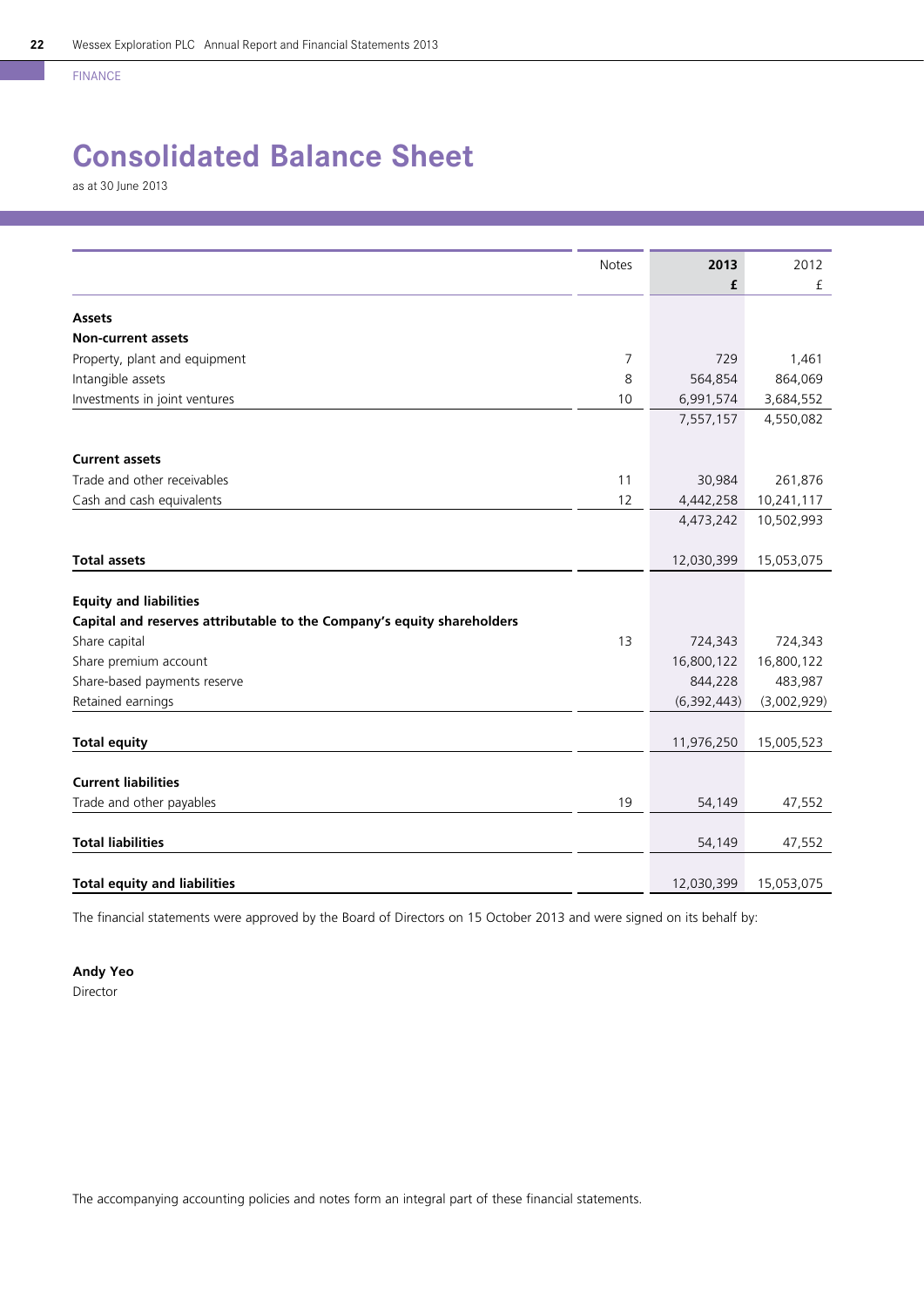# **Consolidated Statement of Changes in Equity**

for the year ended 30 June 2013

|                                           | <b>Share</b><br>capital<br>£ | <b>Share</b><br>premium<br>account<br>£ | <b>Retained</b><br>earnings<br>£ | <b>Share-based</b><br>payment<br>reserve<br>£ | <b>Total</b><br>£ |
|-------------------------------------------|------------------------------|-----------------------------------------|----------------------------------|-----------------------------------------------|-------------------|
| Balance at 1 July 2012                    | 724,343                      | 16,800,122                              | (3,002,929)                      | 483,987                                       | 15,005,523        |
| For the financial year ended 30 June 2013 |                              |                                         |                                  |                                               |                   |
| Loss for the year                         |                              |                                         | (3,389,514)                      |                                               | (3,389,514)       |
|                                           |                              |                                         |                                  |                                               |                   |
| Total comprehensive income                |                              |                                         | (3,389,514)                      |                                               | (3,389,514)       |
| Share option expense                      |                              |                                         |                                  | 360,241                                       | 360,241           |
| Balance at 30 June 2013                   | 724,343                      | 16,800,122                              | (6,392,443)                      | 844,228                                       | 11,976,250        |
|                                           |                              |                                         |                                  |                                               |                   |
| Balance at 1 July 2011                    | 479,365                      | 5,509,935                               | (1,365,852)                      | 147,456                                       | 4,770,904         |
| For the financial year ended 30 June 2012 |                              |                                         |                                  |                                               |                   |
| Loss for the year                         |                              |                                         | (1,637,077)                      |                                               | (1,637,077)       |
|                                           |                              |                                         |                                  |                                               |                   |
| Total comprehensive income                |                              |                                         | (1,637,077)                      |                                               | (1,637,077)       |
| Issue of share capital                    | 244,978                      | 11,904,381                              |                                  |                                               | 12,149,359        |
| Issue costs                               |                              | (614, 194)                              |                                  |                                               | (614, 194)        |
| Share option expense                      |                              |                                         |                                  | 336,531                                       | 336,531           |
| Balance at 30 June 2012                   | 724,343                      | 16,800,122                              | (3,002,929)                      | 483,987                                       | 15,005,523        |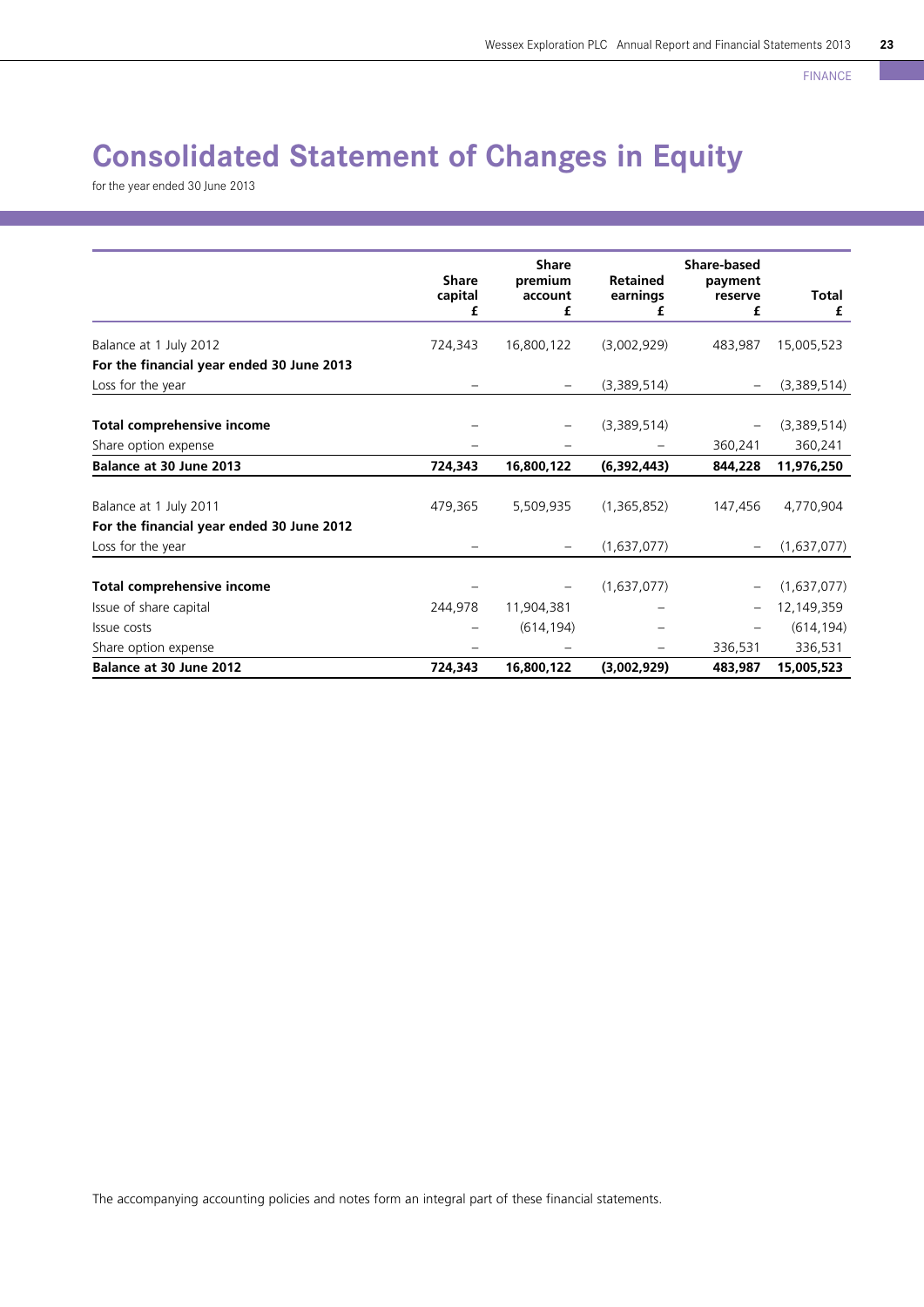# **Consolidated Statement of Cash Flows**

for the year ended 30 June 2013

|                                                          | <b>Notes</b> | 2013        | 2012          |
|----------------------------------------------------------|--------------|-------------|---------------|
|                                                          |              | £           | £             |
| Cash flow from operating activities                      | 24           | (764, 638)  | (1,285,986)   |
| Cash flow from investing activities                      |              |             |               |
| Purchase of intangible assets                            |              | (215, 407)  | (375, 130)    |
| Investments in joint ventures                            |              | (4,933,468) | (2, 169, 322) |
| Interest received                                        |              | 114,654     | 24,273        |
|                                                          |              |             |               |
| Net cash used in investing activities                    |              | (5,034,221) | (2,520,179)   |
| Cash flow from financing activities                      |              |             |               |
| Proceeds on issue of new shares                          |              |             | 12,149,359    |
| Expenses of new share issue                              |              |             | (614, 194)    |
|                                                          |              |             |               |
| Net cash generated from financing activities             |              |             | 11,535,165    |
| Net (decrease)/increase in cash and cash equivalents     |              | (5,798,859) | 7,729,000     |
| Cash and cash equivalents at beginning of financial year |              | 10,241,117  | 2,512,117     |
|                                                          |              |             |               |
| Cash and cash equivalents at end of financial year       | 12           | 4,442,258   | 10,241,117    |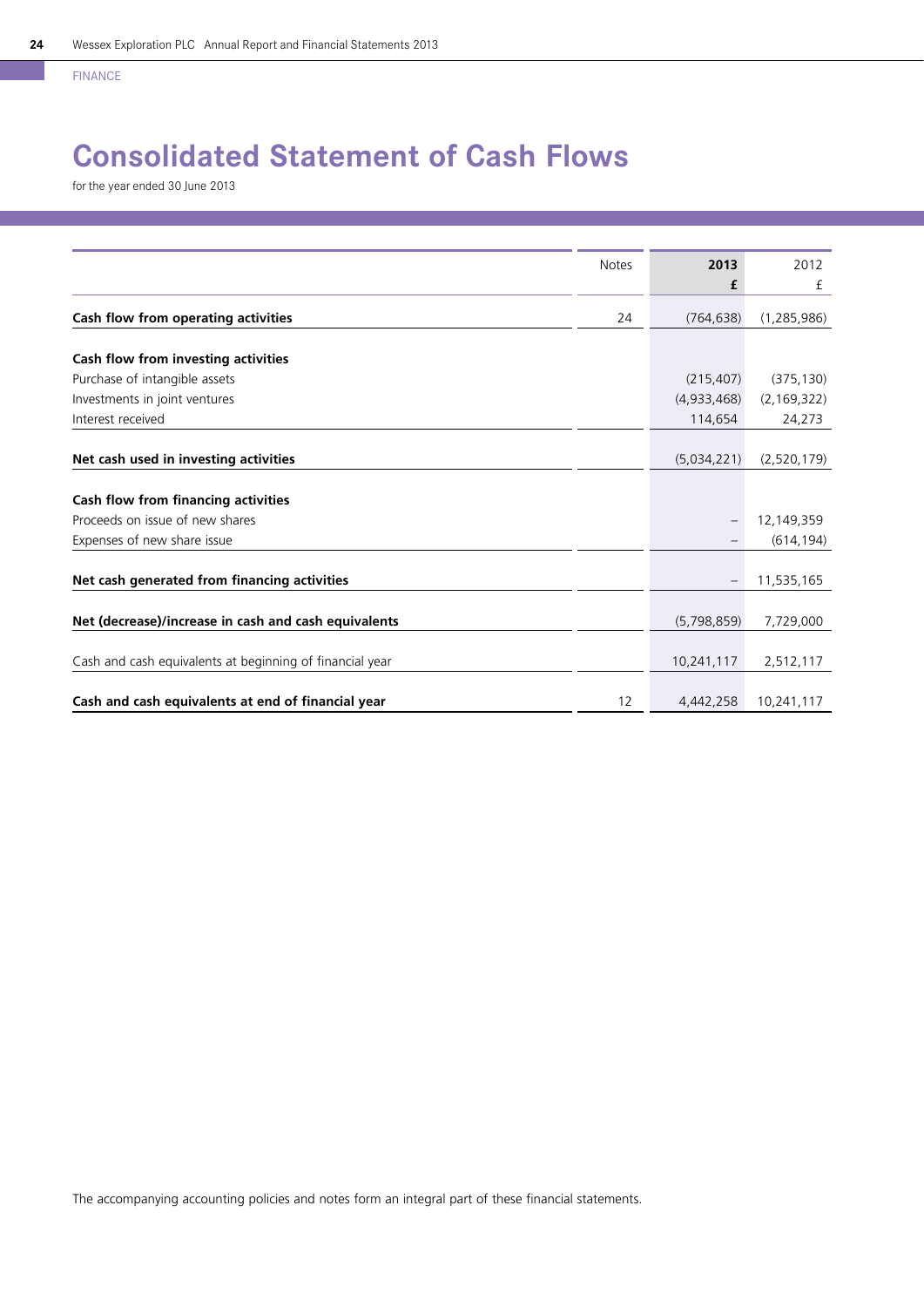# **Notes to the Consolidated Financial Statements**

for the year ended 30 June 2013

# **1 Segmental Reporting**

## **Operating segments**

The Group has only one operating segment: the exploration for, and future development of, hydrocarbon projects principally in the UK and Guyane.

A split of the geographical segments is as follows:

|                                 | UK<br>£     | Guyane<br>£ | Other projects<br>£ | <b>Total</b><br>£ |
|---------------------------------|-------------|-------------|---------------------|-------------------|
|                                 |             |             |                     |                   |
| Year ended 30 June 2013         |             |             |                     |                   |
| Operating loss                  | (1,429,191) |             | (448, 531)          | (1,877,722)       |
| Finance income                  | 114,654     |             |                     | 114,654           |
| Share of loss of joint ventures |             | (1,626,446) |                     | (1,626,446)       |
| Loss before taxation            | (1,314,537) | (1,626,446) | (448, 531)          | (3,389,514)       |
| Taxation                        |             |             |                     |                   |
| Loss for the year               | (1,314,537) | (1,626,446) | (448, 531)          | (3,389,514)       |
| Total assets                    | 5,034,884   | 6,991,574   | 3,941               | 12,030,399        |
| Total liabilities               | (54, 149)   |             |                     | (54, 149)         |
| Net assets                      | 4,980,735   | 6,991,574   | 3,941               | 11,976,250        |
|                                 |             |             |                     |                   |
| Investment in joint ventures    |             | 4,933,468   |                     | 4,933,468         |
| Capital expenditure             | 178,065     |             | 37,342              | 215,407           |
| Depreciation                    | 732         |             |                     | 732               |
| Impairment                      | 72,557      | 1,602,564   | 442,065             | 2,117,186         |
| Share-based payment costs       | 360,241     |             |                     | 360,241           |

|                                 | UK<br>£     | Guyane<br>£ | <b>Other projects</b><br>£ | Total<br>£  |
|---------------------------------|-------------|-------------|----------------------------|-------------|
| Year ended 30 June 2012         |             |             |                            |             |
| Operating loss                  | (1,746,397) |             | (591)                      | (1,746,988) |
| Finance income                  |             |             |                            |             |
|                                 | 129,601     |             |                            | 129,601     |
| Share of loss of joint ventures |             | (19,690)    |                            | (19,690)    |
| Loss before taxation            | (1,616,796) | (19,690)    | (591)                      | (1,637,077) |
| Taxation                        |             |             |                            |             |
| Loss for the year               | (1,616,796) | (19,690)    | (591)                      | (1,637,077) |
| Total assets                    | 10,891,097  | 3,684,552   | 477,426                    | 15,053,075  |
| <b>Total liabilities</b>        | (47, 552)   |             |                            | (47, 552)   |
| Net assets                      | 10,843,545  | 3,684,552   | 477,426                    | 15,005,523  |
|                                 |             |             |                            |             |
| Investment in joint ventures    |             | 2,169,322   |                            | 2,169,322   |
| Capital expenditure             | 346,946     |             | 28,184                     | 375,130     |
| Depreciation                    | 731         |             |                            | 731         |
| Impairment                      | 250,024     |             |                            | 250,024     |
| Share-based payment costs       | 336,531     |             | -                          | 336,531     |

The results of each segment have been prepared using accounting policies consistent with those of the group as a whole.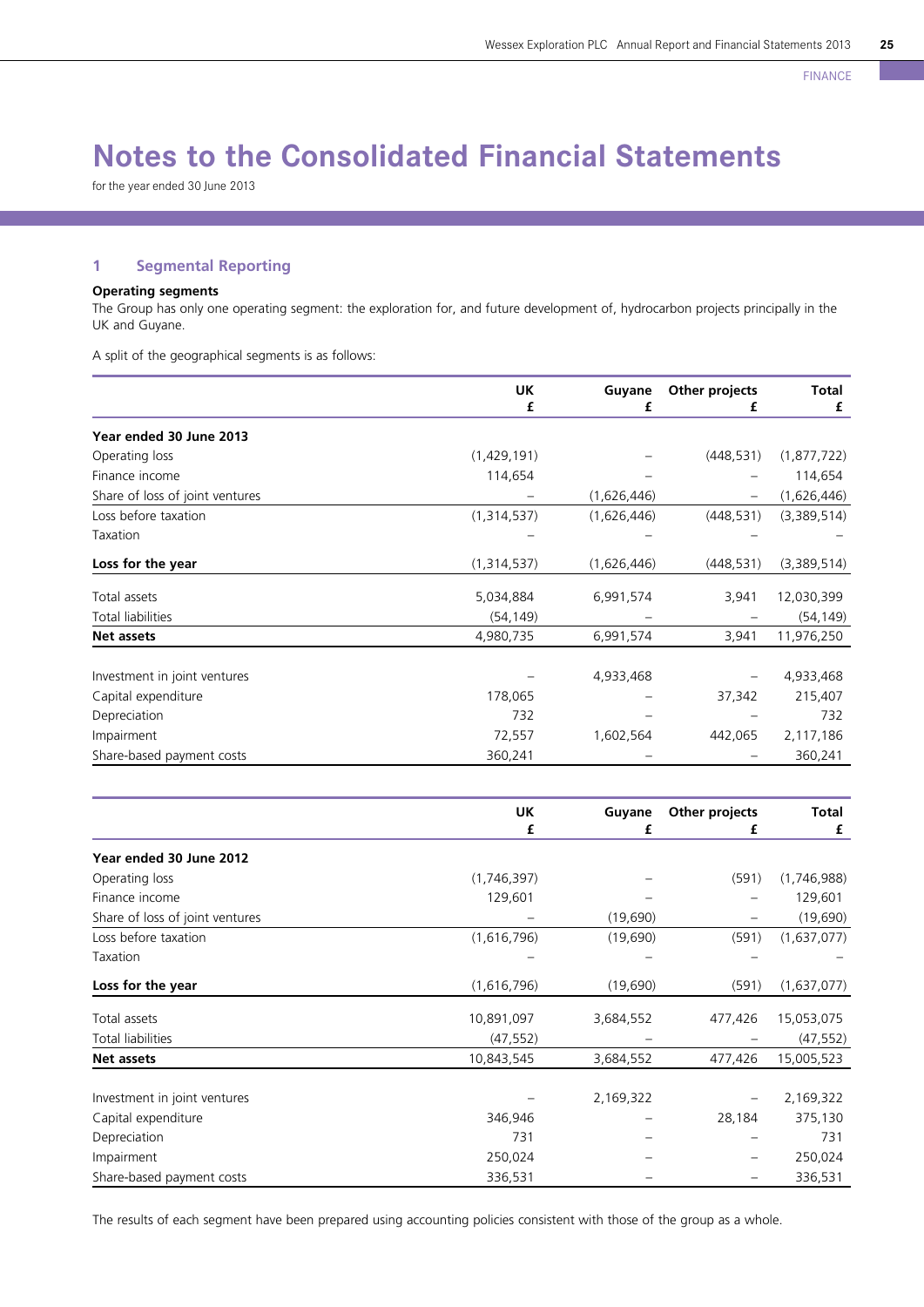# **Notes to the Consolidated Financial Statements**

for the year ended 30 June 2013

# **2 Operating Loss**

|                                                                                           | 2013      | 2012      |
|-------------------------------------------------------------------------------------------|-----------|-----------|
|                                                                                           |           | £         |
| Operating loss is stated after charging/(crediting):                                      |           |           |
| Fees payable to the Company's auditor for the audit of the annual financial statements    | 19,000    | 19,000    |
| Fees payable to the Company's auditor and its associates for other services to the Group: |           |           |
| Audit-related assurance services                                                          | 2.750     | 3,250     |
| Tax compliance services                                                                   | 4.200     | 3.915     |
| Tax advisory services                                                                     | 3.090     | 595       |
| The audit of the Company's subsidiary pursuant to legislation                             | 2.000     | 2.000     |
| Depreciation                                                                              | 732       | 731       |
| Impairment                                                                                | 2,117,186 | 250,024   |
| Reinstatement of loans written off                                                        | 41.997    | 51,000    |
| Foreign Exchange                                                                          | (63, 680) | (35, 292) |

# **3 Directors and Employees**

The aggregate payroll costs of the employees, including both management and executive directors, were as follows:

|                                     | 2013    | 2012    |
|-------------------------------------|---------|---------|
|                                     |         | £       |
| <b>Staff costs</b>                  |         |         |
| Wages and salaries                  | 380,814 | 389,281 |
| Social security costs               | 43,885  | 42,041  |
| Pension costs                       | 52,667  |         |
|                                     | 477,366 | 431,322 |
| Equity settled share-based payments | 315,619 | 336,531 |
|                                     | 792,985 | 767,853 |

Average monthly number of persons employed by the Group during the year was:

|                                                | 2013          | 2012    |
|------------------------------------------------|---------------|---------|
|                                                | <b>Number</b> | Number  |
| Management                                     |               | 3       |
| Administrative                                 |               | 2       |
|                                                | 5             | 5       |
|                                                |               |         |
|                                                | 2013          | 2012    |
|                                                |               | £       |
| Compensation of key management was as follows: |               |         |
| Short term benefits                            | 343,814       | 352,282 |
| Share-based payments                           | 315,619       | 336,531 |
| Post-employment benefits (pension costs)       | 52,667        |         |
|                                                | 712,100       | 688,813 |
| Social security costs                          | 43,267        | 41,374  |
|                                                | 755,367       | 730,187 |

Key management consists of all the directors.

The number of directors accruing benefits under money purchase pension scheme arrangements was 3 (2012: nil).

Details of each Director's remuneration and their share options are included in the Report of the Directors.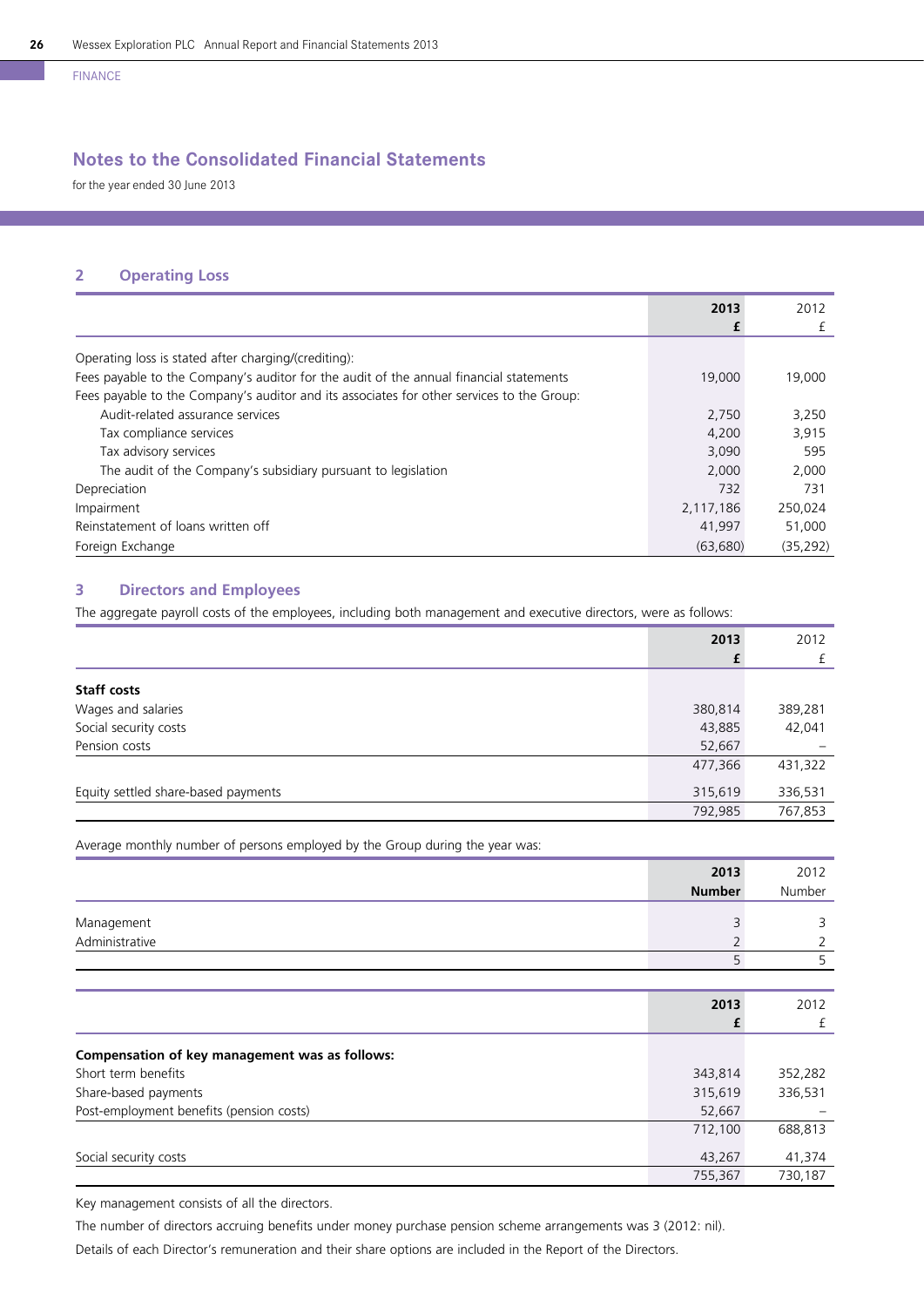# **Notes to the Consolidated Financial Statements**

for the year ended 30 June 2013

# **3 Directors and Employees (continued)**

# **Highest paid director:**

|                                   | 2013    | 2012    |
|-----------------------------------|---------|---------|
|                                   |         |         |
|                                   |         |         |
| Remuneration                      | 155,833 | 152,282 |
| Share-based payments              | 175,302 | 199.309 |
| Pension contributions             | 25,000  |         |
| Aggregate emoluments and benefits | 356,135 | 351,591 |

# **4 Finance Income**

|               | 2013    | 2012    |
|---------------|---------|---------|
| Bank interest | 114,654 | 129,601 |

# **5 Taxation**

There was no current tax charge for the year due to the loss incurred (2012: £nil).

### **Reconciliation of the effective tax charge**

|                                                                                                  | 2013        | 2012        |
|--------------------------------------------------------------------------------------------------|-------------|-------------|
|                                                                                                  | £           | £           |
| Loss before taxation                                                                             | (3,389,514) | (1,637,077) |
|                                                                                                  |             |             |
| Loss before tax multiplied by standard rate of corporation tax in the UK of 23.75% (2012: 25.5%) | (805, 010)  | (417, 455)  |
| Tax effects of:                                                                                  |             |             |
| Expenses not deductible for tax purposes                                                         | 20,869      | 35,828      |
| Gains not taxable                                                                                | (15, 124)   | (8,999)     |
| Capital allowances for period in excess of depreciation                                          | 174         | 284         |
| Tax losses not utilised within the year                                                          | 799,091     | 390,342     |
|                                                                                                  |             |             |
| Tax expense and effective tax rate                                                               |             |             |
| The amount of unused tax losses are as follows:                                                  |             |             |
|                                                                                                  | 2013        | 2012        |
|                                                                                                  | £           | £           |
|                                                                                                  |             |             |
| Unutilised trading losses                                                                        | 4,859,633   | 2,823,314   |

A deferred tax asset in respect of trading losses has not been recognised due to the uncertainty over timing of future profits. This unprovided deferred tax asset is recoverable against suitable future trading profits.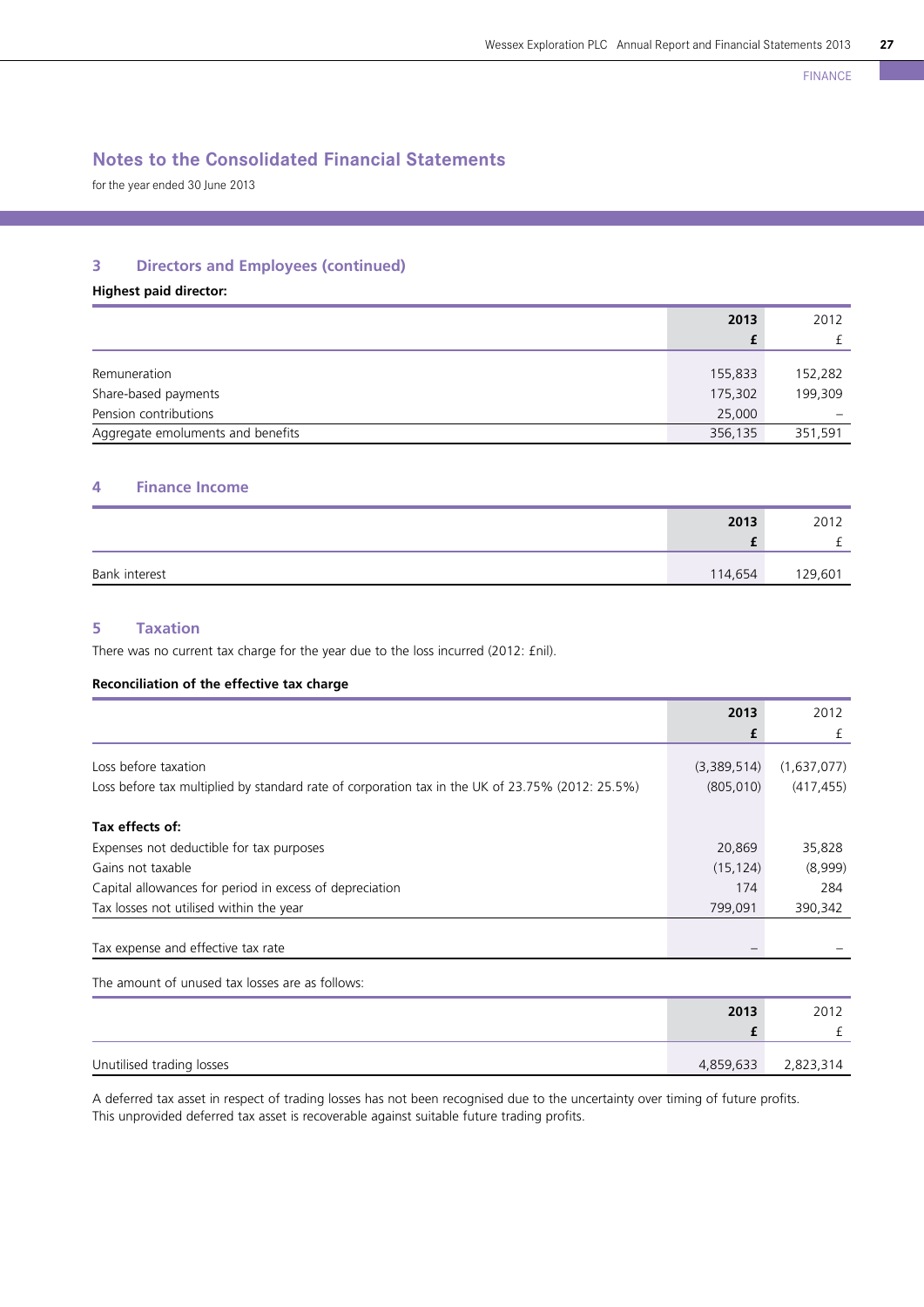# **Notes to the Consolidated Financial Statements**

for the year ended 30 June 2013

#### **6 Loss Per Share**

Basic loss per share is calculated by dividing the earnings attributable to ordinary shareholders by the weighted average number of ordinary shares outstanding during the year.

Given the Group's reported loss for the year share options are not taken into account when determining the weighted average number of ordinary shares in issue during the year and therefore the basic and diluted earnings per share are the same.

#### **Basic and diluted loss per share**

|                                           | 2013   | 2012   |
|-------------------------------------------|--------|--------|
|                                           | Pence  | Pence  |
|                                           |        |        |
| Loss per share from continuing operations | (0.47) | (0.26) |

The loss and weighted average number of ordinary shares used in the calculation of basic earnings per share are as follows:

|                                                                            | 2013 | 2012                        |
|----------------------------------------------------------------------------|------|-----------------------------|
|                                                                            |      |                             |
| Loss used in the calculation of total basic and diluted earnings per share |      | $(3,389,514)$ $(1,637,077)$ |

|                                                                                                                                                                                                                   | 2013          | 2012        |
|-------------------------------------------------------------------------------------------------------------------------------------------------------------------------------------------------------------------|---------------|-------------|
|                                                                                                                                                                                                                   | <b>Number</b> | Number      |
| <b>Number of shares</b>                                                                                                                                                                                           |               |             |
| Weighted average number of ordinary shares for the purposes of basic                                                                                                                                              |               |             |
| and diluted earnings per share                                                                                                                                                                                    | 724,343,472   | 619,095,664 |
| If the Company's share options were taken into consideration in respect<br>of the Company's weighted average number of ordinary shares for the purposes<br>of diluted earnings per share, it would be as follows: |               |             |
| <b>Number of shares</b>                                                                                                                                                                                           |               |             |
| Potential dilutive effect of share options and warrants                                                                                                                                                           | 37,949,315    | 31,452,726  |
| Weighted average number of ordinary shares for the purposes of diluted earnings per share                                                                                                                         | 762,292,787   | 650,548,390 |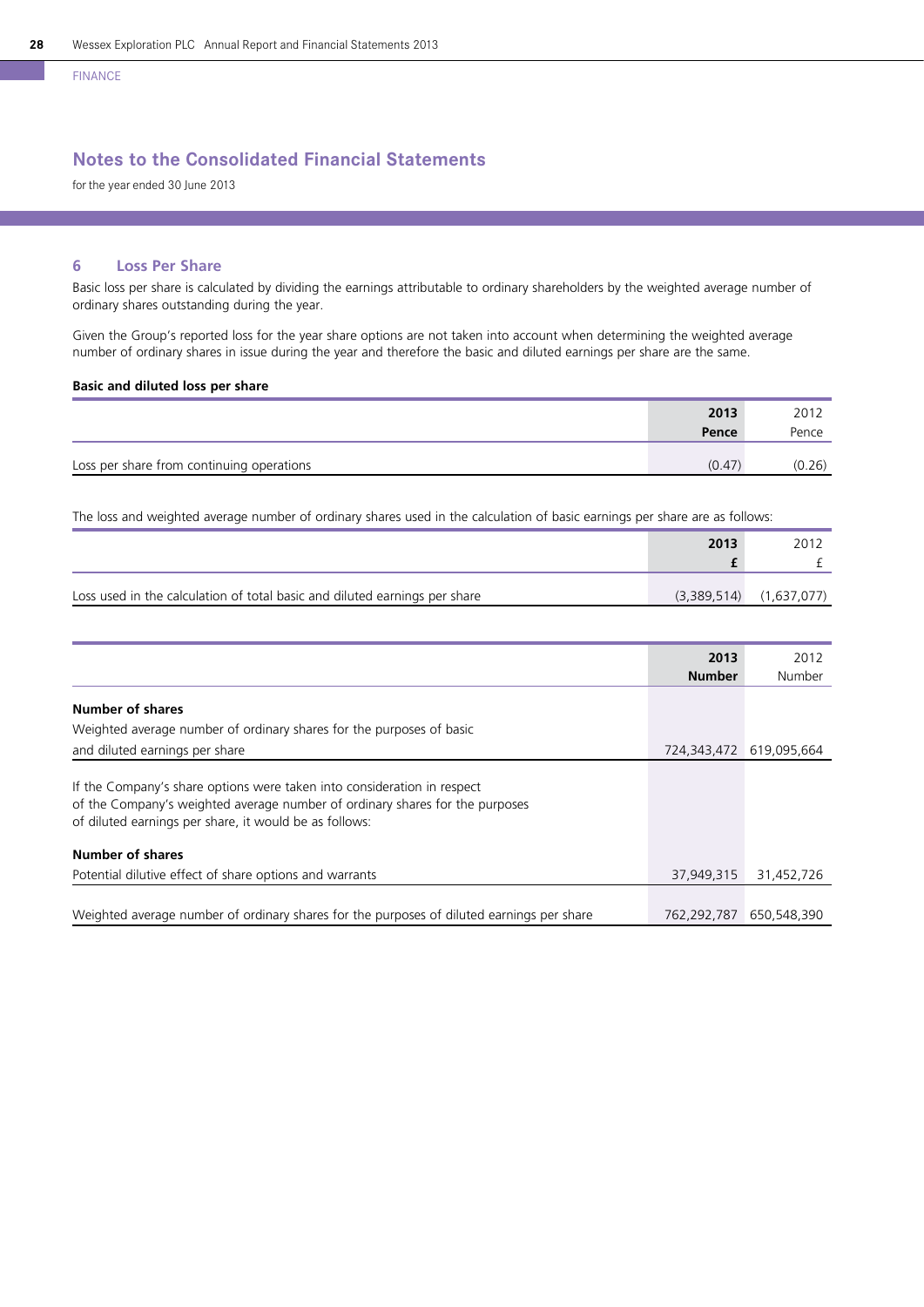# **Notes to the Consolidated Financial Statements**

for the year ended 30 June 2013

# **7 Property, Plant and Equipment**

|                                               | <b>Plant and</b><br>equipment<br>£ |
|-----------------------------------------------|------------------------------------|
| Cost                                          |                                    |
| At 1 July 2011, 30 June 2012 and 30 June 2013 | 11,529                             |
| <b>Accumulated depreciation</b>               |                                    |
| At 1 July 2011                                | 9,337                              |
| Charge                                        | 731                                |
| At 30 June 2012                               | 10,068                             |
| Charge                                        | 732                                |
| At 30 June 2013                               | 10,800                             |
| Net book value                                |                                    |
| At 30 June 2013                               | 729                                |
| At 30 June 2012                               | 1,461                              |
| At 30 June 2011                               | 2,192                              |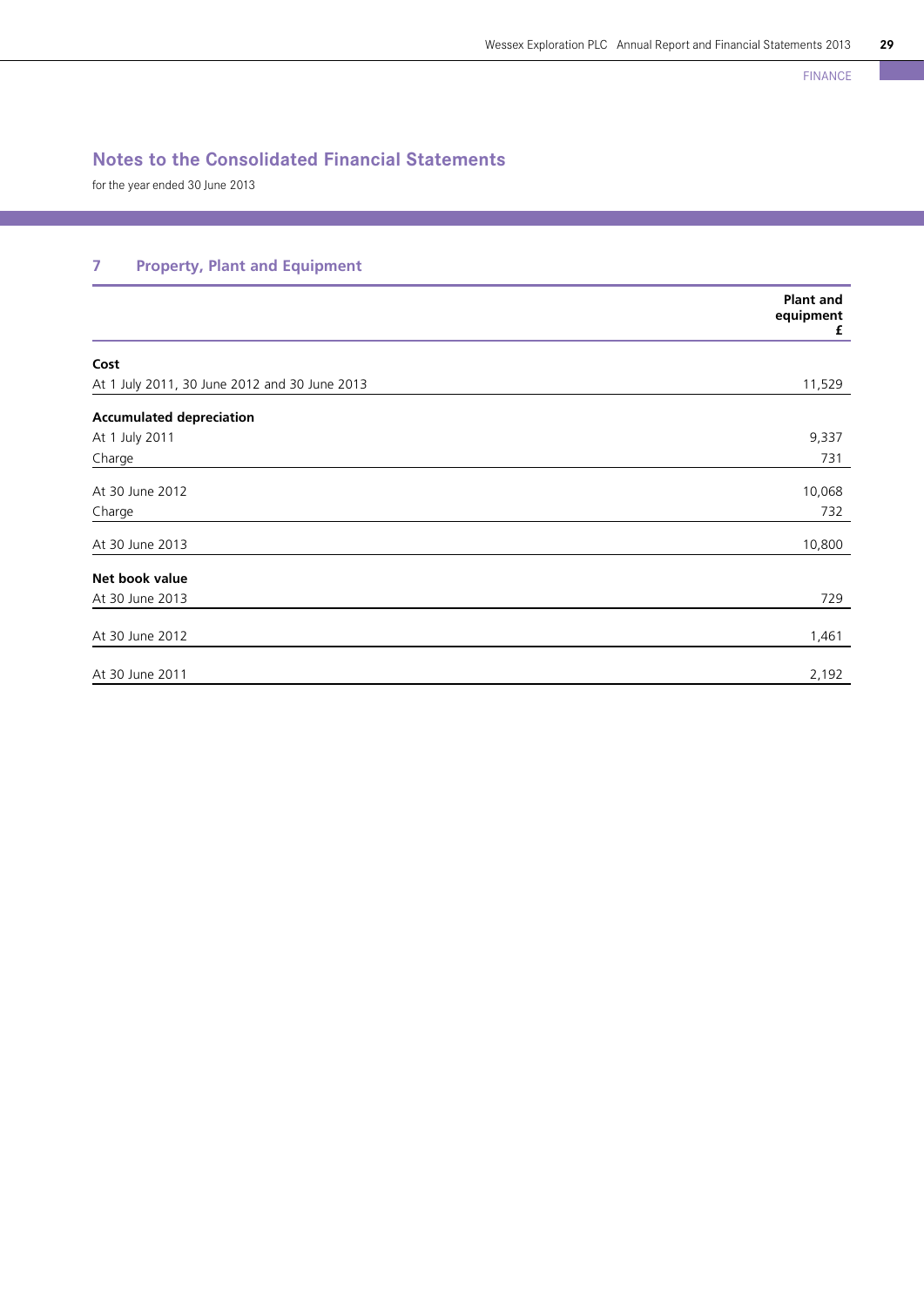# **Notes to the Consolidated Financial Statements**

for the year ended 30 June 2013

# **8 Intangible Assets**

|                                    | <b>Exploration costs</b> |
|------------------------------------|--------------------------|
|                                    | £                        |
| Cost                               |                          |
| At 1 July 2011                     | 877,338                  |
| Additions                          | 375,130                  |
| At 30 June 2012                    | 1,252,468                |
| Additions                          | 215,407                  |
| At 30 June 2013                    | 1,467,875                |
| <b>Amortisation and impairment</b> |                          |
| At 1 July 2011                     | 138,375                  |
| Impairment                         | 250,024                  |
| At 30 June 2012                    | 388,399                  |
| Impairment                         | 514,622                  |
| At 30 June 2013                    | 903,021                  |
| Net book value                     |                          |
| At 30 June 2013                    | 564,854                  |
| At 30 June 2012                    | 864,069                  |
| At 30 June 2011                    | 738,963                  |

Management reviews each exploration project for indications of impairment at each balance sheet date.

Such indications would include abandoned wells and relinquishment of acreage under licence.

As a result the management took the decision to impair in full the amounts invested in the Juan de Nova and Western Sahara (SADR) projects.

Full details of the reasons for the impairment decisions can be found in the Financial Review, on page 4.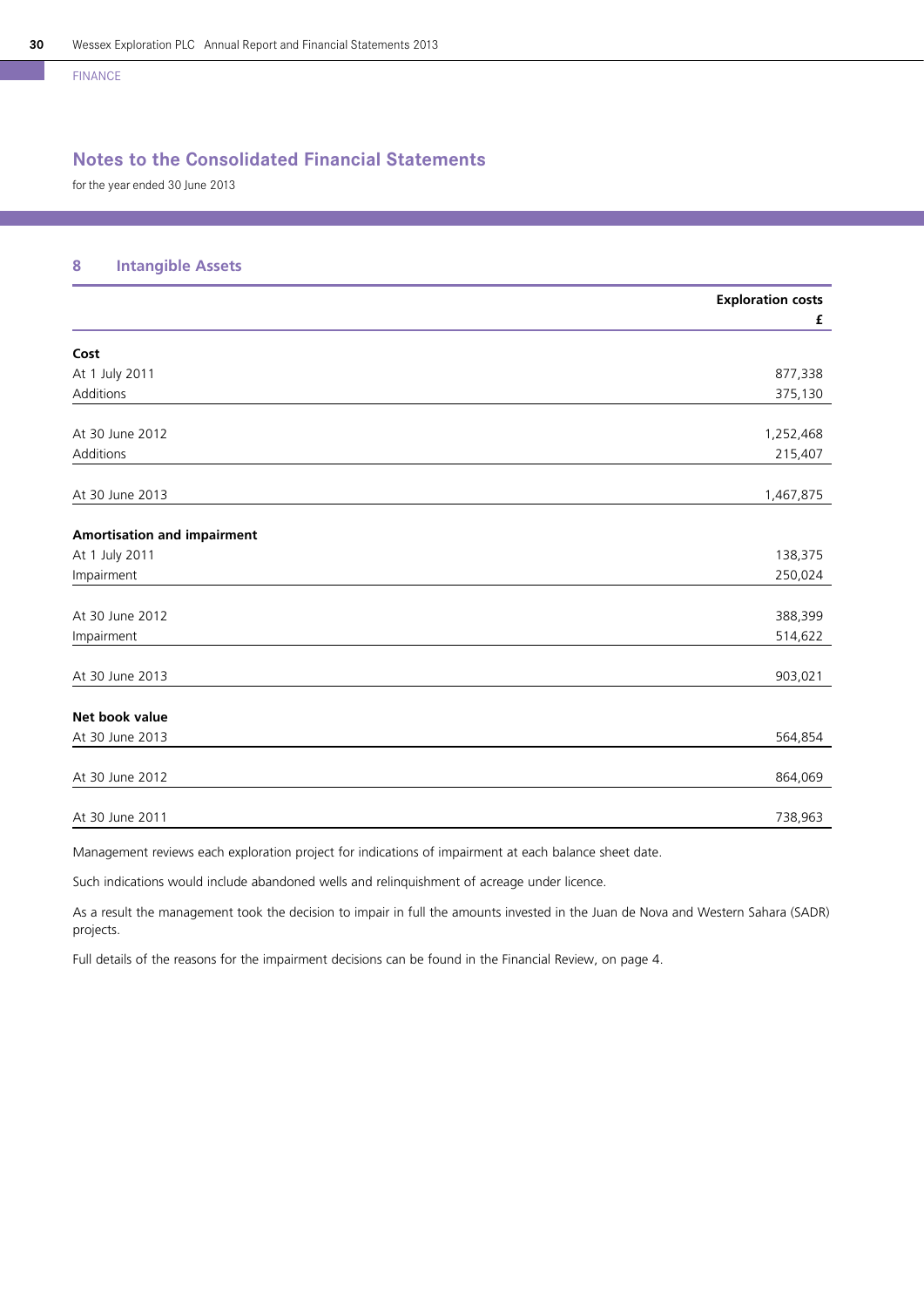# **Notes to the Consolidated Financial Statements**

for the year ended 30 June 2013

# **9 Investment in Jointly Controlled Operations**

The Group has entered into the following unincorporated Jointly Controlled Operations, which are included within the Group's financial statements:

| <b>Principal activity</b><br>Name of project |                         | <b>Interest</b> |
|----------------------------------------------|-------------------------|-----------------|
|                                              |                         |                 |
| Juan de Nova Est.                            | Oil and gas development | 70%             |
| <b>PEDL 238</b>                              | Oil and gas development | 50%             |
| <b>PEDL 239</b>                              | Oil and gas development | 25%             |
| P1928                                        | Oil and gas development | 35%             |
| SADR Bojador Block                           | Oil and gas development | 50%             |
| <b>SADR Guelta Block</b>                     | Oil and gas development | 50%             |
| SADR Imlili Block                            | Oil and gas development | 50%             |

At the balance sheet dates there were no contingent liabilities or contingent assets in respect of any of the Jointly Controlled Operations.

At the balance sheet dates there were no firm capital commitments in respect of any of the Jointly Controlled Operations.

# **10 Investments in Joint Ventures**

The Company has an investment in the following joint venture undertaking:

|                              | Accounting<br>reference date | Country of<br>incorporation | Principal<br>activity                                                                          | <b>Interest</b> |
|------------------------------|------------------------------|-----------------------------|------------------------------------------------------------------------------------------------|-----------------|
| Northpet Investments Limited | 31 December                  | England<br>& Wales          | Investment in<br>oil and gas<br>exploration,<br>development<br>and production<br>opportunities | 50%             |

Northpet Investments Limited is a joint venture between Wessex Exploration PLC and NP Offshore Holdings (UK) Limited. It administers the interests held by each of the two partners in the Guyane Maritime Permit.

Each partner owns 50% of the issued share capital of the company.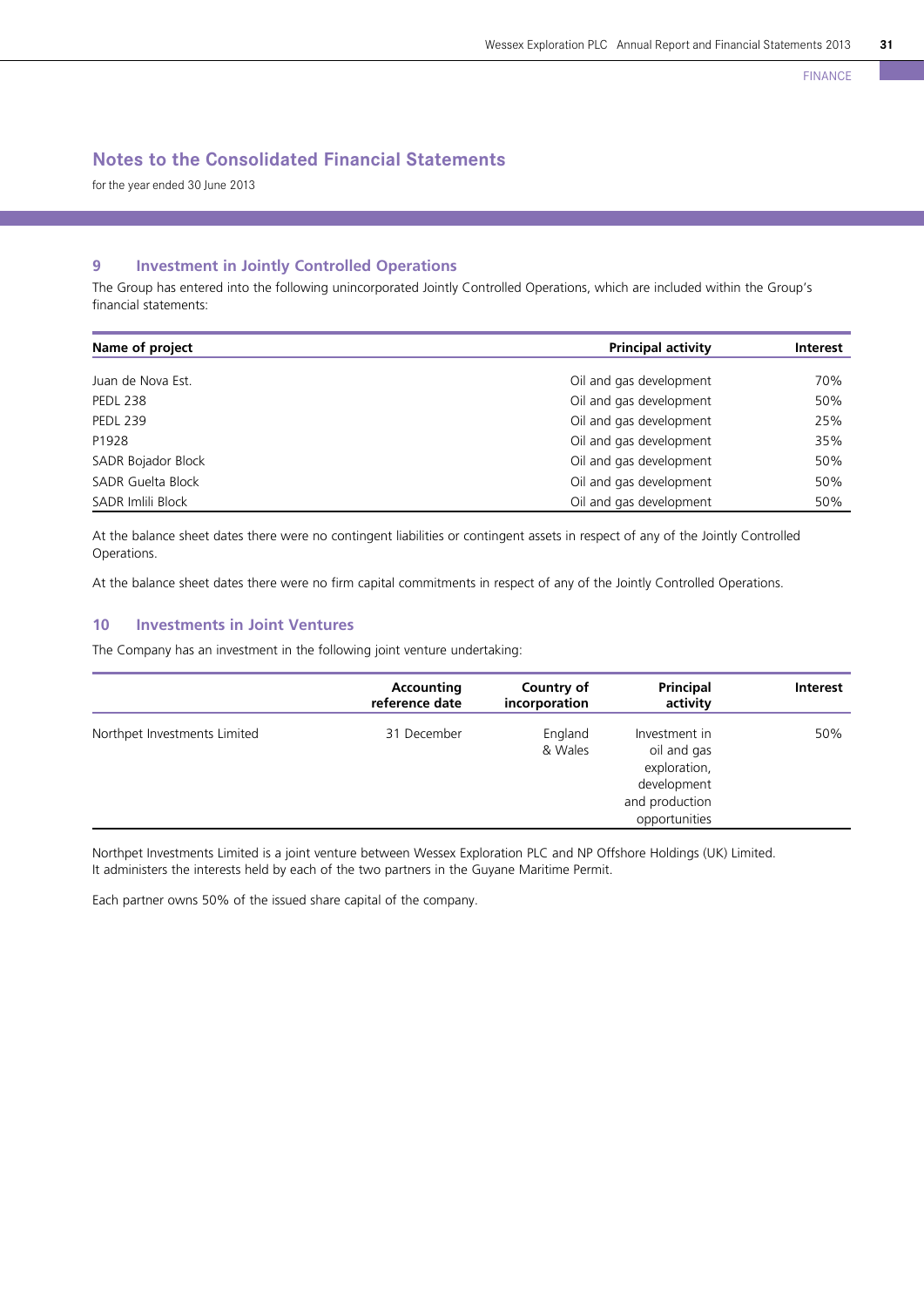# **Notes to the Consolidated Financial Statements**

for the year ended 30 June 2013

# **10 Investments in Joint Ventures (continued)**

The Group's investment in Joint Ventures at the balance sheet date comprises:

|                                                              | Investments in<br><b>Joint Ventures</b> |
|--------------------------------------------------------------|-----------------------------------------|
|                                                              |                                         |
| Cost                                                         |                                         |
| As at 1 July 2012                                            | 3,684,552                               |
| Additions                                                    | 4,933,468                               |
| As at 30 June 2013                                           | 8,618,020                               |
| Share of Joint Venture operating loss on ordinary activities | (1,626,446)                             |
|                                                              |                                         |
| Net investment in Joint Ventures                             | 6,991,574                               |

The following amounts are included in the Group financial statements within investments as a result of the consolidation of Northpet Investments Limited:

|                     | 2013        | 2012      |
|---------------------|-------------|-----------|
|                     |             | £         |
| Income              |             |           |
| <b>Expenses</b>     | (1,626,446) | (26, 595) |
| <b>Assets</b>       |             |           |
| Non-current assets  | 7,338,051   | 3,622,507 |
| Current assets      | 18,962      | 150,558   |
| <b>Liabilities</b>  |             |           |
| Current liabilities | (365, 440)  | (88, 513) |

The Joint Venture had capital commitments of £6.2m in respect of the Guyane project as at 30 June 2013 (2012: £4.5m).

There were no contingent liabilities at 30 June 2013 (2012: £nil).

The Guyane Maritime Permit interest is held through a 50% interest in the share capital of Northpet Investments Limited ("Northpet"), which holds a 2.5% direct working interest. The remaining 50% shareholding is held by NP Offshore Holdings (UK) Limited ("NP"), a wholly-owned subsidiary of Northern Petroleum Plc ("NOP"). The operation of Northpet is controlled by a Shareholders Agreement signed between Wessex and NP on 9 July 2008. NP has the right to appoint the Chairman of the board.

NOP acts as administrator of the Joint Venture and receives the Operator's cash call usually within the first two weeks of each month which then becomes payable 15 days from the date of the cash call statement. When it receives this cash call, Northpet issues a funding request to each of its shareholders for their pro rata share of the Operator's request and any Northpet administrative costs. Cash paid to Northpet in response to this request is treated as a subscription for Ordinary Shares of £1 in Northpet at a fixed price of £1,250 per share. At the end of September 2013, there were 16,176 ordinary shares in issue, split equally between Wessex and NP.

In principle, all finance is provided to Northpet on a basis that is pro rata to the shareholdings. However, either shareholder may elect not to provide finance in respect of any funding request by so notifying the other shareholder within 14 days of receiving the request from Northpet. The other shareholder must then either make up any shortfall in the Northpet funding request by subscribing for more than its original pro rata entitlement of new shares or cause Northpet to fail to make the Operator's cash call, which would trigger default under the Joint Operating Agreement for the Guyane Maritime Permit.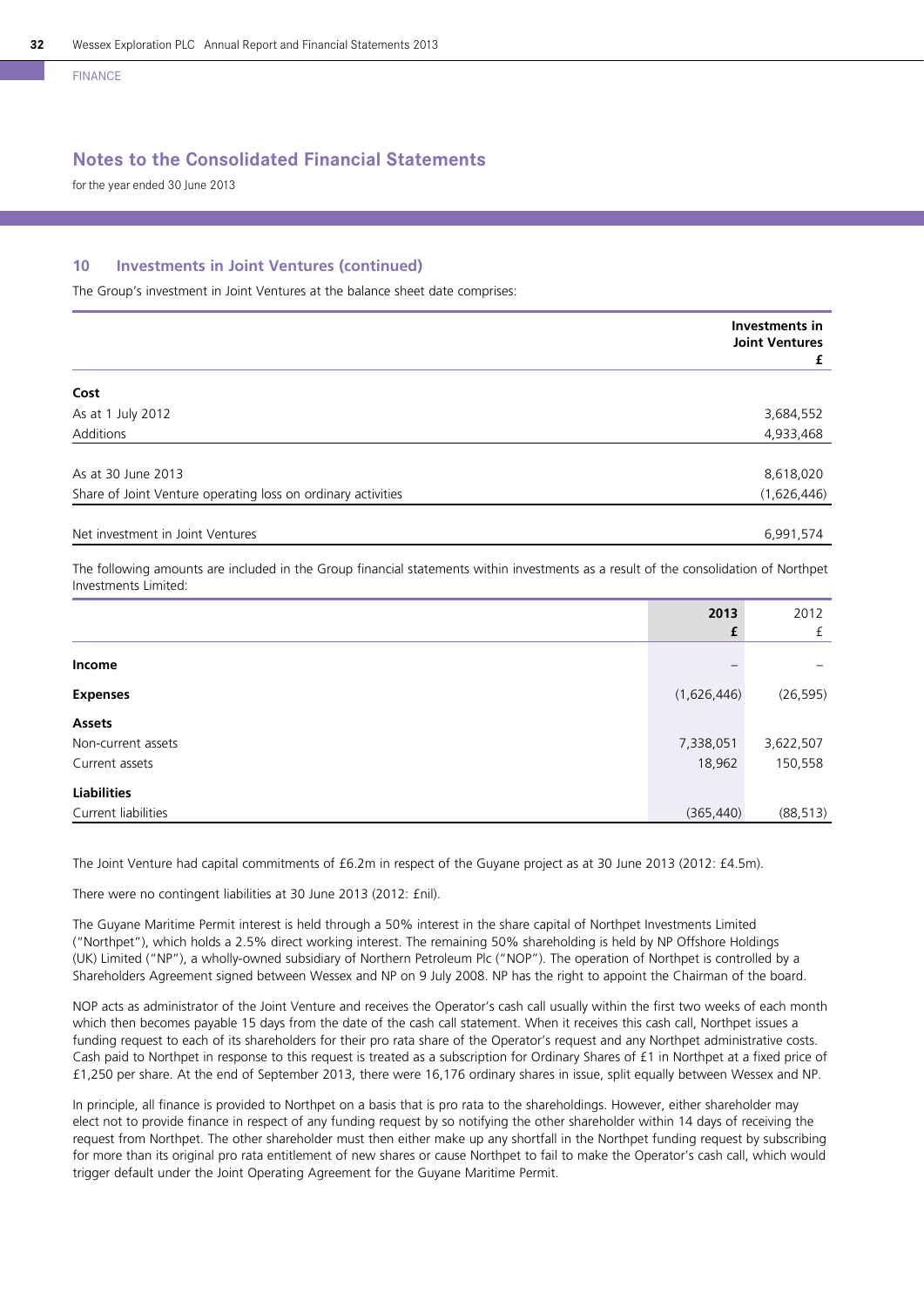# **Notes to the Consolidated Financial Statements**

for the year ended 30 June 2013

# **11 Trade and Other Receivables**

|                   | 2013   | 2012    |
|-------------------|--------|---------|
|                   |        |         |
|                   |        |         |
| Trade receivables |        | 209,133 |
| Other receivables | 30,984 | 52,743  |
|                   | 30,984 | 261,876 |

The directors consider that the carrying values of trade and other receivables are approximate to their fair value.

All of the Group's receivables have been reviewed for indications of impairment. None of the receivables were found to be impaired as at 30 June 2013 (2012: £nil).

No unimpaired receivables are past due as at the reporting date (2012: £nil).

# **12 Cash and Cash Equivalents**

|                    | 2013      | 2012       |
|--------------------|-----------|------------|
|                    |           |            |
|                    |           |            |
| Cash at bank (GBP) | 2,014,607 | 9,608,010  |
| Cash at bank (USD) | 2,427,651 | 633,107    |
|                    | 4,442,258 | 10,241,117 |

# **13 a) Share Capital**

|                                                            | 2013    | 2012    |
|------------------------------------------------------------|---------|---------|
|                                                            |         |         |
| Allotted, issued and fully paid                            |         |         |
| 724,343,472 shares (2012: 724,343,472 shares) of 0.1 pence | 724.343 | 724.343 |

#### **Allotments during the year**

The Company did not issue any ordinary shares during the year: (2012: 244,978,646 ordinary shares were issued for a premium, net of costs, of £11,290,187).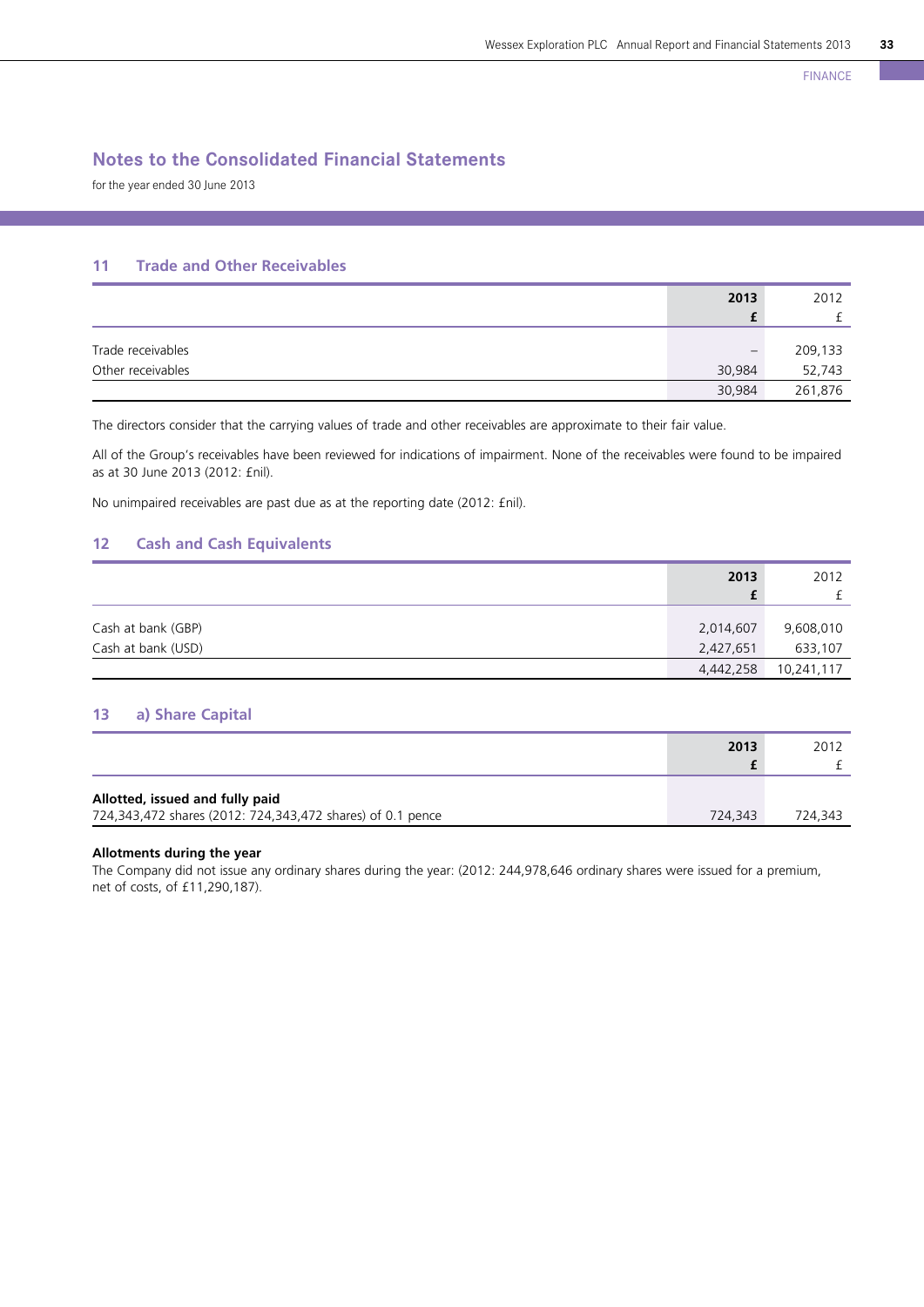# **Notes to the Consolidated Financial Statements**

for the year ended 30 June 2013

# **13 b) Share-Based Payments – Options and Warrants**

The Company has a share option scheme for all directors and senior management. The vesting period is one, two and three years – one third of the options vesting in each period. The options are settled in equity once exercised.

If the options remain unexercised after a period of 10 years from the date of grant, the options expire.

Details of the number of share options and warrants and the weighted average exercise price (WAEP) outstanding during the year are as follows:

| 2013                                     | Number of    | <b>WAEP</b> |  |
|------------------------------------------|--------------|-------------|--|
|                                          | options      |             |  |
| Outstanding at the beginning of the year | 33,500,000   | 0.05        |  |
| Issued                                   | 12,000,000   | 0.10        |  |
| Forfeited                                | (10,000,000) | 0.06        |  |
| Outstanding at the year end              | 35.500.000   | 0.07        |  |
| Number exercisable at 30 June 2013       | 12,333,333   | 0.07        |  |

| 2012                                     | Number of  | <b>WAEP</b> | Number of   | <b>WAEP</b> |
|------------------------------------------|------------|-------------|-------------|-------------|
|                                          | options    |             | warrants    |             |
| Outstanding at the beginning of the year | 18,500,000 | 0.05        | 4,978,648   | 0.03        |
| Issued                                   | 15,000,000 | 0.06        |             |             |
| Exercised                                |            |             | (4,978,648) | 0.03        |
| Outstanding at the year end              | 33,500,000 | 0.05        |             |             |
| Number exercisable at 30 June 2012       | 6,166,667  | 0.05        |             |             |

The weighted average share price at the date of exercise of the above warrants was 8.53p.

The fair values were calculated using the Black Scholes model. The inputs into the model are as follows:

| Date of grant                                  | 21 December 2010 | 1 December 2011 | 20 July 2012                                                   | 4 February 2013      |
|------------------------------------------------|------------------|-----------------|----------------------------------------------------------------|----------------------|
|                                                | 18,500,000       | 15,000,000      | 10,000,000                                                     | 2,000,000            |
| Number granted                                 |                  |                 |                                                                |                      |
| Share price at date of grant                   | 4p               | 5.65p           | 6.75p                                                          | 4.03 <sub>p</sub>    |
| Exercise price                                 | 5p               | 6p              | 10 <sub>p</sub>                                                | 7p                   |
| Expected volatility                            | 60%              | 80%             | 89%                                                            | 65%                  |
| Expected life                                  |                  |                 | 5.5, 6 and 6.5 years 5.5, 6 and 6.5 years 5.5, 6 and 6.5 years | 5.5, 6 and 6.5 years |
| Risk free rate                                 | 2.4%             | 1.1879%         | 0.6749%                                                        | 1.0476%              |
| Expected dividend yield                        | 0%               | $0\%$           | $0\%$                                                          | $0\%$                |
| Fair value of options granted at date of grant | £315,514         | £571,229        | £452,239                                                       | £38,571              |
| Earliest vesting date                          | 21 December 2011 | 1 December 2012 | 20 July 2013                                                   | 4 February 2014      |
| Expiry date                                    | 21 December 2020 | 1 December 2021 | 20 July 2022                                                   | 4 February 2023      |

For all options granted, these vest 33.3% after 1 year, 33.3% after 2 years and 33.3% after 3 years.

Expected volatility was determined based on the historic volatility of the Company. The expected life used in the model has been adjusted, based on management's best estimate, for the effects of non-transferability, exercise restrictions and behavioural considerations.

The Company recognised total expenses of £360,241 (2012: £336,531) related to equity-settled share-based payment transactions during the year.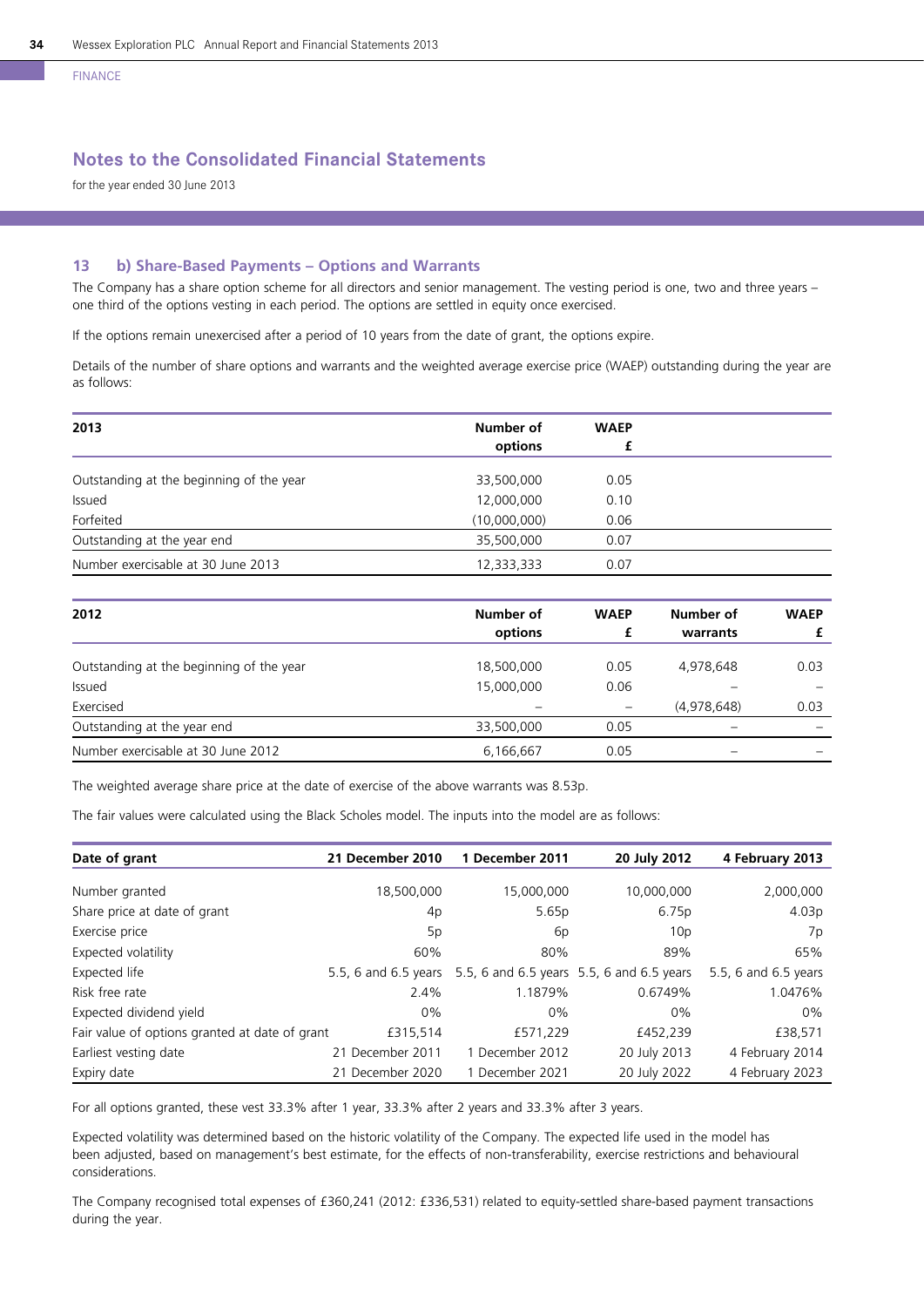# **Notes to the Consolidated Financial Statements**

for the year ended 30 June 2013

# **14 Financial Instruments**

#### **Classification of financial instruments**

The tables below set out the Group's accounting classification of each class of its financial assets and liabilities.

## **Financial assets**

| At 30 June 2013           | Loans and other<br>receivables | <b>Total carrying</b><br>value |
|---------------------------|--------------------------------|--------------------------------|
| Trade receivables         |                                |                                |
| Other receivables         | 30,984                         | 30,984                         |
| Cash and cash equivalents | 4,442,258                      | 4,442,258                      |
|                           | 4,473,242                      | 4,473,242                      |

| At 30 June 2012           | Loans and other<br>receivables | <b>Total carrying</b><br>value |
|---------------------------|--------------------------------|--------------------------------|
| Trade receivables         | 209,133                        |                                |
| Other receivables         | 52,743                         | 52,743                         |
| Cash and cash equivalents | 10,241,117                     | 10,241,117                     |
|                           | 10,502,993                     | 10,293,860                     |

All of the above financial assets' carrying values are approximate to their fair values, as at 30 June 2013 and 2012, given their nature and short times to maturity.

# **Financial liabilities**

| At 30 June 2013 | Measured at<br>amortised cost | <b>Total carrying</b><br>value |
|-----------------|-------------------------------|--------------------------------|
| Trade payables  | 8,032                         | 8,032                          |
| Accruals        | 46,117                        | 46,117                         |
|                 | 54,149                        | 54,149                         |

| At 30 June 2012 | <b>Measured at</b><br>amortised cost | Total carrying<br>value |
|-----------------|--------------------------------------|-------------------------|
| Trade payables  | 26,552                               | 26,552                  |
| Accruals        | 21,000                               | 21,000                  |
|                 | 47,552                               | 47,552                  |

All of the above financial liabilities' carrying values are approximate to their fair values, as at 30 June 2013 and 2012, given their nature and short times to maturity.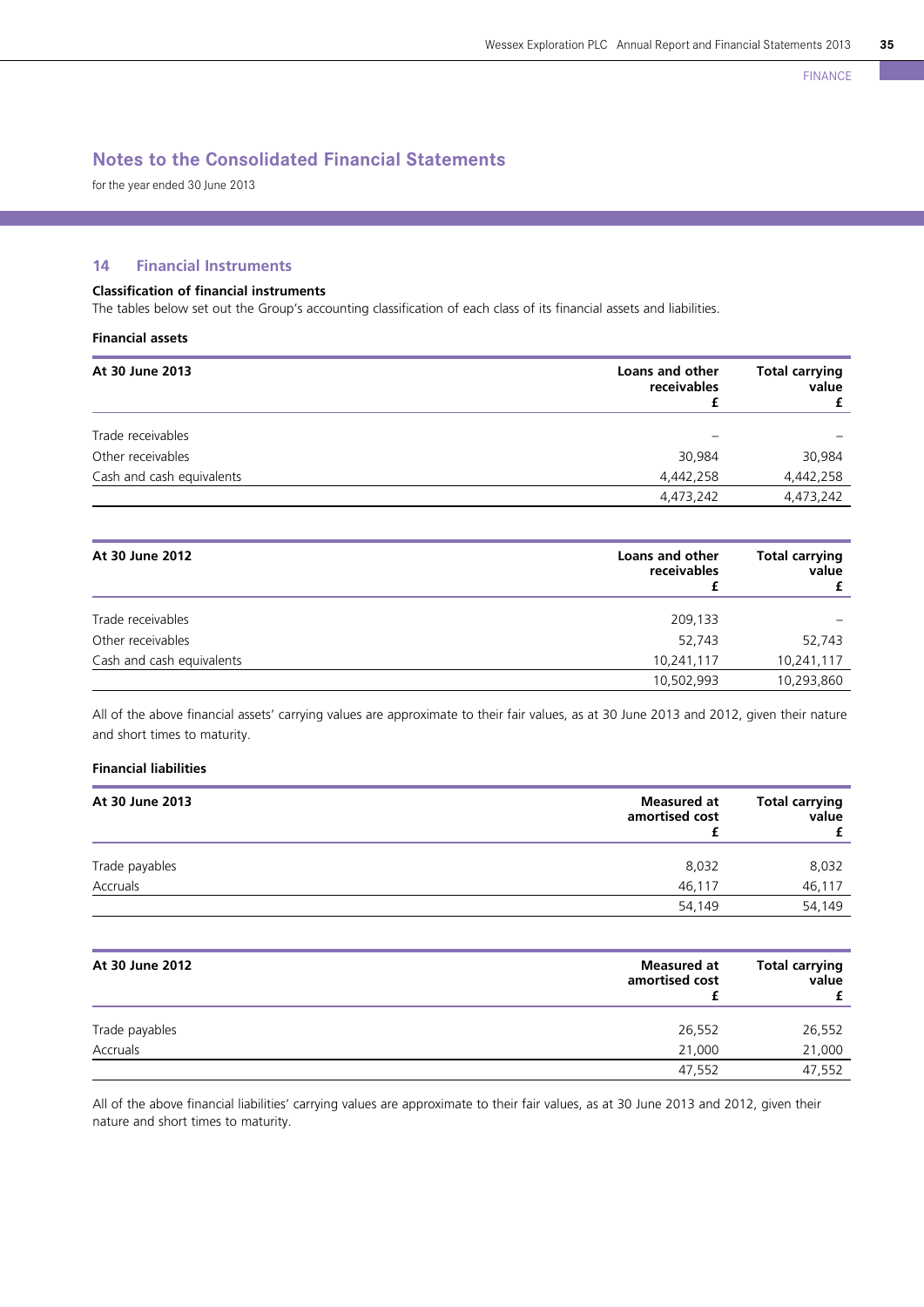# **Notes to the Consolidated Financial Statements**

for the year ended 30 June 2013

## **15 Financial Instrument Risk Exposure and Management**

The principal financial risks to which the Group is exposed are: interest rate risk, foreign exchange risk, liquidity risk and credit risk. This note describes the Group's objectives, policies and process for managing those risks and the methods used to measure them. Further quantitative information in respect of these risks is presented in notes 11, 12, 14 and 16.

There have been no substantive changes to the Group's exposure to financial instrument risks, its objectives, policies and processes for managing those risks or the methods used to measure them from the previous year.

# **Liquidity risk**

Liquidity risk is dealt with in note 16 of these financial statements.

#### **Foreign exchange risk**

Foreign exchange risk is limited to the US\$ bank account held by the Company.

The majority of project costs are paid in US dollars. The Company looks to maintain sufficient US dollar balances to cover budgeted costs up to 3 months in advance.

From time to time, the Company may choose to make additional purchases depending on the prevailing exchange rate. The Company takes its budgeted rate as the US dollar closing price for 30 June each year.

The following table indicates the impact of a change in foreign exchange rate on the value of US dollars held at the balance sheet date on the group's equity.

|            | Change in<br>GBP/USS<br>exchange rate | 2013<br><b>GBP</b> | Change in<br><b>GBP/USS</b><br>exchange rate | 2012<br>GBP |
|------------|---------------------------------------|--------------------|----------------------------------------------|-------------|
| US Dollars | $+0.5\%$                              | (12,008)           | $+0.5\%$                                     | (2,054)     |
|            | $-0.5\%$                              | 12,008             | $-0.5%$                                      | 2.054       |

# **Credit risk**

The Group's credit risk is primarily attributable to its cash balances.

The credit risk on liquid funds is limited because the third parties are large international banks.

The Group's total credit risk amounts to the total of the sum of the receivables, cash and cash equivalents. At the year end this amounts to £4,473,242 (2012: £10,502,993).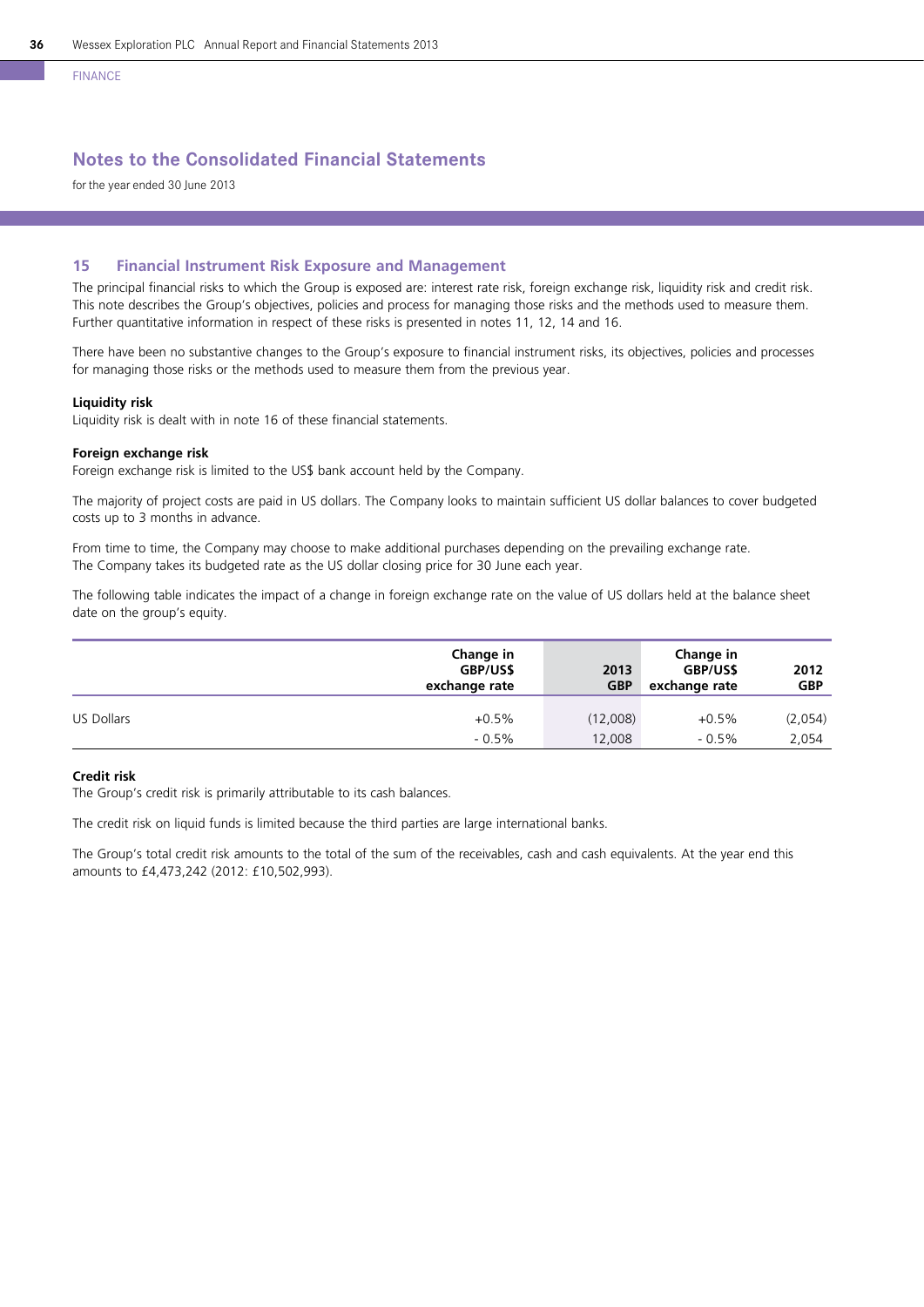# **Notes to the Consolidated Financial Statements**

for the year ended 30 June 2013

# **15 Financial Instrument Risk Exposure and Management (continued)**

#### **Interest rate risk and sensitivity analysis**

The Group's only exposure to interest rate risk is the interest received on the cash held on deposit. The Group does not have any interest bearing borrowings.

The following table indicates the impact of a change in interest rate on the interest received during the year, and with all other variables being held constant, on the Group's loss before tax.

|                   | Change in<br>interest rate | 2013<br>£ | Change in<br>interest rate | 2012<br>£  |
|-------------------|----------------------------|-----------|----------------------------|------------|
|                   |                            |           |                            |            |
| <b>Sterling</b>   | $+0.5%$                    | 10,073    | $+0.5%$                    | 48,040     |
|                   | $+1.0%$                    | 20,146    | $+1.0%$                    | 96,080     |
|                   | $+1.5%$                    | 30,219    | $+1.5%$                    | 144,120    |
|                   |                            |           |                            |            |
|                   | $-0.5%$                    | (10,073)  | $-0.5%$                    | (48, 040)  |
|                   | $-1.0%$                    | (20, 146) | $-1.0%$                    | (96,080)   |
|                   | $-1.5%$                    | (30, 219) | $-1.5%$                    | (144, 120) |
| <b>US Dollars</b> | $+0.5%$                    | 12,138    | $+0.5%$                    | 2,029      |
|                   | $+1.0%$                    | 24,276    | $+1.0%$                    | 4,057      |
|                   | $+1.5%$                    | 36,414    | $+1.5%$                    | 6,086      |
|                   |                            |           |                            |            |
|                   | $-0.5%$                    | (12, 138) | $-0.5%$                    | (2,029)    |
|                   | $-1.0%$                    | (24, 276) | $-1.0%$                    | (4,057)    |
|                   | $-1.5%$                    | (36, 414) | $-1.5%$                    | (6,086)    |

# **16 Liquidity Risk**

In managing liquidity risk, the main objective of the Group is to ensure that it has the ability to pay all of its liabilities as they fall due. The Group monitors its levels of working capital to ensure that it can meet its debt repayments as they fall due. The table below shows the undiscounted cash flows on the Group's financial liabilities as at 30 June 2013 on the basis of their earliest possible contractual maturity.

|                 | <b>Total</b> | Within<br>2 months | Within<br>$2 - 6$ months | $6 - 12$ months | <b>Greater than</b><br>12 months |
|-----------------|--------------|--------------------|--------------------------|-----------------|----------------------------------|
|                 | £            | £                  | £                        |                 | £                                |
| At 30 June 2013 |              |                    |                          |                 |                                  |
| Trade payables  | 8,032        | 8,032              |                          |                 |                                  |
| Accruals        | 46,117       |                    | 46,117                   |                 |                                  |
|                 | 54,149       | 8,032              | 46,117                   | -               |                                  |
| At 30 June 2012 |              |                    |                          |                 |                                  |
| Trade payables  | 26,552       | 26,552             |                          |                 |                                  |
| Accruals        | 21,000       |                    | 21,000                   | -               |                                  |
|                 | 47,552       | 26,552             | 21,000                   |                 |                                  |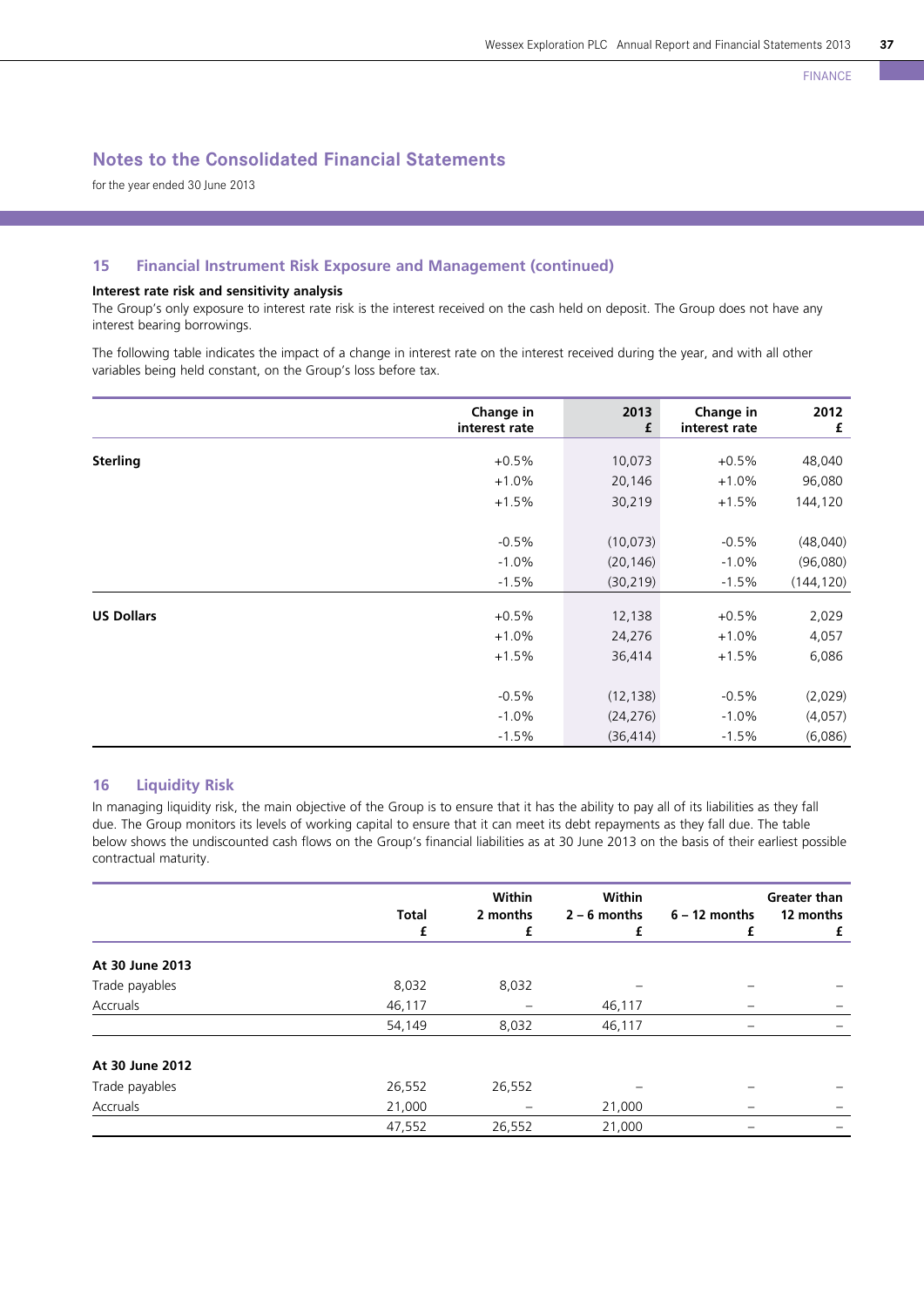# **Notes to the Consolidated Financial Statements**

for the year ended 30 June 2013

# **17 Capital Management**

The Group's objectives when managing capital are to safeguard the Group's ability to continue as a going concern, add shareholder value and to maintain an optimal capital structure to reduce the cost of capital. The Group defines capital as being share capital plus reserves as disclosed in the consolidated balance sheet.

The Board of Directors monitors the level of capital as compared to the Group's commitments and adjusts the level of capital as is determined to be necessary, by issuing new shares.

The Group is not subject to any externally imposed capital requirements.

# **18 Financial Commitments**

At 30 June 2013 the Group had capital commitments of £3.3m of which £3.1m was in respect of the Guyane project (2012: £2.25m), and £0.2m was in respect of other projects.

# **19 Trade and Other Payables**

|                            | 2013   | 2012   |
|----------------------------|--------|--------|
|                            |        |        |
|                            |        |        |
|                            | 8,032  | 26,552 |
| Trade payables<br>Accruals | 46,117 | 21,000 |
|                            |        |        |
|                            | 54,149 | 47,552 |

## **20 Related Party Transactions**

During the year the Group acquired additional shares in its Joint Venture investment, Northpet Investments Limited, paying £4,933,468 into the Joint Venture (2012: £2,169,322).

During the year the balance of £41,997 of the reinstated loan from F E Dekker that was outstanding at 30 June 2012 was repaid in full. The maximum amount that was outstanding during the year was £41,997.

The only other related party transactions during the year were with the directors and key management.

|                          | Short-term benefits |         |
|--------------------------|---------------------|---------|
|                          | 2013                | 2012    |
|                          | £                   | £       |
| Directors' remuneration: |                     |         |
| Mr F Dekker              | 79,487              | 120,000 |
| Mr D Bramhill            |                     | 152,282 |
| Mr A Yeo                 | 155,833             | 80,000  |
| Dr M Butler              | 90,090              |         |
| Mr I Patrick             | 18,404              |         |
|                          | 343,814             | 352,282 |
|                          |                     |         |
| Social security costs    | 43,267              | 41,374  |
|                          | 387,081             | 393,656 |

In addition to the remuneration shown above, the Group incurred share-based payment charges of £315,619 (2012: £336,531) in respect of the above named directors.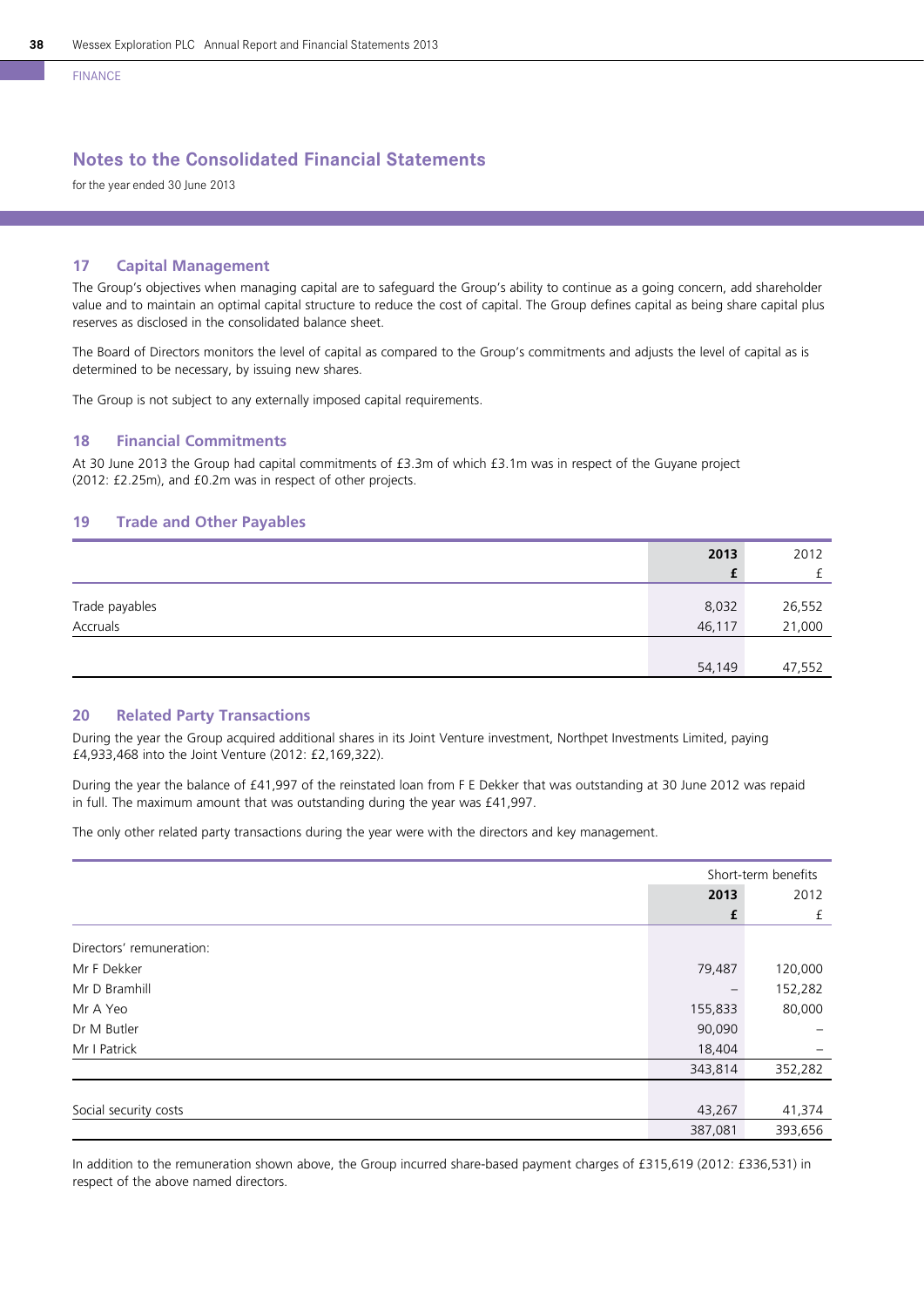# **Notes to the Consolidated Financial Statements**

for the year ended 30 June 2013

# **21 Investment in Subsidiaries**

The Group's Parent Company holds the issued share capital of the following subsidiary undertaking, which is incorporated in the UK and has been included in these consolidated financial statements.

| Company                     | Principal activities    | Class    | Percentage holding |
|-----------------------------|-------------------------|----------|--------------------|
| Maghreb Exploration Limited | Oil and gas development | Ordinarv | 100%               |

# **22 Contingent Liabilities**

The directors are not aware of any contingent liabilities that require disclosure within the Group at 30 June 2013.

# **23 Ultimate Controlling Party**

As at 30 June 2013, Wessex Exploration PLC had no ultimate controlling party.

# **24 Cash Flow from Operating Activities**

|                                                    | 2013        | 2012          |
|----------------------------------------------------|-------------|---------------|
|                                                    | £           | £             |
|                                                    |             |               |
| Loss for the financial year                        | (3,389,514) | (1,637,077)   |
| Finance income                                     | (114, 654)  | (129, 601)    |
| Share-based payment                                | 360,241     | 336,531       |
| Loss from joint venture                            | 1,626,446   | 19,690        |
| Depreciation                                       | 732         | 731           |
| Impairment of intangible assets                    | 514,622     | 250,024       |
|                                                    |             |               |
|                                                    | (1,002,127) | (1, 159, 702) |
|                                                    |             |               |
| Changes in working capital                         |             |               |
| Decrease/(increase) in trade and other receivables | 230,892     | (104, 237)    |
| Increase/(decrease) in trade and other payables    | 6,597       | (22, 047)     |
|                                                    |             |               |
| Net cash outflow from operating activities         | (764, 638)  | (1,285,986)   |

# **25 Post Balance Sheet Events**

As announced on 16 October 2013, Wessex elected to trigger a contractual right contained in the Northpet Investments Limited ("Northpet") Shareholders Agreement (Northpet is the holder of the 2.5% interest in the Guyane Maritime Permit) to conserve cash resources by opting out of paying up to £1.5m of the funding requests still expected to be made in 2013 by the Joint Venture. This arrangement could take several months to complete. Thereafter, the Wessex shareholding in Northpet is projected to have settled at around 44% (from 50%) or an effective interest in Guyane of around 1.1% (from 1.25%).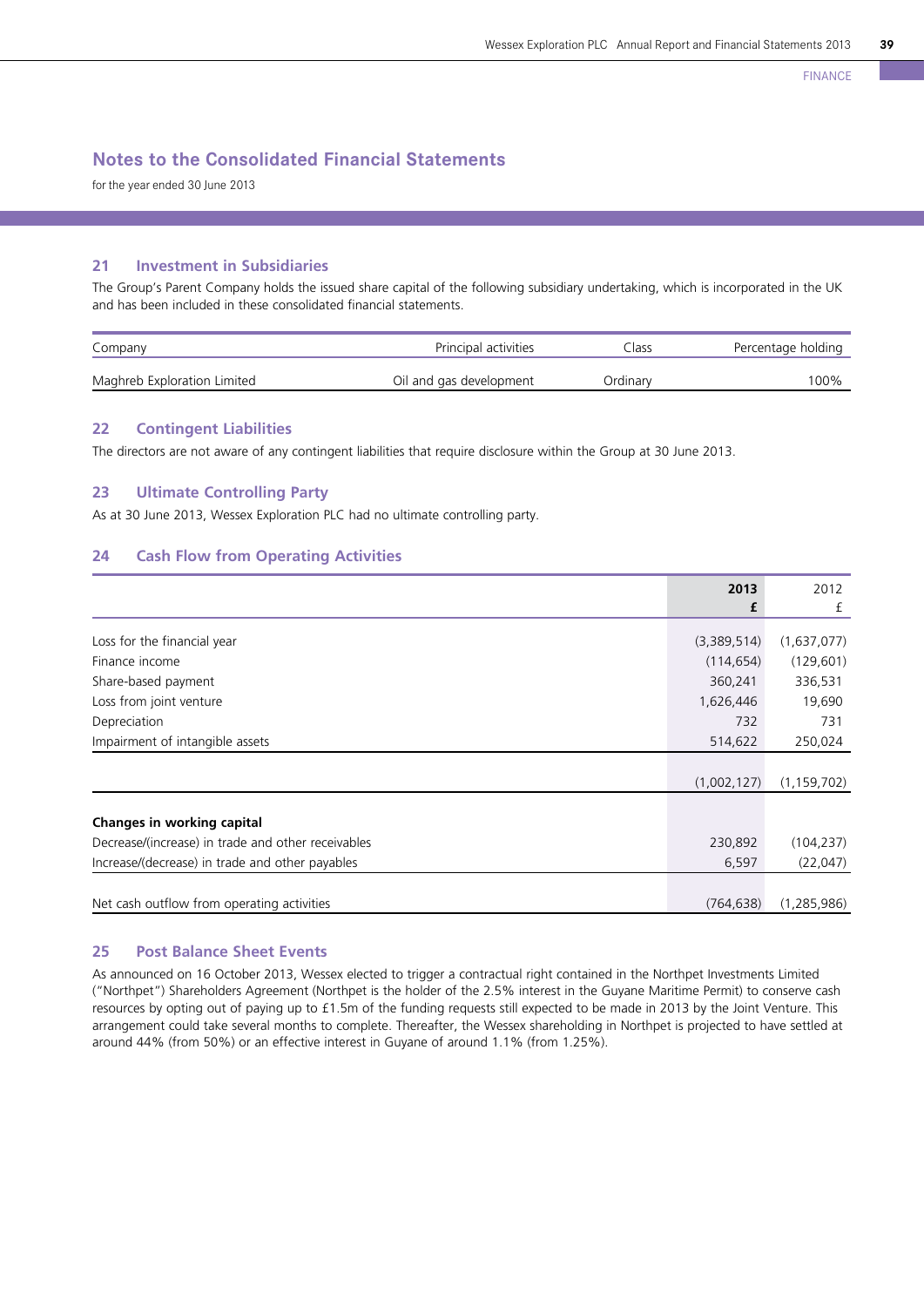# **Independent Auditor's Report on the Parent Company Financial Statements**

to the Members of Wessex Exploration PLC

We have audited the Parent Company financial statements of Wessex Exploration PLC ('the Company') for the year ended 30 June 2013 which comprise the Parent Company Balance Sheet and the related notes 1 to 11. The financial reporting framework that has been applied in their preparation is applicable law and United Kingdom Accounting Standards (United Kingdom Generally Accepted Accounting Practice).

This report is made solely to the company's members, as a body, in accordance with Chapter 3 of Part 16 of the Companies Act 2006. Our audit work has been undertaken so that we might state to the company's members those matters we are required to state to them in an auditor's report and for no other purpose. To the fullest extent permitted by law, we do not accept or assume responsibility to anyone other than the company and the company's members as a body, for our audit work, for this report, or for the opinions we have formed.

# **Respective Responsibilities of Directors and Auditor**

As explained more fully in the Statement of Directors' Responsibilities set out on page 12, the directors are responsible for the preparation of the Parent Company financial statements and for being satisfied that they give a true and fair view. Our responsibility is to audit and express an opinion on the Parent Company financial statements in accordance with applicable law and International Standards on Auditing (UK and Ireland). Those standards require us to comply with the Auditing Practices Board's (APB's) Ethical Standards for Auditors.

# **Scope of the Audit of the Financial Statements**

A description of the scope of an audit of financial statements is provided on the FRC's website at www.frc.org.uk/apb/scope/private.cfm

### **Opinion on Financial Statements**

In our opinion the Parent Company financial statements:

- give a true and fair view of the state of the company's affairs as at 30 June 2013;
- have been properly prepared in accordance with United Kingdom Generally Accepted Accounting Practice; and
- have been prepared in accordance with the requirements of the Companies Act 2006.

# **Opinion on Other Matters Prescribed by the Companies Act 2006**

In our opinion the information given in the Report of the Directors for the financial year for which the financial statements are prepared is consistent with the Parent Company financial statements.

# **Matters on which we are Required to Report by Exception**

We have nothing to report in respect of the following matters where the Companies Act 2006 requires us to report to you if, in our opinion:

- adequate accounting records have not been kept by the Parent Company, or returns adequate for our audit have not been received from branches not visited by us; or
- the Parent Company financial statements are not in agreement with the accounting records and returns; or
- • certain disclosures of directors' remuneration specified by law are not made; or
- we have not received all the information and explanations we require for our audit.

### **Other Matter**

We have reported separately on the consolidated financial statements of Wessex Exploration PLC for the year ended 30 June 2013.

#### **Carl Deane**

Senior Statutory Auditor, for and on behalf of

# Nexia Smith & Williamson

#### **Nexia Smith & Williamson Audit Limited**

Statutory Auditor and Chartered Accountant Portwall Place Portwall Lane Bristol BS1 6NA

15 October 2013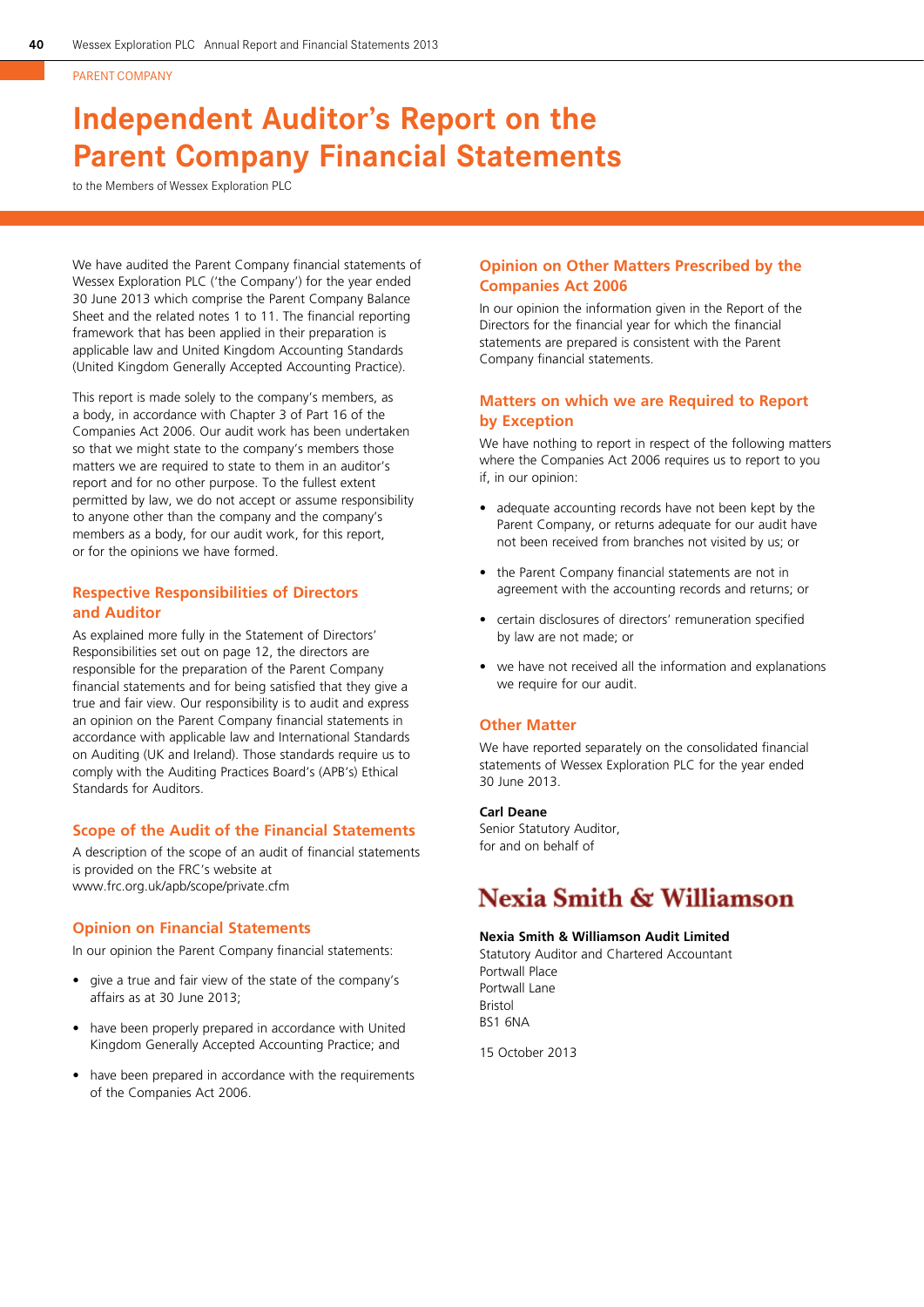# **Parent Company Balance Sheet**

as at 30 June 2013

|                                                | Notes          | 2013          | 2012        |
|------------------------------------------------|----------------|---------------|-------------|
|                                                |                | £             | £           |
| <b>Fixed assets</b>                            |                |               |             |
| Intangible assets                              | $\overline{2}$ | 564,854       | 686,511     |
| Tangible fixed assets                          | 3              | 729           | 1,461       |
| Investments                                    | 4              | 8,682,840     | 3,749,372   |
|                                                |                |               |             |
|                                                |                | 9,248,423     | 4,437,344   |
| <b>Current assets</b>                          |                |               |             |
| Debtors                                        | 5              | 30,984        | 403,331     |
| Cash at bank                                   |                | 4,438,317     | 10,240,972  |
|                                                |                |               |             |
|                                                |                | 4,469,301     | 10,644,303  |
| Creditors: amounts falling due within one year | 6              | (86, 364)     | (47, 552)   |
|                                                |                |               |             |
| Net current assets                             |                | 4,382,937     | 10,596,751  |
|                                                |                |               |             |
| Net assets                                     |                | 13,631,360    | 15,034,095  |
| <b>Capital and reserves</b>                    |                |               |             |
| Called up share capital                        | $\overline{7}$ | 724,343       | 724,343     |
| Share premium account                          | 8              | 16,800,122    | 16,800,122  |
| Share-based payment reserve                    | 8              | 844,228       | 483,987     |
| Profit and loss account                        | 8              | (4, 737, 333) | (2,974,357) |
|                                                |                |               |             |
| Shareholders' funds                            | 9              | 13,631,360    | 15,034,095  |

The financial statements were approved by the Board of Directors on 15 October 2013 and were signed on its behalf by:

**Andy Yeo**

Director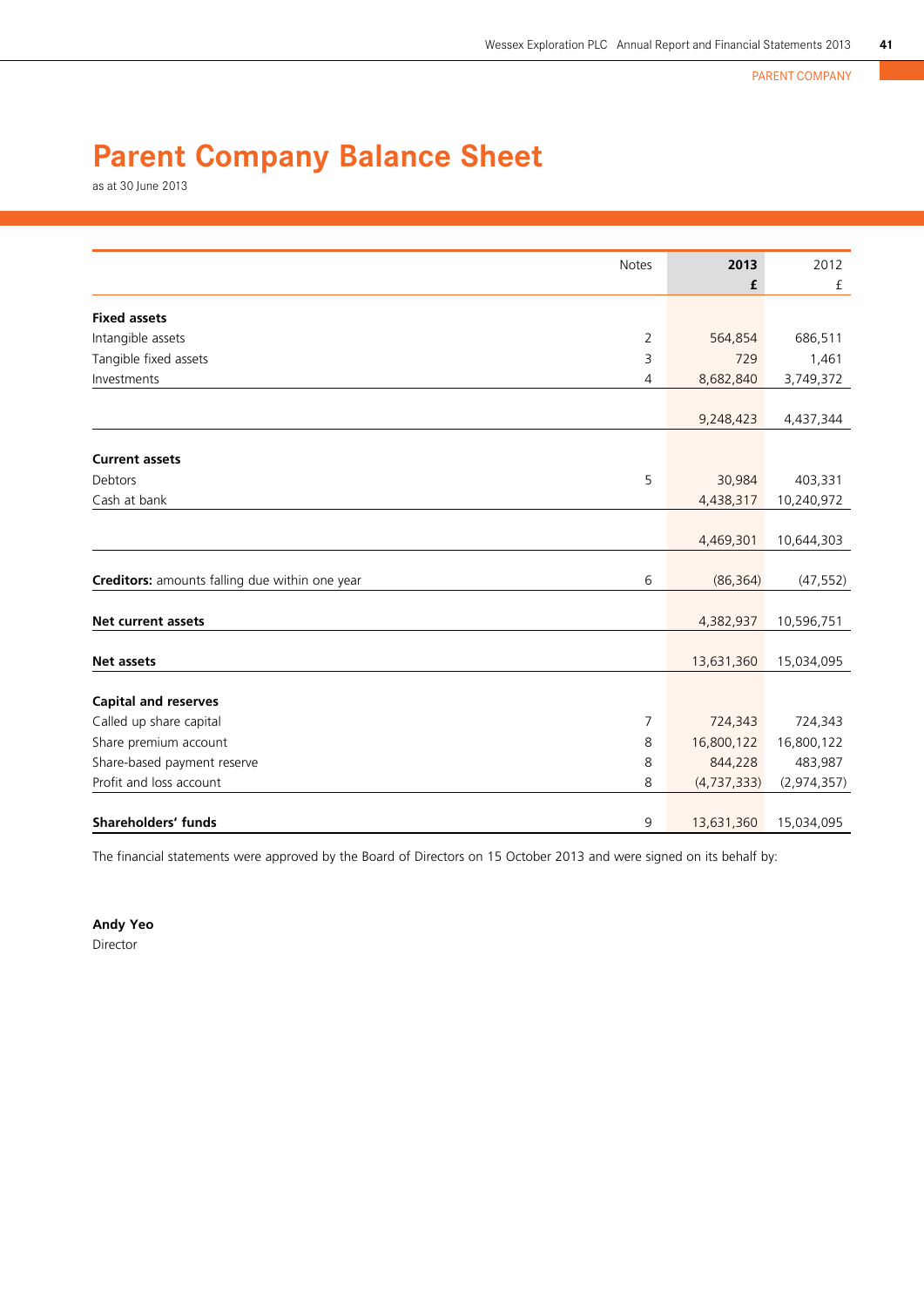for the year ended 30 June 2013

## **1 Accounting Policies**

#### **Basis of Preparation**

The annual financial statements of Wessex Exploration PLC have been prepared in accordance with United Kingdom accounting standards. The principal accounting policies set out below have been consistently applied to all periods presented.

The financial statements have been prepared under the historical cost convention.

As permitted by section 408 of Companies Act 2006, a separate Profit and Loss Account for the Company has not been included in these financial statements. The Company's loss for the year ended 30 June 2013 was £1,762,976 (2012: £1,616,796).

As permitted by FRS 1 Cash flow statements, no cash flow statement for the Company has been included.

As permitted by FRS 8 Related party disclosures, no related party disclosures for the Company have been included, in respect of transactions with its 100% owned subsidiaries.

#### **Financial Instruments**

Financial assets and financial liabilities are recognised on the Balance Sheet when the Company becomes a party to the contractual provisions of the instrument.

An equity instrument is any contract that evidences a residual interest in the assets of the Company after deducting all of its liabilities. Equity instruments issued by the Company are recorded at the proceeds received, net of direct issue costs.

Interest is credited to the Profit and Loss Account in the period to which it relates.

## **Exploration Costs**

The Company follows a successful efforts-based accounting policy for oil and gas assets.

Costs (including research costs) incurred prior to obtaining the legal rights to explore an area are expensed immediately to the Profit and Loss Account.

Expenditure incurred on the acquisition of a licence interest is initially capitalised on a licence by licence basis. Costs are held, un-depleted, within exploration costs until such a time as the exploration phase on the licence area is complete or commercial reserves have been discovered.

Exploration expenditure incurred in the process of determining exploration targets is capitalised initially within intangible assets as exploration costs.

#### **Tangible Oil and Gas Assets**

Once a decision is reached that commercial reserves have been established the relevant costs are transferred (following an impairment review) from intangible oil and gas assets to development and production assets within tangible oil and gas assets. Expenditure incurred after the commerciality of the field has been established is then capitalised within tangible oil and gas assets.

At the balance sheet date no such transfers to tangible assets had been made.

#### **Tangible Fixed Assets**

Depreciation is provided in order to write off the cost less any residual value of each asset over its estimated useful life.

The following annual rates are used on a reducing balance basis:

Plant and machinery 25%

#### **Investments**

Investments are included at cost less amounts written off for impairment.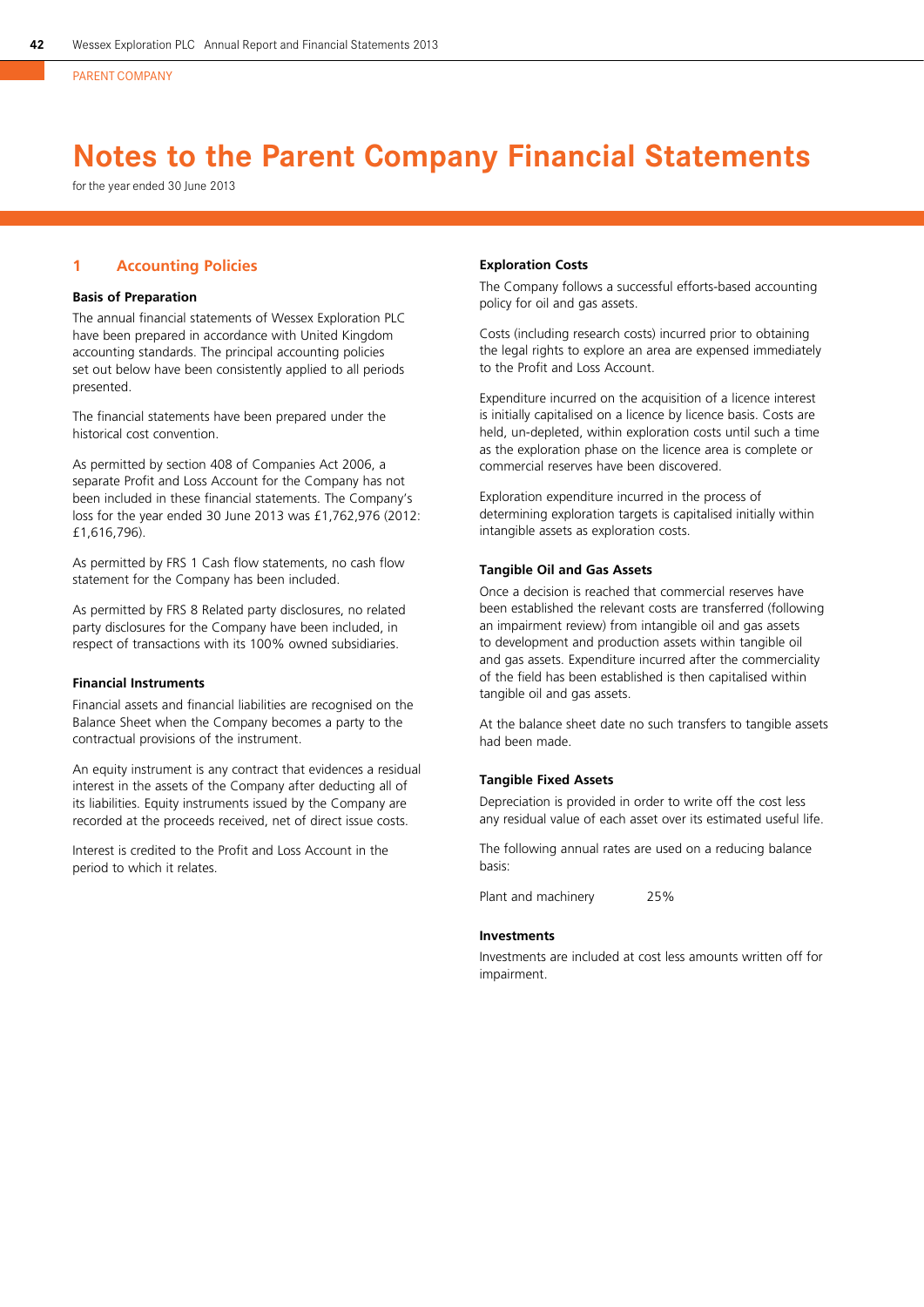for the year ended 30 June 2013

## **Current Taxation**

Current tax, including UK corporation tax and foreign tax, is provided at amounts expected to be paid (or recovered) using the tax rates and laws that have been enacted or substantively enacted by the balance sheet date.

#### **Foreign Currencies**

Transactions denominated in a foreign currency are translated into sterling at the rate of exchange ruling at the date of the transaction. At the balance sheet date, monetary assets and liabilities denominated in foreign currency are translated at the rate ruling at that date. All exchange differences are dealt with in the Profit and Loss Account.

#### **Share-Based Payments**

Where share options and warrants have been granted to directors, employees and advisers, FRS 20 has been applied, whereby the fair value of the options and warrants is measured at the grant date. The fair value of options is spread over the period during which the employees become entitled to the options. The fair value of warrants is expensed immediately.

A valuation model is used to assess the fair value, taking into account the terms and conditions attached to the options and warrants. The fair value of goods and services received are measured by reference to the fair value of options and warrants.

The cost of equity-settled transactions is recognised, together with a corresponding increase in equity, over the period in which the performance and/or service conditions are fulfilled, ending on the date on which the relevant employees become fully entitled to the award ('the vesting date').

The cumulative expense recognised for equity-settled transactions at each reporting date until the vesting date reflects the extent to which the vesting period has expired and the Company's best estimate of the number of equity instruments that will ultimately vest.

The profit or loss charge or credit for a period represents the movement in cumulative expense recognised as at the beginning and end of that period.

No expense is recognised for awards that do not ultimately vest, except for awards where vesting is conditional upon a market condition, which are treated as vesting irrespective of whether or not the market condition is satisfied, provided that all other performance and/or service conditions are satisfied. Where the terms of an equity-settled award are modified, the minimum expense recognised is the expense as if the terms had not been modified. An additional expense is recognised for any modification, which increases the total fair value of the share-based payment arrangement, or is otherwise beneficial to the employee as measured at the date of modification.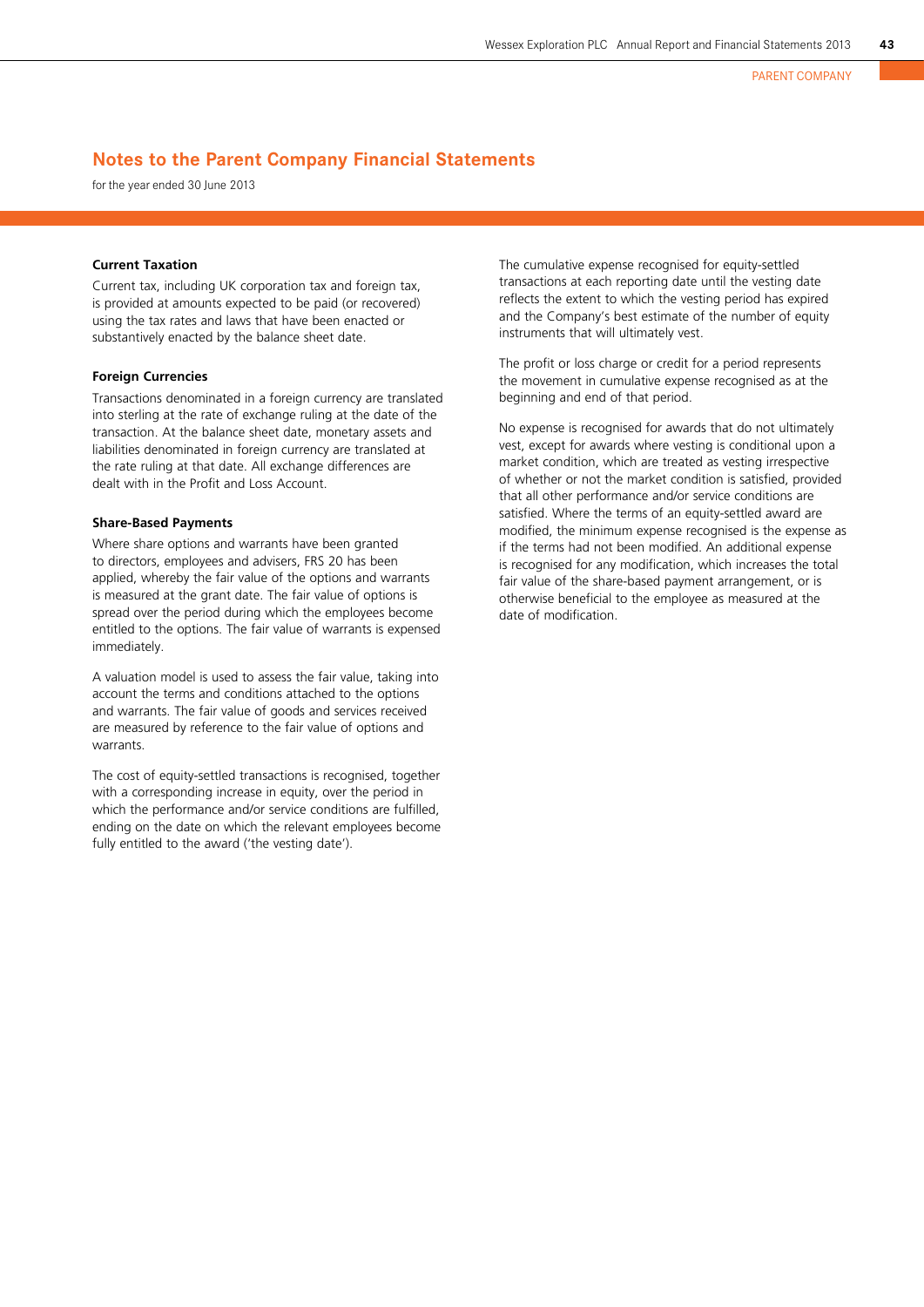PARENT COMPANY

# **Notes to the Parent Company Financial Statements**

for the year ended 30 June 2013

# **2 Intangible Fixed Assets**

|                                         | <b>Exploration</b><br>costs<br>£ |
|-----------------------------------------|----------------------------------|
| Cost                                    |                                  |
| At 1 July 2012                          | 1,074,910                        |
| Additions                               | 215,407                          |
| At 30 June 2013                         | 1,290,317                        |
| Accumulated amortisation and impairment |                                  |
| At 1 July 2012                          | 388,399                          |
| Impairment                              | 337,064                          |
| At 30 June 2013                         | 725,463                          |
| Net book value                          |                                  |
| At 30 June 2013                         | 564,854                          |
| At 30 June 2012                         | 686,511                          |

Management reviews each exploration project for indications of impairment at each balance sheet date.

Such indications would include written off wells and relinquishment of development acreage.

As a result the management took the decision to impair in full the amounts invested in the Juan de Nova and Western Sahara (SADR) projects.

Full details of the reasons for the impairment decisions can be found in the Financial Review, on page 4.

# **3 Tangible Fixed Assets**

|                                 | <b>Plant and</b><br>machinery<br>£ |
|---------------------------------|------------------------------------|
| Cost                            |                                    |
| At 1 July 2012 and 30 June 2013 | 11,529                             |
| <b>Accumulated depreciation</b> |                                    |
| At 1 July 2012                  | 10,068                             |
| Charge for the year             | 732                                |
| At 30 June 2013                 | 10,800                             |
| Net book value                  |                                    |
| At 30 June 2013                 | 729                                |
| At 30 June 2012                 | 1,461                              |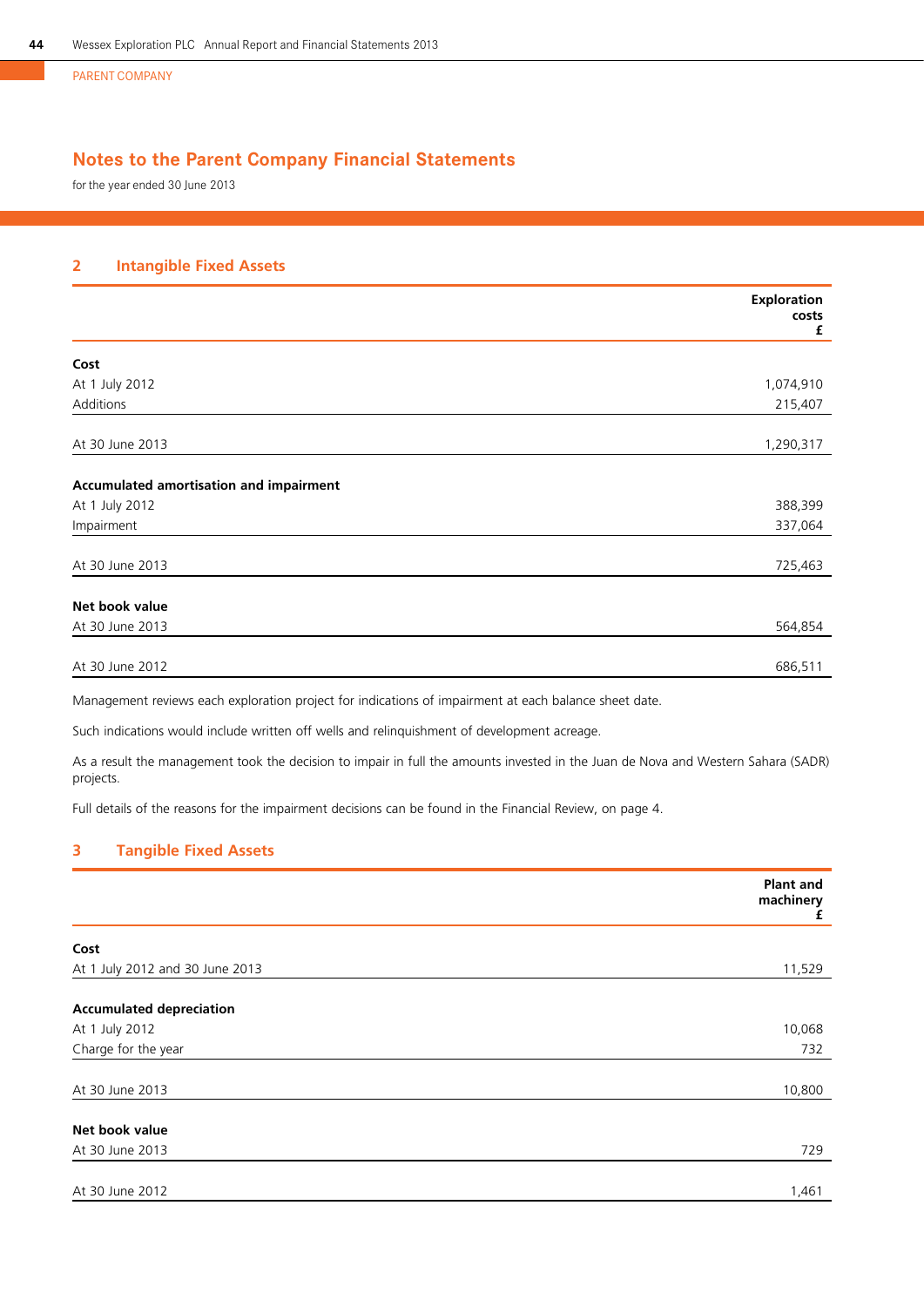for the year ended 30 June 2013

# **4 Investments**

The Company's investments at the balance sheet date comprise:

|                    | Investments in<br><b>Joint Ventures</b><br>£ | Investments in<br><b>Subsidiaries</b><br>£ | <b>Total</b><br>£ |
|--------------------|----------------------------------------------|--------------------------------------------|-------------------|
| Cost               |                                              |                                            |                   |
| As at 1 July 2012  | 3,729,372                                    | 20,000                                     | 3,749,372         |
| Additions          | 4,933,468                                    |                                            | 4,933,468         |
| As at 30 June 2013 | 8,662,840                                    | 20,000                                     | 8,682,840         |

#### **Subsidiaries**

The Company has an investment in the following subsidiary undertaking:

|                             | Country of<br>incorporation | Principal<br>activity                         | <b>Interest</b> |
|-----------------------------|-----------------------------|-----------------------------------------------|-----------------|
| Maghreb Exploration Limited | England<br>& Wales          | Oil and gas<br>exploration and<br>development | 100%            |

## **Joint Venture Investments**

The Company has an investment in the following joint venture undertaking:

|                              | Accounting     | Country of         | Principal                                                   | <b>Interest</b> |
|------------------------------|----------------|--------------------|-------------------------------------------------------------|-----------------|
|                              | reference date | incorporation      | activity                                                    |                 |
| Northpet Investments Limited | 31 December    | England<br>& Wales | Investment in<br>oil and gas<br>exploration,<br>development | 50%             |
|                              |                |                    | and production<br>opportunities                             |                 |

Northpet Investments Limited is a joint venture between Wessex Exploration PLC and NP Offshore Holdings (UK) Limited. It administers the interests held by each of the two partners in the Guyane Maritime Permit.

Each partner owns 50% of the issued share capital of the company.

The Guyane Maritime Permit interest is held through a 50% interest in the share capital of Northpet Investments Limited ("Northpet"), which holds a 2.5% direct working interest. The remaining 50% shareholding is held by NP Offshore Holdings (UK) Limited ("NP"), a wholly-owned subsidiary of Northern Petroleum Plc ("NOP"). The operation of Northpet is controlled by a Shareholders Agreement signed between Wessex and NP on 9 July 2008. NP has the right to appoint the Chairman of the board.

NOP acts as administrator of the Joint Venture and receives the Operator's cash call usually within the first two weeks of each month which then becomes payable 15 days from the date of the cash call statement. When it receives this cash call, Northpet issues a funding request to each of its shareholders for their pro rata share of the Operator's request and any Northpet administrative costs. Cash paid to Northpet in response to this request is treated as a subscription for Ordinary Shares of £1 in Northpet at a fixed price of £1,250 per share. At the end of September 2013, there were 16,176 ordinary shares in issue, split equally between Wessex and NP.

In principle, all finance is provided to Northpet on a basis that is pro rata to the shareholdings. However, either shareholder may elect not to provide finance in respect of any funding request by so notifying the other shareholder within 14 days of receiving the request from Northpet. The other shareholder must then either make up any shortfall in the Northpet funding request by subscribing for more than its original pro rata entitlement of new shares or cause Northpet to fail to make the Operator's cash call, which would trigger default under the Joint Operating Agreement for the Guyane Maritime Permit.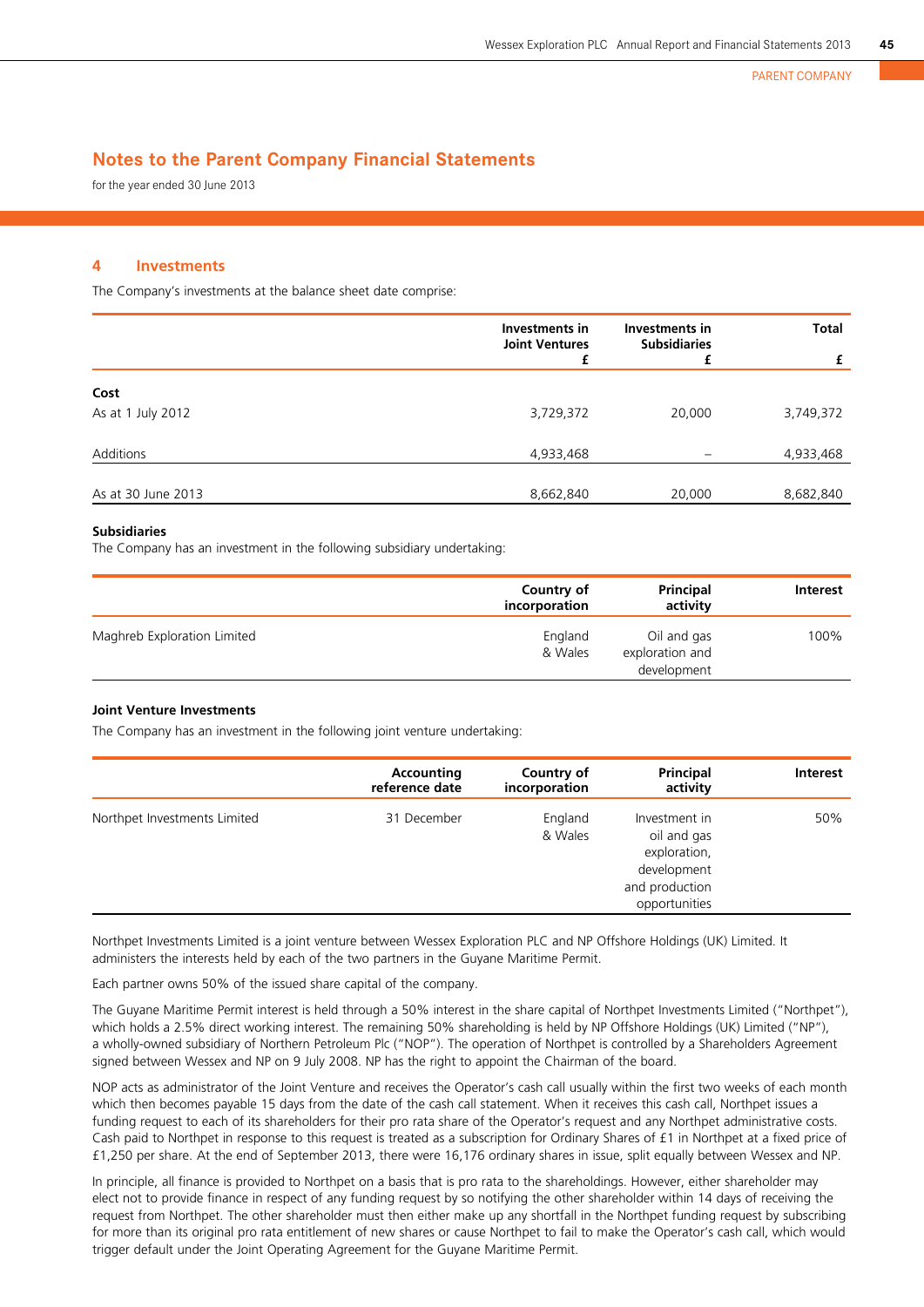PARENT COMPANY

# **Notes to the Parent Company Financial Statements**

for the year ended 30 June 2013

# **5 Debtors**

|                                          | 2013   | 2012    |
|------------------------------------------|--------|---------|
|                                          |        |         |
|                                          |        |         |
| Amounts due from subsidiary undertakings |        | 141,454 |
| Other debtors                            | 11,204 | 246,994 |
| Prepayments                              | 19,780 | 14,883  |
|                                          |        |         |
|                                          | 30,984 | 403,331 |

# **6 Creditors: Amounts Falling Due Within One Year**

|                                         | 2013   | 2012                     |
|-----------------------------------------|--------|--------------------------|
|                                         |        |                          |
|                                         |        |                          |
| Trade creditors                         | 8,032  | 26,552                   |
| Accruals                                | 46,117 | 21,000                   |
| Amount owing to subsidiary undertakings | 32,215 | $\overline{\phantom{a}}$ |
|                                         |        |                          |
|                                         | 86,364 | 47,552                   |

# **7 a) Share Capital**

|                                                            | 2013    | 2012    |
|------------------------------------------------------------|---------|---------|
|                                                            |         |         |
| Allotted, issued and fully paid                            |         |         |
| 724,343,472 shares (2012: 724,343,472 shares) of 0.1 pence | 724,343 | 724,343 |
|                                                            |         |         |
|                                                            | 724,343 | 724.343 |

### **Allotments during the year**

The Company did not issue any ordinary shares during the year (2012: 244,978,646 ordinary shares were issued for a premium, net of costs, of £11,290,187).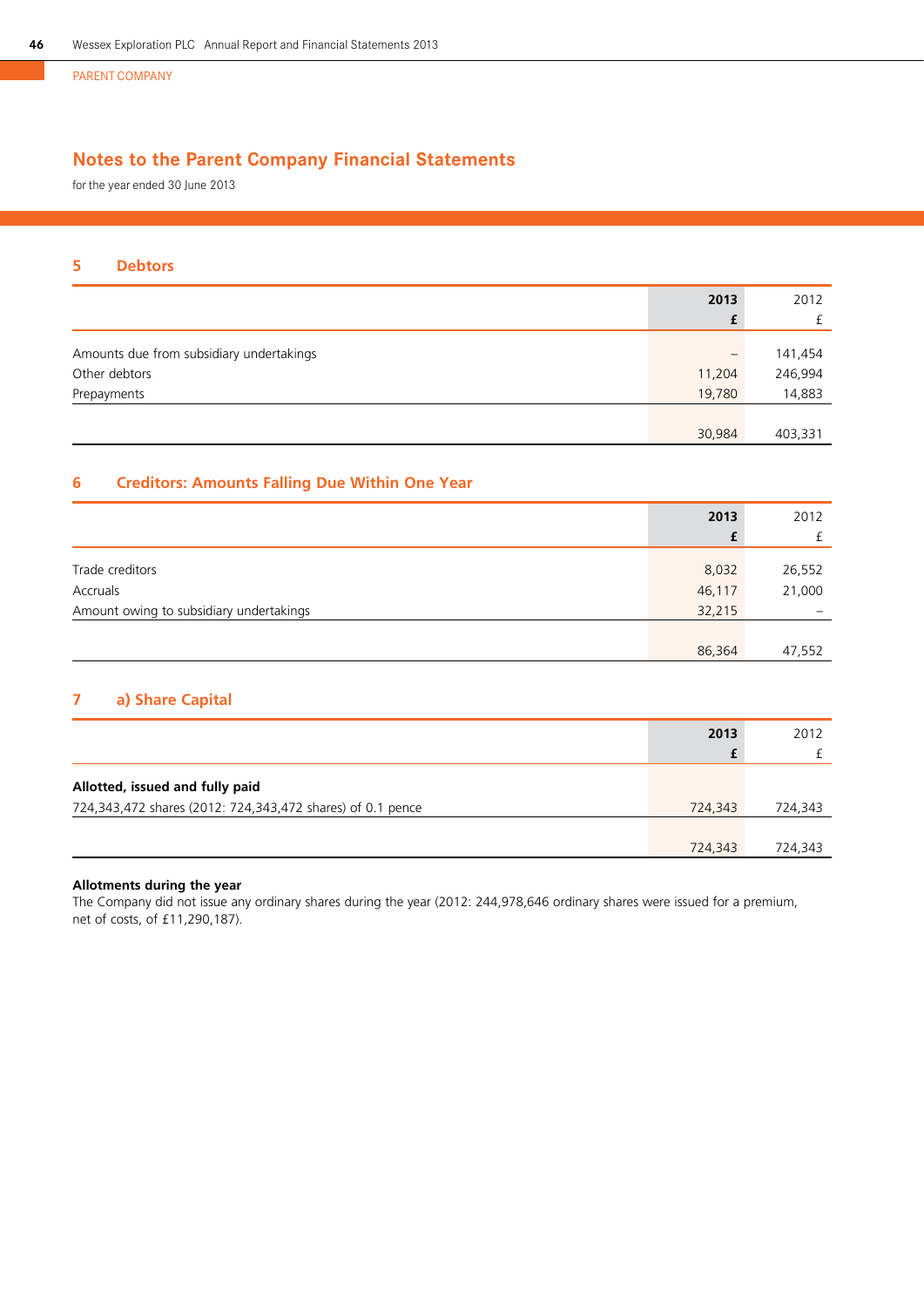for the year ended 30 June 2013

# **7 b) Share-Based Payments – Options and Warrants**

The Company has a share option scheme for all directors and senior management. The vesting period is one, two and three years one third of the options vesting in each period. The options are settled in equity once exercised.

If the options remain unexercised after a period of 10 years from the date of grant, the options expire.

Details of the number of share options and warrants and the weighted average exercise price (WAEP) outstanding during the year are as follows:

| 2013                                     | Number of    | <b>WAEP</b> |  |
|------------------------------------------|--------------|-------------|--|
|                                          | options      |             |  |
| Outstanding at the beginning of the year | 33,500,000   | 0.05        |  |
|                                          |              |             |  |
| Issued                                   | 12,000,000   | 0.10        |  |
| Forfeited                                | (10,000,000) | 0.06        |  |
| Outstanding at the year end              | 35,500,000   | 0.07        |  |
| Number exercisable at 30 June 2013       | 12,333,333   | 0.07        |  |

| 2012                                     | Number of  | <b>WAEP</b> | Number of   | <b>WAEP</b> |
|------------------------------------------|------------|-------------|-------------|-------------|
|                                          | options    | £           | warrants    |             |
| Outstanding at the beginning of the year | 18,500,000 | 0.05        | 4,978,648   | 0.03        |
| Issued                                   | 15,000,000 | 0.06        |             |             |
| Exercised                                |            |             | (4,978,648) | 0.03        |
| Outstanding at the year end              | 33,500,000 | 0.05        |             |             |
| Number exercisable at 30 June 2012       | 6,166,667  | 0.05        |             |             |

The weighted average share price at the date of exercise of the above warrants was 8.53p.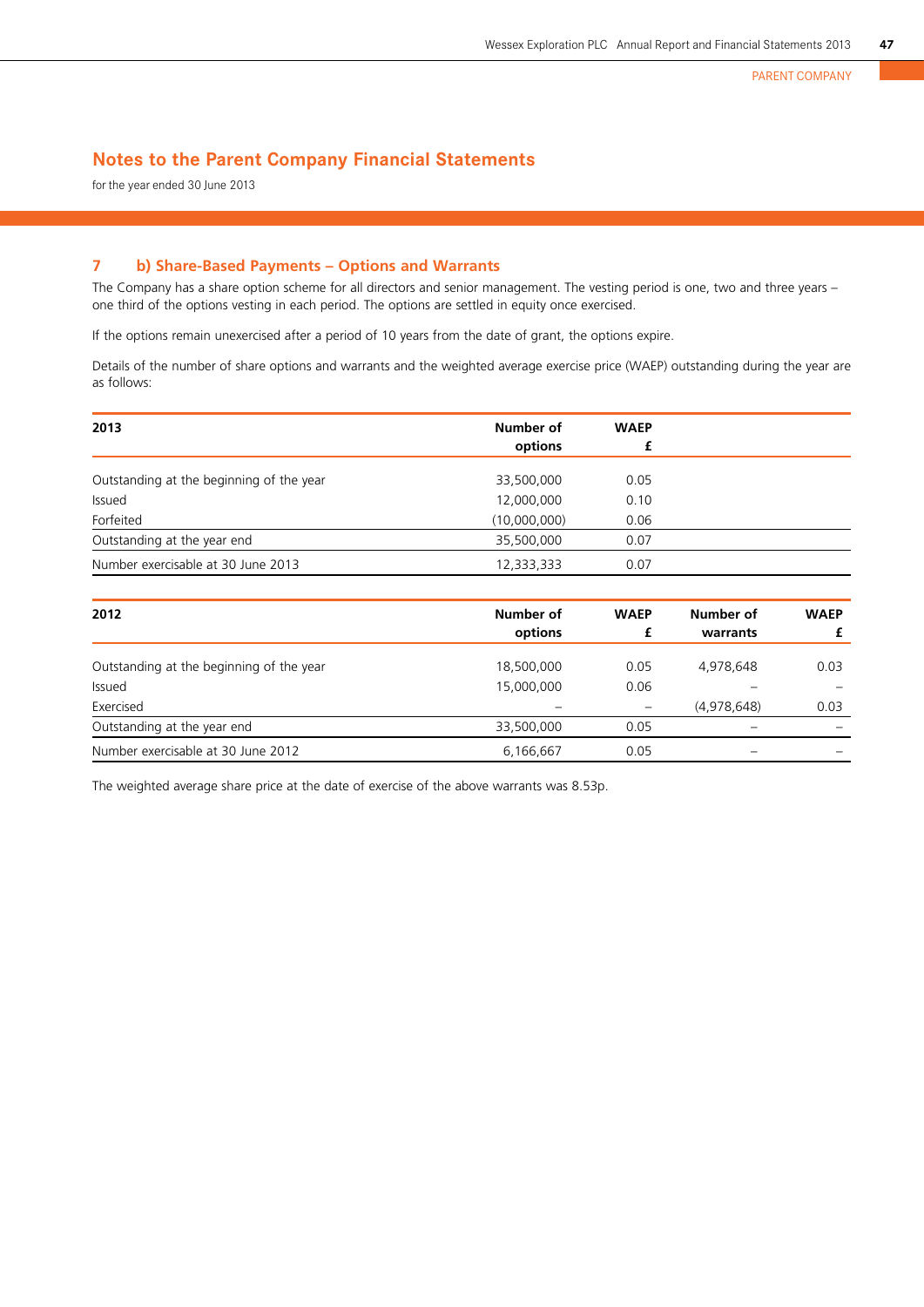for the year ended 30 June 2013

# **7 b) Share-Based Payments – Options and Warrants (continued)**

The fair values were calculated using the Black Scholes model. The inputs into the model are as follows:

| Date of grant                                  | 21 December 2010     | 1 December 2011   | 20 July 2012                              | 4 February 2013      |
|------------------------------------------------|----------------------|-------------------|-------------------------------------------|----------------------|
|                                                |                      |                   |                                           |                      |
| Number granted                                 | 18,500,000           | 15,000,000        | 10,000,000                                | 2,000,000            |
| Share price at date of grant                   | 4p                   | 5.65 <sub>p</sub> | 6.75p                                     | 4.03 <sub>p</sub>    |
| Exercise price                                 | 5p                   | 6p                | 10 <sub>p</sub>                           | 7p                   |
| Expected volatility                            | 60%                  | 80%               | 89%                                       | 65%                  |
| Expected life                                  | 5.5, 6 and 6.5 years |                   | 5.5, 6 and 6.5 years 5.5, 6 and 6.5 years | 5.5, 6 and 6.5 years |
| Risk free rate                                 | $2.4\%$              | 1.1879%           | 0.6749%                                   | 1.0476%              |
| Expected dividend yield                        | $0\%$                | $0\%$             | 0%                                        | $0\%$                |
| Fair value of options granted at date of grant | £315,514             | £571.229          | £452.239                                  | £38,571              |
| Earliest vesting date                          | 21 December 2011     | 1 December 2012   | 20 July 2013                              | 4 February 2014      |
| Expiry date                                    | 21 December 2020     | 1 December 2021   | 20 July 2022                              | 4 February 2023      |

For all options granted, these vest 33.3% after 1 year, 33.3% after 2 years and 33.3% after 3 years.

Expected volatility was determined based on the historic volatility of the Company. The expected life used in the model has been adjusted, based on the management's best estimate, for the effects of non-transferability, exercise restrictions and behavioural considerations.

The Company recognised total expenses of £360,241(2012: £336,531) related to equity-settled share-based payment transactions during the year.

# **8 Reserves**

|                               | <b>Share</b><br>premium<br>account | <b>Profit and</b><br>loss account<br>£ | <b>Share-based</b><br>payment<br>reserve | <b>Total</b> |
|-------------------------------|------------------------------------|----------------------------------------|------------------------------------------|--------------|
|                               |                                    |                                        |                                          |              |
| As at 1 July 2012             | 16,800,122                         | (2,974,357)                            | 483,987                                  | 14,309,752   |
| Issue of share-based payments |                                    |                                        | 360,241                                  | 360,241      |
| Issue of share capital        |                                    |                                        |                                          |              |
| Issue costs                   |                                    |                                        |                                          |              |
| Loss for the financial year   |                                    | (1,762,976)                            |                                          | (1,762,976)  |
| As at 30 June 2012            | 16,800,122                         | (4,737,333)                            | 844.228                                  | 12,907,017   |

# **9 Reconciliation of Movement in Shareholders' Funds**

|                                                | 2013        | 2012        |
|------------------------------------------------|-------------|-------------|
|                                                | £           |             |
|                                                |             |             |
| Loss for the financial year                    | (1,762,976) | (1,616,796) |
| Issue of shares net of expenses                |             | 11,535,165  |
| Share-based payments                           | 360,241     | 336,531     |
|                                                |             |             |
| Net (decrease)/increase in shareholders' funds | (1,402,735) | 10,254,900  |
| Shareholders' funds at 1 July 2012             | 15,034,095  | 4,779,195   |
|                                                |             |             |
| Shareholders' funds at 30 June 2013            | 13,631,360  | 15,034,095  |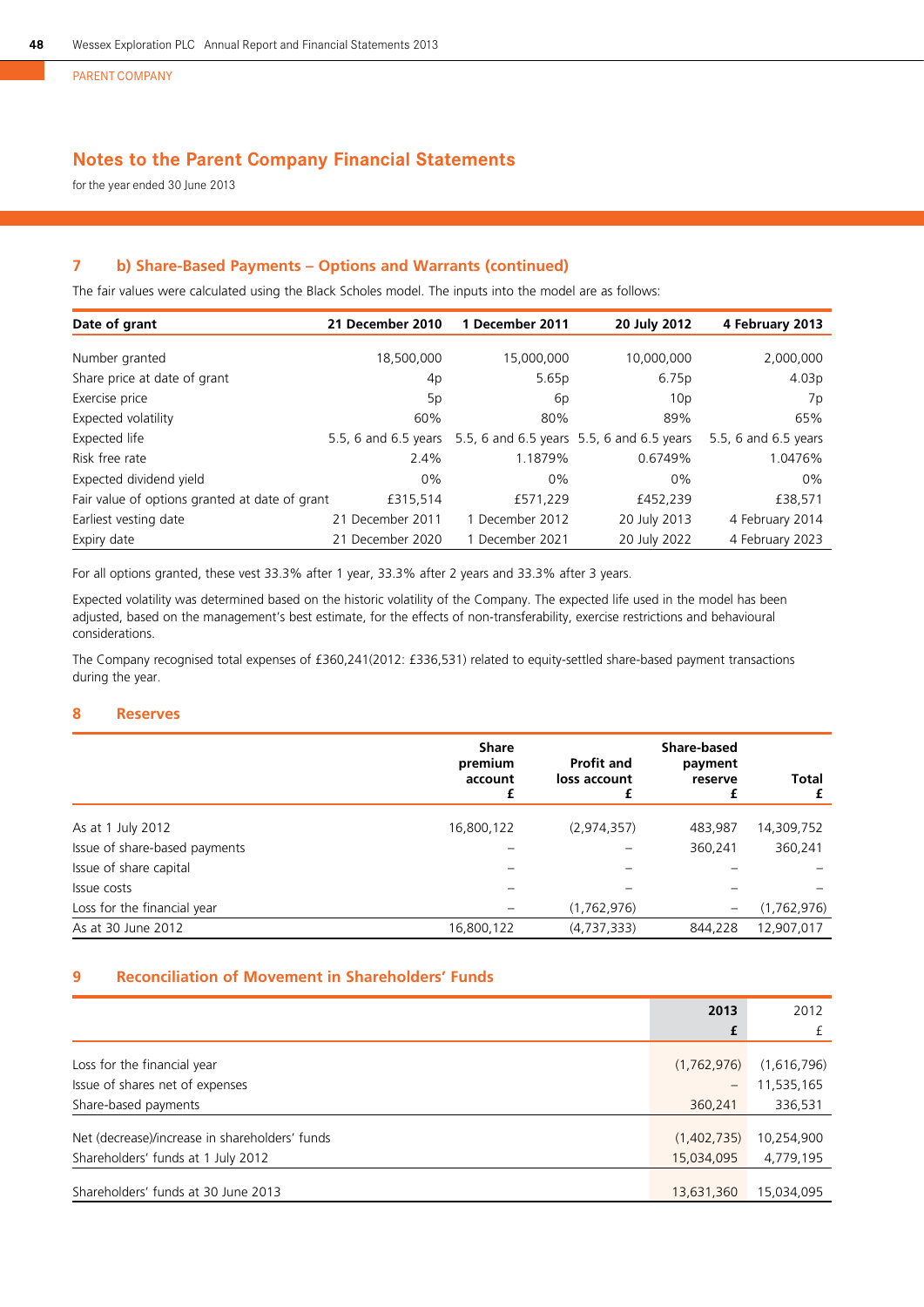for the year ended 30 June 2013

# **10 Related Party Transactions**

During the year the Company acquired additional shares in its Joint Venture investment, Northpet Investments Limited, paying £4,933,468 into the Joint Venture (2012: £2,169,322).

During the year the balance of £41,997 of the reinstated loan from F E Dekker that was outstanding at 30 June 2012 was repaid in full. The maximum amount outstanding during the year was £41,997.

The only other related party transactions during the year were with the directors and key management.

|                          | Short-term benefits |           |
|--------------------------|---------------------|-----------|
|                          | 2013                | 2012      |
|                          | £                   | $f_{\rm}$ |
| Directors' remuneration: |                     |           |
| Mr F Dekker              | 79,487              | 120,000   |
| Mr D Bramhill            |                     | 152,282   |
| Mr A Yeo                 | 155,833             | 80,000    |
| Dr M Butler              | 90,090              |           |
| Mr I Patrick             | 18,404              |           |
|                          |                     |           |
|                          | 343,814             | 352,282   |
|                          |                     |           |
| Social security costs    | 43,267              | 41,374    |
|                          |                     |           |
|                          | 387,081             | 393,656   |

In addition to the remuneration shown above, the Company incurred share-based payment charges of £315,619 (2012: £336,531) in respect of the above named directors.

#### **11 Post Balance Sheet Events**

As announced on 16 October 2013, Wessex elected to trigger a contractual right contained in the Northpet Investments Limited ("Northpet") Shareholders Agreement (Northpet is the holder of the 2.5% interest in the Guyane Maritime Permit) to conserve cash resources by opting out of paying up to £1.5m of the funding requests still expected to be made in 2013 by the Joint Venture. This arrangement could take several months to complete. Thereafter, the Wessex shareholding in Northpet is projected to have settled at around 44% (from 50%) or an effective interest in Guyane of around 1.1% (from 1.25%).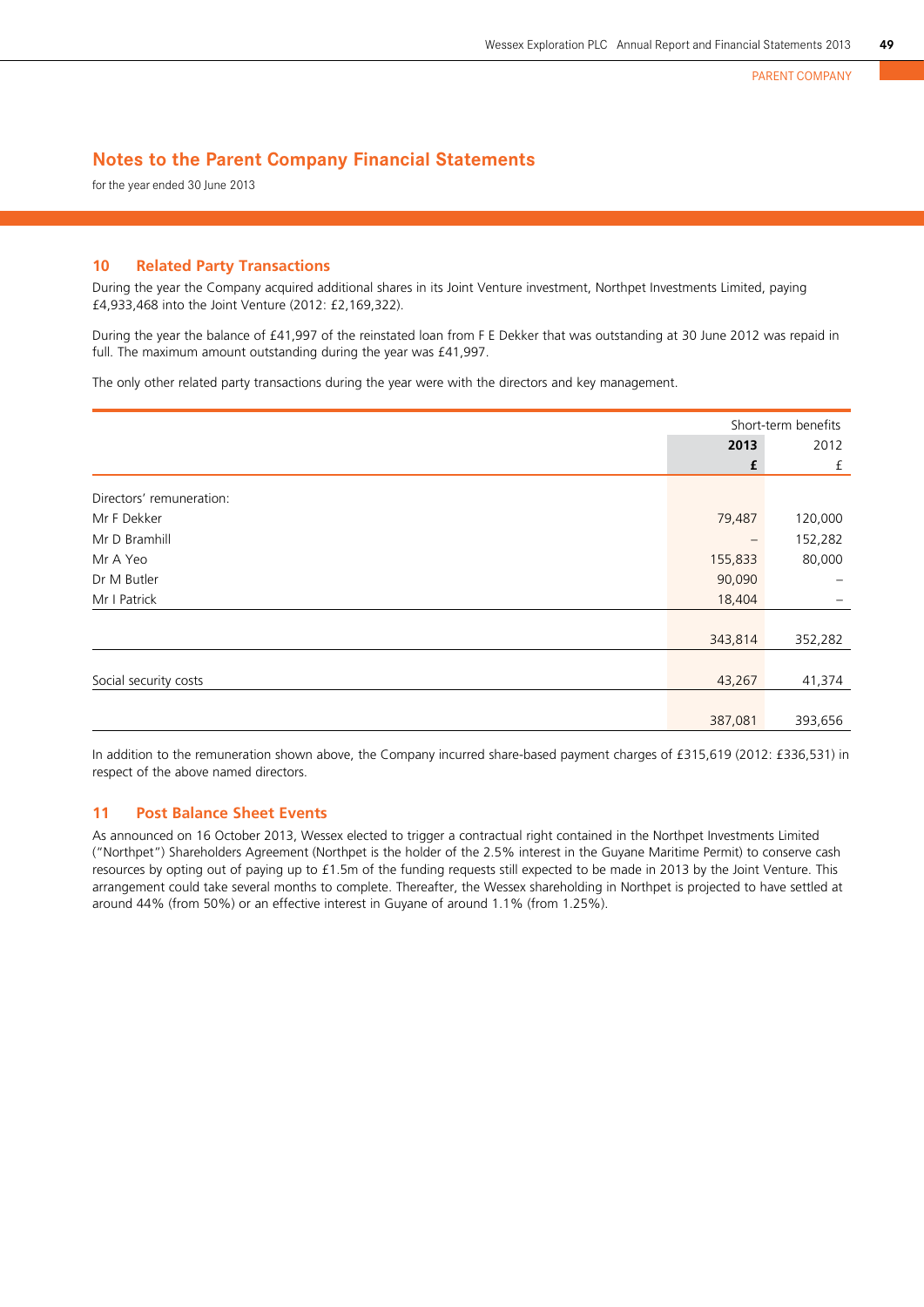ANNUAL GENERAL MEETING

# **Notice of Annual General Meeting**

Notice is hereby given that the Annual General Meeting ("**AGM**") of Wessex Exploration PLC ("**Company**") will be held at the offices of Ashfords LLP, Accurist House, 44 Baker Street, London W1U 7AL on 12 December 2013 at 11 a.m. for the purpose of transacting the following business:

#### **Ordinary Business**

To consider and, if thought fit, pass the following resolutions as Ordinary Resolutions:

- 1 To receive and adopt the Report of the Directors and the audited accounts for the year ended 30 June 2013.
- 2 To re-appoint Nexia Smith & Williamson Audit Limited as auditor of the Company and to authorise the directors to fix their remuneration.
- 3 To re-elect Iain Patrick, who retires in accordance with the Articles of Association of the Company, as a director of the Company.
- 4 That, in substitution for any equivalent authorities and powers granted to the directors prior to the passing of this resolution, other than in respect of any allotments made prior to the passing of this resolution, the directors be and they are generally and unconditionally authorised pursuant to Section 551 of the Companies Act 2006 (the "**Act**") to exercise all powers of the Company to issue and allot shares in the Company, and grant rights to subscribe for or to convert any security into shares of the Company (such shares, and rights to subscribe for or to convert any security in to shares of the Company being ("**relevant securities**") up to an aggregate nominal amount of £362,171 (being 362,171,000 ordinary shares ("**Ordinary Shares**") of 0.1 pence each in the Capital of the Company) provided that, unless previously revoked, varied or extended, this authority shall expire on the earlier of 15 months from the passing of the resolution and the conclusion of the AGM of the Company to be held in 2014, except that the Company may at any time before such expiry make an offer or agreement which would or might require relevant securities to be allotted after such expiry and the directors may allot relevant securities in pursuance of such an offer or agreement as if this authority had not expired.

#### **Special Business**

To consider and, if thought fit, pass the following resolution as a Special Resolution:

5 That the directors be and they are empowered pursuant to Section 570(1) of the Act to allot equity securities (as defined in Section 560(1) of the Act) of the Company wholly for cash pursuant to the authority of the directors under Section 551 of the Act conferred by resolution 4, in each case as if Section 561(1) of the Act did not apply to such allotment, provided that:

- (a) the power conferred by this resolution shall be limited to the allotment of:
	- (i) equity securities in connection with a rights issue, open offer or pre-emptive offer to holders on the register of the Ordinary Shares on a date fixed by the directors where the equity securities respectively attribute to the interests of all those shareholders are proportionate (as nearly as practicable) to the respective numbers of Ordinary Shares held by them on that date but the directors of the Company may make such exclusions or other arrangements as the directors may deem necessary or expedient to deal with fractional entitlements or legal or practical problems arising under the laws or requirements of any overseas territory or by virtue of shares being represented by depository receipts or the requirements of any regulatory body or stock exchange or any other matter whatsoever;
	- (ii) (other than under paragraph (a) (i) above) equity securities up to an aggregate nominal amount not exceeding £33,500 (being 33,500,000 Ordinary Shares) under the Company's unapproved share option plan in relation to options granted on 21 December 2010, 1 December 2011, 20 July 2012 and 4 February 2013.
	- (iii) (other than under paragraphs (a) (i) and (ii) above) equity securities wholly for cash or otherwise up to an aggregate nominal amount not exceeding £108,651 (being 108,651,000 Ordinary Shares) on such terms and to such persons as the Board may determine such authority to allot being in addition to any authority given in the Company's Articles of Association or otherwise to allot equity securities without any rights of pre-emption; and
- (b) unless previously revoked, varied or extended, this power shall expire on the earlier of 15 months from the passing of this resolution and conclusion of the AGM of the Company to be held in 2014 except that the Company may before the expiry of this power make an offer or agreement which would or might require equity securities to be allotted after such expiry and the directors may allot equity securities in pursuance of such an offer or agreement as if this power had not expired.

By order of the Board

#### **Brian Marshall FCA** Company Secretary

7 November 2013

Registered Office: 6 Charlotte Street Bath BA1 2NE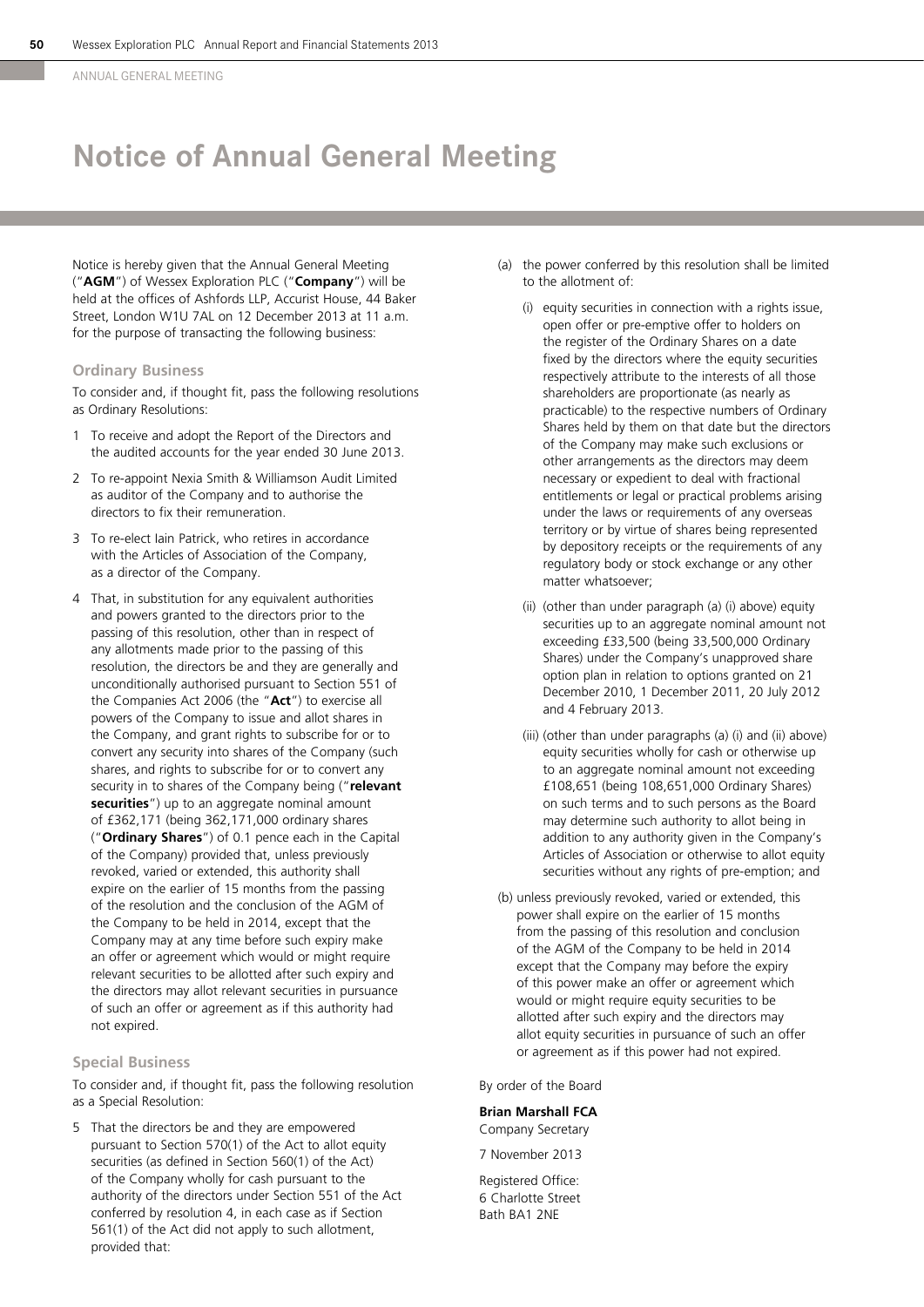# **Notice of Annual General Meeting**

### Notes:

- 1 Pursuant to regulation 41 of the Uncertificated Securities Regulations 2001 (as amended), only those shareholders registered in the register of members of the Company at 6 p.m. on 10 December 2013 (or if the AGM is adjourned 48 hours before the time fixed for the adjourned AGM) shall be entitled to attend, speak and vote at the AGM in respect of the number of shares registered in their name at that time. Any changes to the register of members at that time shall be disregarded in determining the rights of any person to attend or vote at the AGM.
- 2 If you wish to attend the AGM in person, you should make sure that you arrive at the venue for the AGM in good time before the commencement of the meeting. You may be asked to provide proof of your identity in order to gain admission.
- 3 A member who is entitled to attend, speak and vote at the AGM may appoint a proxy to attend, speak and vote instead of him. A member may appoint more than one proxy provided that each proxy is appointed to exercise rights attached to different shares (so a member must have more than one share to be able to appoint more than one proxy). A proxy need not be a member of the Company but must attend the AGM in order to represent his appointer. A proxy vote must vote in accordance with any instructions given by the member by whom the proxy is appointed. Appointing a proxy will not prevent a member from attending in person and voting at the AGM (although voting in person at the AGM will terminate the proxy appointment). A proxy form is enclosed. The notes to the proxy form include instructions on how to appoint the Chairman of the AGM or another person as proxy. You can only appoint a proxy using the procedures set out in these Notes and in the notes to the proxy form.
- 4 To be valid, a proxy form, and the original or duly certified copy of the power of attorney or other authority (if any) under which it is signed or authenticated, should reach the Company's registrar, Capita Asset Services at PXS, 34 Beckenham Road, Beckenham BR3 4TU, by no later than 11 a.m. on 10 December 2013.
- 5 CREST members who wish to appoint a proxy or proxies by utilising the proxy appointment service may do so for the Meeting (and any adjournment thereof) by following the procedures described in the CREST Manual. CREST personal members or other CREST sponsored members (and those CREST members who have appointed a voting service provider) should refer to their CREST sponsor or voting service provider, who will be able to take the appropriate action on their behalf.
- 6 In order for a proxy appointment or instruction made by means of CREST to be valid, the appropriate CREST message (a "CREST Proxy Instruction") must be properly authenticated in accordance with Euroclear UK & Ireland Limited's ("Euroclear") specifications and must contain the information required for such instructions, as described in the CREST Manual. The message (regardless of whether it relates to the appointment of a proxy, the revocation of a proxy appointment or to an amendment to the instruction given to a previously appointed proxy) must, in order to be valid, be transmitted so as to be received by the Company's agent (RA10) by the last time(s) for receipt of proxy appointments specified in Note 4. For this purpose, the time of receipt will be taken to be the time (as determined by the timestamp applied to the message by the CREST Applications Host) from which the Company's registrars are able to retrieve the message by enquiry to CREST in the manner prescribed by CREST. CREST members (and, where applicable, their CREST sponsors or voting service providers) should note that Euroclear does not make available special procedures in CREST for any particular messages. Normal system timings and limitations will therefore apply in relation to the input of CREST Proxy Instructions. It is the responsibility of the CREST member concerned to take (or if the CREST member is a CREST personal member or sponsored member or has appointed a voting service provider, to procure that his CREST sponsor or voting service provider takes) such action as shall be necessary to ensure that a message is transmitted by means of the CREST system by any particular time. In this connection, CREST members (and, where applicable, their CREST sponsors or voting service providers) are referred, in particular, to those sections of the CREST Manual concerning practical limitations of the CREST system and timings.
- 7 You may not use any electronic address provided either in this notice of the AGM or in any related documents (including the proxy form) to communicate with the Company for any purposes other than those expressly stated.
- 8 In the case of joint holders of shares, the vote of the first named in the register of members who tenders a vote, whether in person or by proxy, shall be accepted to the exclusion of the votes of other joint holders.
- 9 A member that is a company or other organisation not having a physical presence cannot attend in person but can appoint someone to represent it. This can be done in one of two ways: either by the appointment of a proxy (described in Notes 3 to 6 above) or of a corporate representative. Members considering the appointment of a corporate representative should check their own legal position, the Company's articles of association and the relevant provision of the Companies Act 2006.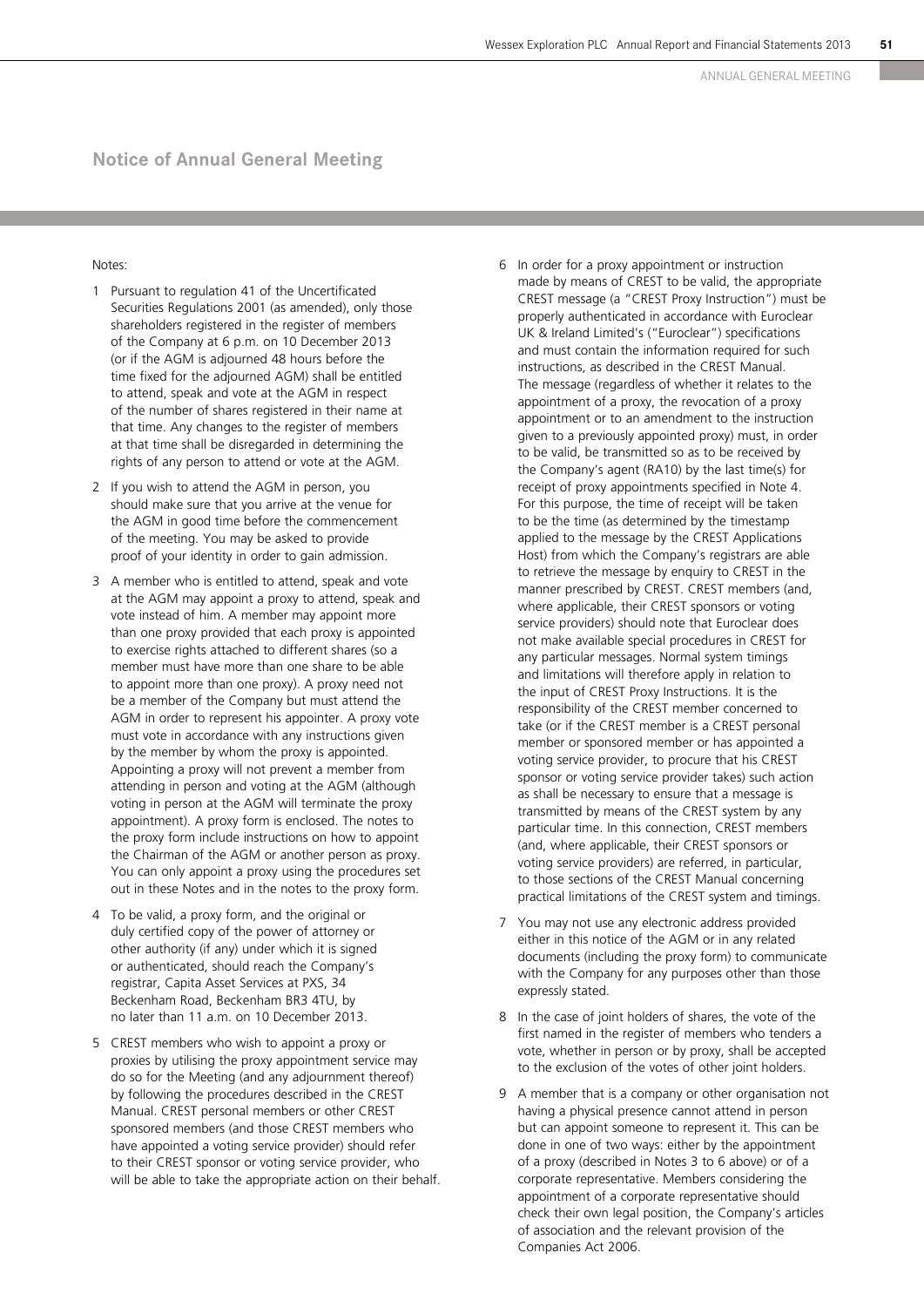ANNUAL GENERAL MEETING

# **Explanatory Notes to the Resolutions to be Proposed at the Annual General Meeting**

## **Resolution 1 – Report and Accounts**

The directors will present the audited and financial statements of the Company for the year ended 30 June 2013 together with the Report of the Directors and the Auditor's Report on those financial statements.

# **Resolution 2 – Re-Appointment of Auditor and Fixing of Auditor's Remuneration**

The Company is required to appoint an auditor at each Annual General Meeting ("AGM") at which accounts are laid before shareholders, to hold office until the next such meeting. The Resolution proposes that Nexia Smith & Williamson Audit Limited be re-appointed as auditor for the current year and that the directors be authorised to set their fees.

# **Resolution 3 – Re-Election of Iain Patrick**

Under the Articles of Association of the Company the directors are required to put themselves up for re-election following their appointment by the Board. As Iain Patrick was appointed by the Board this year, he will retire at the AGM and put himself up for re-election at the AGM held by the Company.

# **Resolution 4 – Directors' Authority to allot Shares**

This resolution grants the directors authority to allot shares in the capital of the Company and other relevant securities up to an aggregate nominal value of £362,171 representing approximately 50% of the nominal value of the issued Ordinary Share Capital of the Company as at 6 November 2013, being the last practical date prior to the publication of this notice.

The directors consider it desirable that the specified amount of unissued share capital is available for issue so that they can more readily take advantage of possible opportunities should they arise. Unless revoked, varied or extended, this authority will expire at the conclusion of the next AGM of the Company.

# **Resolution 5 – Directors' Power to Issue Shares for Cash**

This resolution authorises the directors in certain circumstances to allot equity securities for cash other than in accordance with statutory pre-emption rights (which require a company to offer all allotments for cash first to existing shareholders in proportion to their holdings). The relevant circumstances are either where the allotment takes place in connection with (i) an open offer or rights issue; or (ii) the allotment of shares under the Company's unapproved share option plan up to an aggregate nominal amount not exceeding £35,500 (being 35,500,000 Ordinary Shares); or (iii) the Allotment of shares on such terms and to such persons as the Board may determine up to an aggregate nominal amount not exceeding £108,651 (being 108,651,000 Ordinary Shares). Any allotment is limited to a maximum nominal amount of £144,151 representing approximately 19.9% of the nominal value of the issued Ordinary Share Capital of the Company as at 6 November 2013, being the last practical date prior to the publication of this notice.

Unless revoked, varied or extended, this authority will expire at the conclusion of the next AGM of the Company.